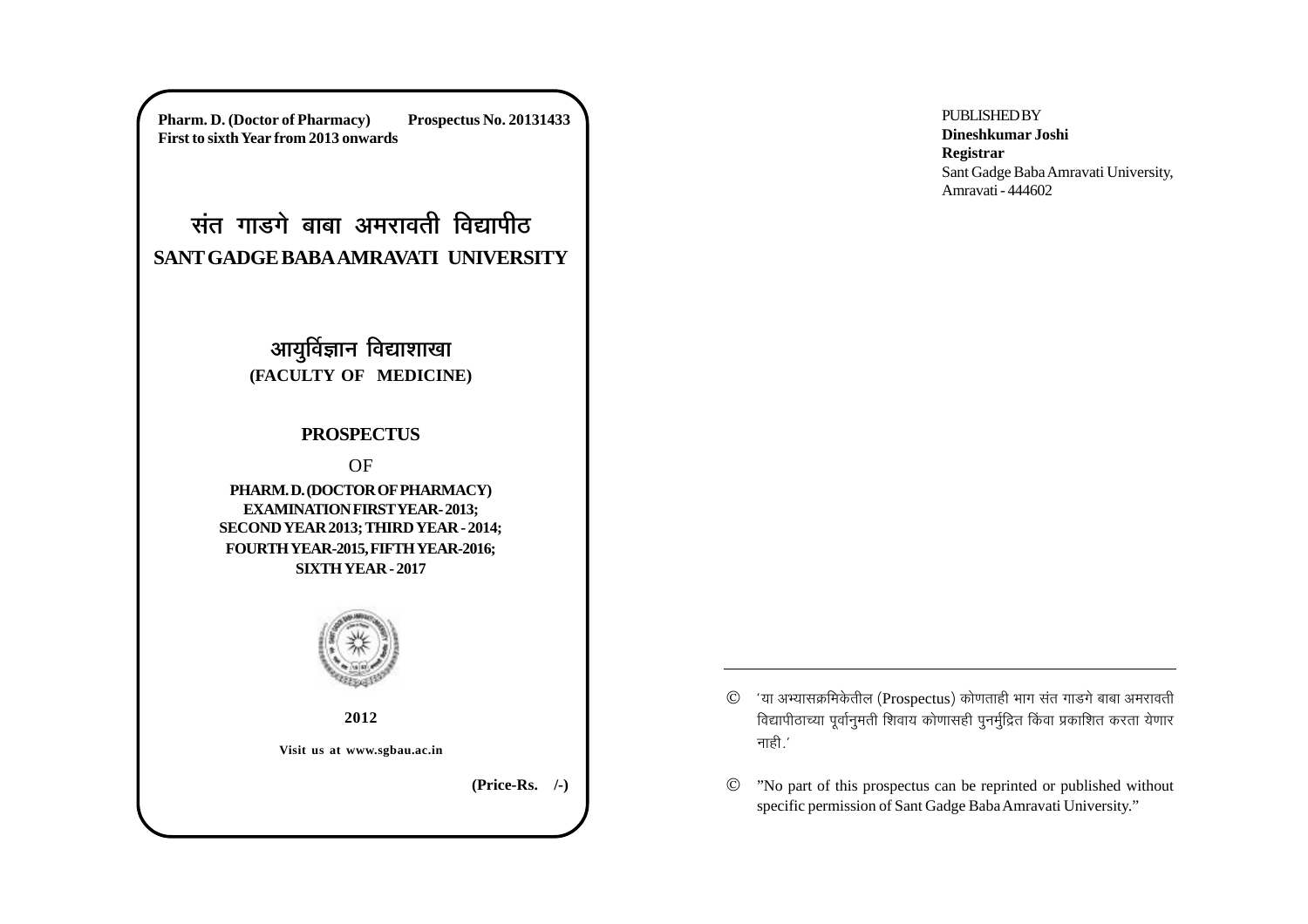# **I N D E X**

# **Syllabus for First to Sixth Year Pharm.D. Examinations Prospectus No. 20131433**

| Sr.<br>N <sub>0</sub> | Subject                                         | Page No. |
|-----------------------|-------------------------------------------------|----------|
| 1.                    | Special Note for Information<br>of the students | 1        |
| 2.                    | Direction No.2 of 2012                          | 3        |
|                       | <b>FIRST YEAR</b>                               |          |
| 3.                    | 1.1 Human Anatomy and Physiology                | 17       |
| $\overline{4}$ .      | 1.2 Pharmaceutics                               | 22       |
| 5.                    | 1.3 Medicinal Biochemistry                      | 25       |
| 6.                    | 1.4 Pharmaceutical Organic Chemistry            | 29       |
| 7.                    | 1.5 Pharmaceutical Inorganic Chemistry          | 33       |
| 8.                    | 1.6 Remedial Mathematics/Biology                | 36       |
|                       | <b>SECOND YEAR</b>                              |          |
| 9.                    | 2.1 Pathophysiology                             | 39       |
| 10.                   | 2.2 Pharmaceutical Microbiology                 | 41       |
| 11.                   | 2.3 Pharmacognosy & Phytopharmaceuticals        | 45       |
| 12.                   | 2.4 Pharmacology-I                              | 48       |
| 13.                   | 2.5 Community Pharmacy                          | 51       |
| 14.                   | 2.6 Pharmacotherapeutics-I                      | 53       |
|                       | <b>THIRD YEAR</b>                               |          |
| 15.                   | 3.1 Pharmacology-II                             | 56       |
| 16.                   | 3.2 Pharmaceutical Analysis                     | 61       |
| 17.                   | 3.3 Pharmacotherapeutics-II                     | 67       |
| 18.                   | 3.4 Pharmaceutical Jurisprudence                | 70       |
| 19.                   | 3.5 Medicinal Chemistry                         | 72       |
| 20.                   | 3.6 Pharmaceutical Formulations                 | 75       |
|                       | <b>FOURTH YEAR</b>                              |          |
| 21.                   | 4.1 Pharmacotherapeutics-III                    | 77       |
| 22.                   | 4.2 Hospital Pharmacy                           | 80       |
| 23.                   | 4.3 Clinical Pharmacy                           | 82       |
| 24.                   | 4.4 Biostatistics & Research Methodology        | 85       |
| 25.                   | 4.5 Biopharmaceutics & Pharmacokinetics         | 87       |
| 26.                   | 4.6 Clinical Toxicology                         | 89       |

#### **FIFTH YEAR**

| 27. | 5.1 Clinical Research                   | 91                            |
|-----|-----------------------------------------|-------------------------------|
| 28. | 5.2 Pharmacoepidemiology and            | 92                            |
|     | Pharmacoeconomics                       |                               |
| 29. | 5.3 Clinical Pharmacokinetics & Pharmac | 93                            |
|     | otherapeutic Drug Monitoring            |                               |
|     | 30. 5.4 Clerkship                       | As given in Appendix-I $&$ II |
| 31. | 5.5 Project work                        | As given in Appendix-III      |
|     | <b>SIXTH YEAR</b>                       |                               |
| 32. | Internship or Residential Training      | As given in Appendix-I        |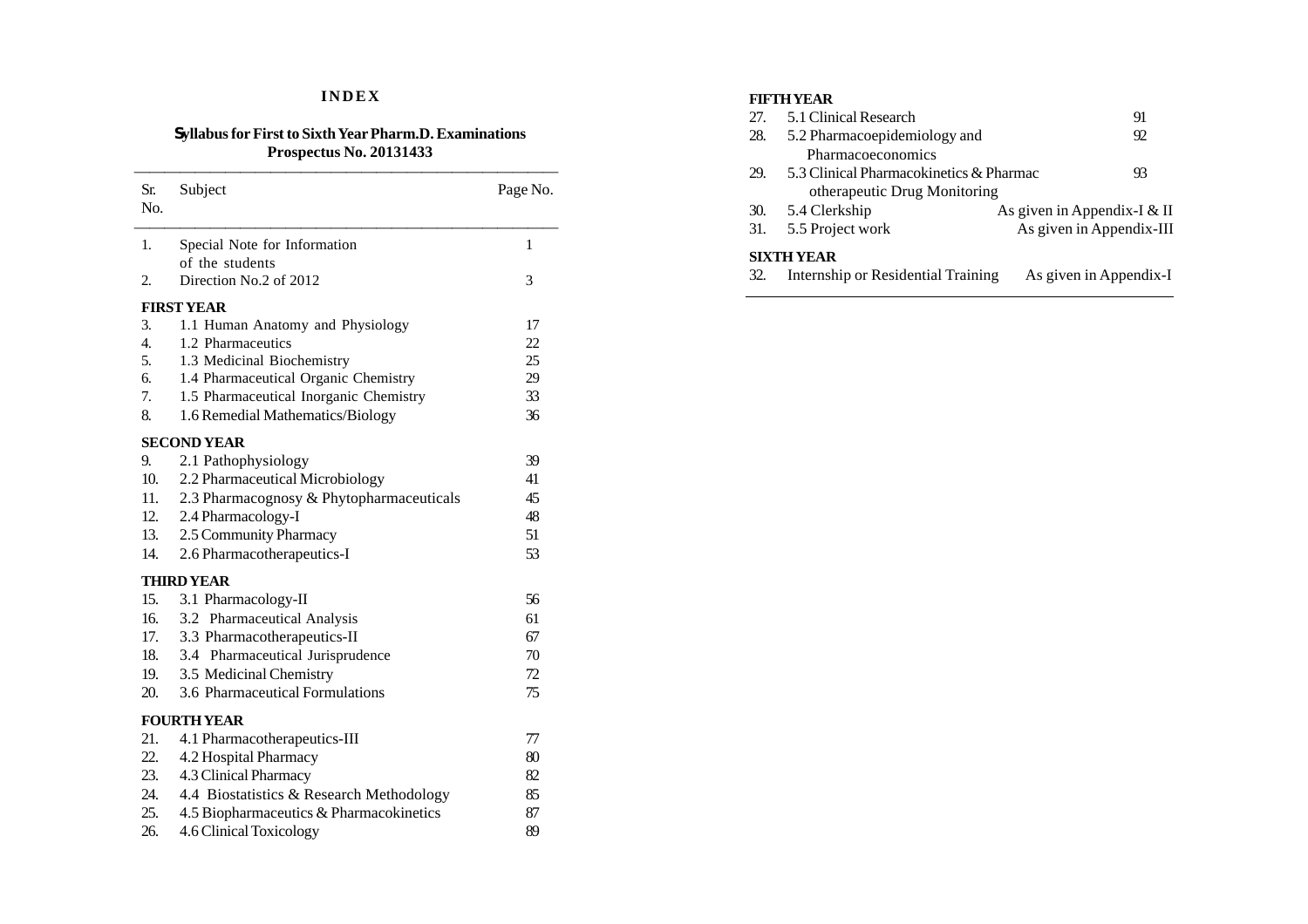# **SANT GADGE BABA AMRAVATI UNIVERSITY SPECIAL NOTE FOR INFORMATION OF THE STUDENTS**

- (1) Notwithstanding anything to the contrary, it is notified for general information and guidance of all concerned that a person, who has passed the qualifying examination and is eligible for admission only to the corresponding next higher examination as an ex-student or an external candidate, shall be examined in accordance with the syllabus of such next higher examination in force at the time of such examination in such subjects, papers or combination of papers in which students from University Departments or Colleges are to be examined by the University.
- (2) Be it known to all the students desirous to take examination/s for which this prospectus has been prescribed should, if found necessary for any other information regarding examinations etc. refer the University OrdinanceBooklet the various conditions/ provisions pertaining to examinations as prescribed in the following Ordinances-

| Ordinance No. 1       |                      | Enrolment of Students.                                                                                                                                                                                                                                                                                    |
|-----------------------|----------------------|-----------------------------------------------------------------------------------------------------------------------------------------------------------------------------------------------------------------------------------------------------------------------------------------------------------|
| Ordinance No.2        |                      | Admission of Students                                                                                                                                                                                                                                                                                     |
| Ordinance No. 4       | $\ddot{\cdot}$       | <b>National Cadet Corps</b>                                                                                                                                                                                                                                                                               |
| Ordinance No. 6       |                      | Examination in General (relevant<br>extracts)                                                                                                                                                                                                                                                             |
| Ordinance No. 18/2001 | $\ddot{\phantom{a}}$ | An Ordinance to provide grace<br>marks for passing in a Head of<br>passing and Inprovement of<br>Division (Higher Class) and<br>getting Distinction in the subject<br>and condonation of defficiency<br>of marks in a subject in all the<br>faculties prescribed by the<br>Statute NO.18, Ordinance 2001. |
| Ordinance No.9        |                      | Conduct of Examinations<br>(Relevant extracts)                                                                                                                                                                                                                                                            |
| Ordinance No. 19      |                      | <b>Admission Candidates to</b><br>Degrees                                                                                                                                                                                                                                                                 |

| Ordinance No.109      | Recording of a change of name<br>of a University Student in the<br>records of the University |
|-----------------------|----------------------------------------------------------------------------------------------|
| Ordinance No. 19/2001 | An Ordinance for Central<br>Assessment Programme, Scheme<br>of Evaluation and Moderation of  |

**Dineshkumar Joshi** Registrar Sant Gadge Baba Amravati University

Ordinance 2001.

answerbooks and preparation of results of the examinations, conducted by the University,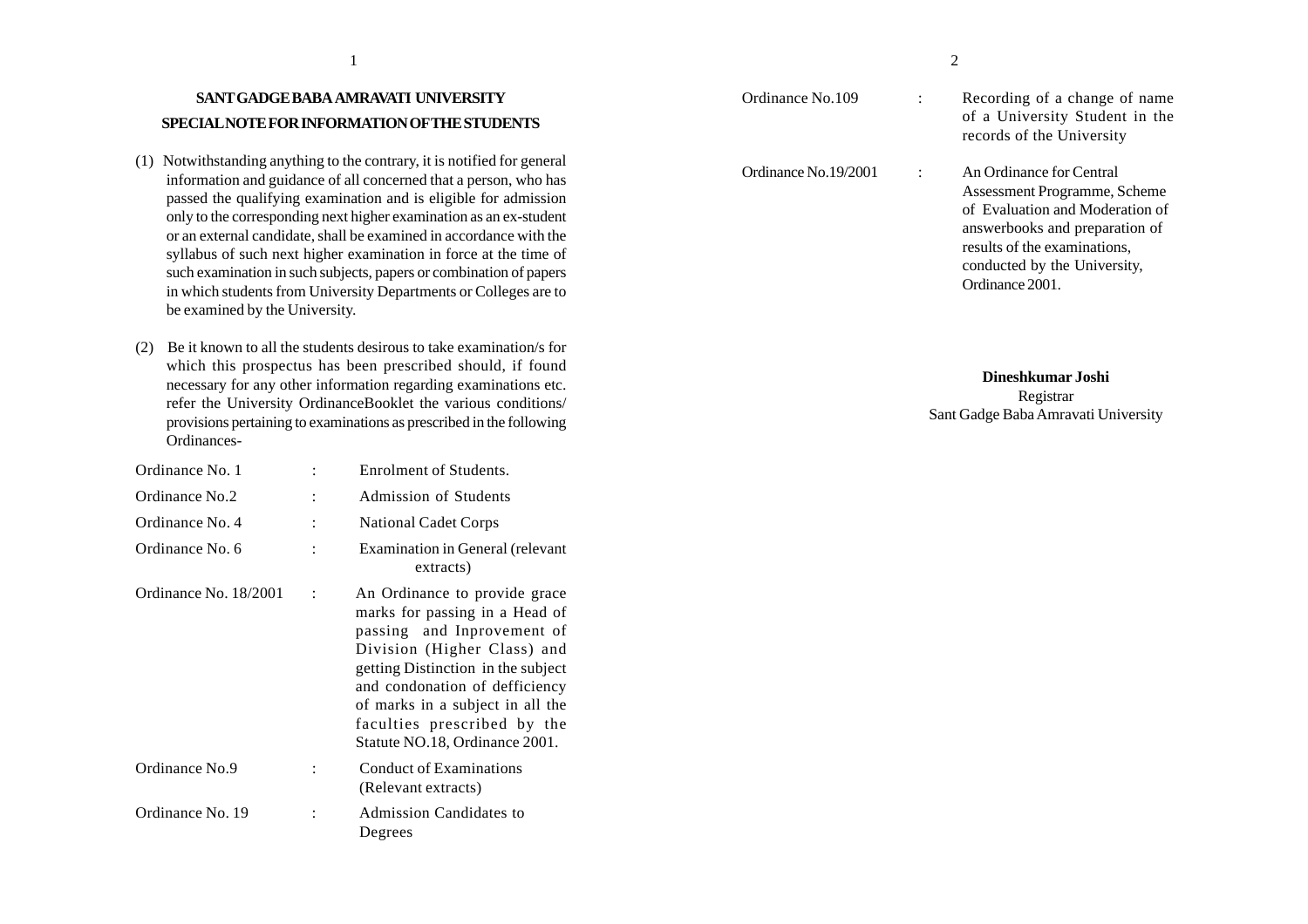#### **SANT GADGE BABA AMRAVATI UNIVERSITY**

#### **DIRECTION**

# $N_0 \cdot 2 / 2012$  Date :  $24/01 / 2012$

### **Subject : Examinations Leading to the Degree of Pharm.D. (Doctor of Pharmacy) Direction, 2012.**

#### Whereas, the Govt. of Maharashtra vide its letter No. जीईसी

२००८/(४५८/०८)/तांशि-१, दि.२४ मार्च, २००९ was principally given approval to the Pharm.D. course to be started at Government College of Pharmacy, Amravati and the concerned college was requested to make the scheme & syllabi for Pharm.D. course as prescribed by Pharmacy Council of India.

#### AND

Whereas, the Academic Council in its meeting held on 30.03.2011 while considering item No. 24 1) A) R-1 on the agenda had accepted the recommendations of faculty of Medicine (including Pharmaceutical Sciences, Dentistry and Homoeopathy) regarding draft Scheme of examination, draft syllabi & Pharm.D. Regulation, 2008 in respect of Pharm.D. course subject to approval of the State Government.

#### AND

Whereas, the Department of Higher & Technical Education, Govt. of Maharashtra vide its letter No. टीईएम २०१०/(६७/२०१०)/तांशि-४,

दि १३ एप्रिल, २०११ now given approval to the Pharm.D. course to be started at Govt. College of Pharmacy, Amravati from the Academic Session 2011-12 and the Academic Session 2011-12 is already started.

### AND

Whereas, it is now essential to make available scheme of exminations, syllabi and Ordinance for Pharm.D. course from the Academic Session 2011-12.

#### AND

Whereas, the B.O.S. in Pharmaceutical Sciences & faculty of Medicine in its emergent meeting held on 6.1.2012 has prepared & made available the exact provisions to be incorporated in the Ordinance for Pharm.D. course.

#### AND

Whereas, making of Ordinance for Pharm.D. course may likely to take some time.

Now, therefore, I, Dr. Mohan K. Khedkar, Vice Chancellor of Sant Gadge Baba Amravati University, in exercise of powers conferred upon me under sub-section (8) of section 14 of the Maharashtra Universities Act., 1994, do hereby direct as under:

- 1) This Direction may be called "Examinations Leading to the Degree of Pharm.D. (Doctor of Pharmacy) Direction, 2012"
- 2) This Direction shall come into force with effect from the Academic Session 2011-12.
- 3) There shall be first to fifth year Examinations leading to the Degree of Pharm.D. course and there shall be internship or residency training including postings in speciality units. Student should independently provide the clinical pharmacy services to the allotted wards under the supervision of preceptor in the sixth year.
	- i) Six months in General Medicine department, and
	- ii) Two months each in three other speciality departments.
- 4) The duration of the Pharm.D course shall be six academic years (five years of study and one year of internship or residency) full time with each academic year spread over a period of not less than two hundred working days. The period of six years duration is divided into two phases –

Phase I – consisting of First, Second, Third, Fourth and Fifth academic year.

Phase II – consisting of internship or residency training during sixth year involving posting in speciality units. It is a phase of training wherein a student is exposed to actual pharmacy practice or clinical pharmacy services and acquires skill under supervision so that he or she may become capable of functioning independently.

- 5) Subject to the compliance with the provisions of this Direction and of other ordinances in force from time to time, an applicant for admission to Pharm.D. Part-I Course shall have passed the-
	- (1) 10+2 examination with Physics and Chemistry as compulsory subjects along with one of the following subjects: Mathematics or Biology.
	- (2) D.Pharm course from an institution approved by the Pharmacy Council of India under section 12 of the Pharmacy Act.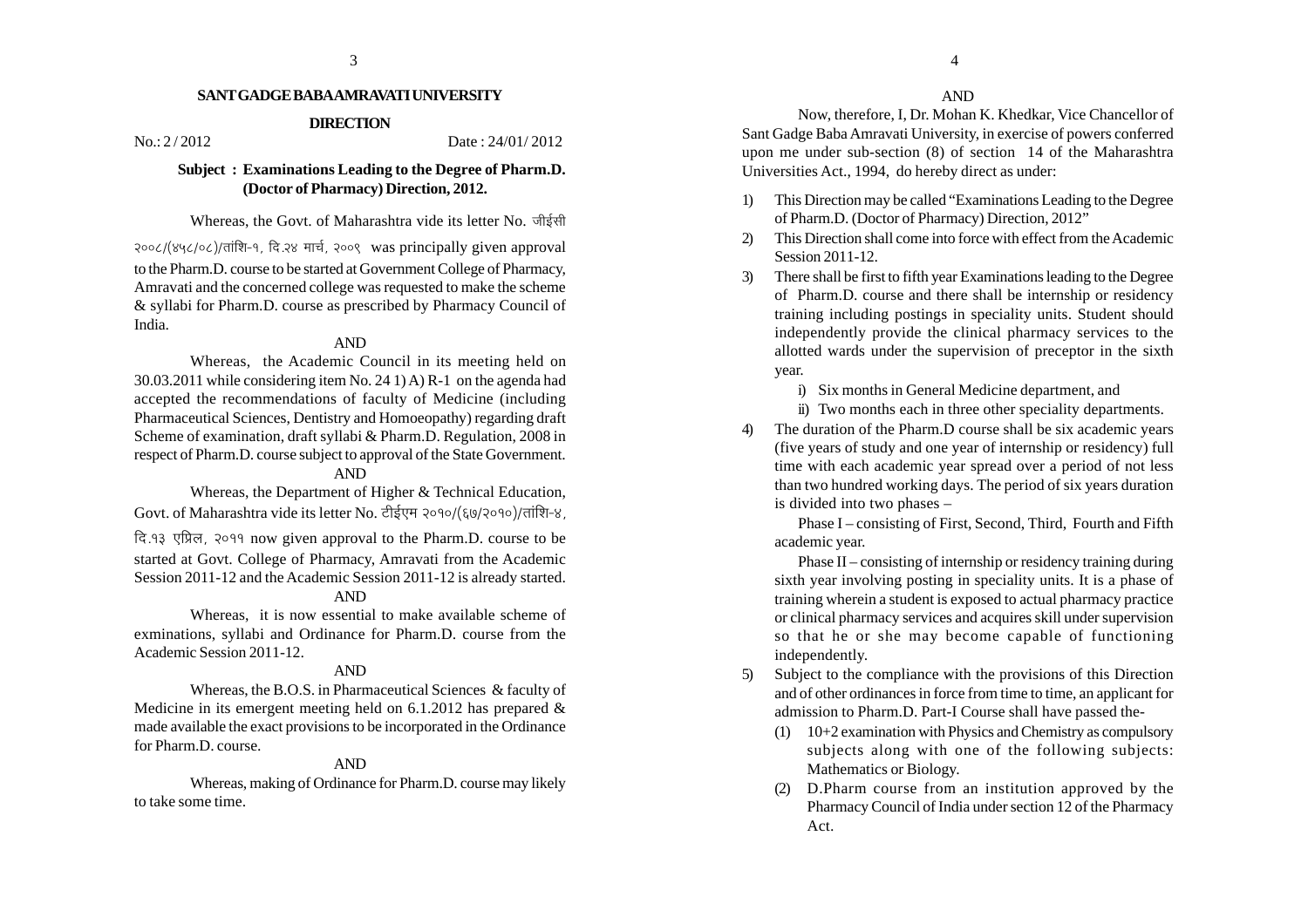(3) Any other qualification approved by the Pharmacy Council of India as equivalent to any of the above examinations. Provided that a student should complete the age of 17 years on or before 31st December of the year of admission to the course.

Provided that there shall be reservation of seats for the students belonging to the Scheduled Castes, Scheduled Tribes and other Backward Classes in accordance with the instructions issued by the Central Government/State Government as the case may be from time to time.

- 6) Each examination will be held twice every year. The first examination in a year shall be the annual examination to be conducted at the end of the academic session and the second examination shall be supplementary examination to be conducted in winter.
- 7) The fee for each examination shall be as fixed by the University.
- 8) The scope of the subject shall be as indicated in the syllabus**.**
- 9) Medium of Instruction and Examination shall be English only.
- 10) All students who have appeared for all the subjects and passed the first year annual examination are eligible for promotion to the second year and, so on. However, failure in more than two subjects shall debar him or her from promotion to the next year classes.
- 11) The number of hours in a week, sessionals, papers, practicals, clerkship, tutorials, practical training, project, viva-voce, and seminar if any, in which a candidate is to be examined, the maximum marks which each of the subject carries and the minimum marks which an examinee must obtain in order to pass the examination shall be as indicated in the schemes of teaching and Examinations for Pharm.D. first year to fifth year in **Appendices-I to III** appended herewith.
- 12) The number of working days shall be as per the Academic Calender published by the University.
- 13) The syllabi for all the examinations of Pharm.D. course shall be as prescribed by the University from time to time.
- 14) Only such students who produce certificate from the Head of the Institution in which he or she has undergone the Pharm.D. course, in proof of his or her having regularly and satisfactorily undergone the course of study by attending not less than 80% of the classes

held both in theory and in practical separately in each subject shall be eligible for appearing at examination.

- 15) There shall be following modes of examinations for Pharm.D. course.
	- i) Theory examination shall be of three hours and practical examination shall be of four hours duration.
	- ii) A Student who fails in theory or practical examination of a subject shall re-appear both in theory and practical of the same subject.
	- iii) Practical examination shall also consist of a viva –voce (Oral) examination.
	- iv) Clerkship examination Oral examination shall be conducted after the completion of clerkship of students. An external and an internal examiner will evaluate the student. Students may be asked to present the allotted medical cases followed by discussion. Students' capabilities in delivering clinical pharmacy services, pharmaceutical care planning and knowledge of therapeutics shall be assessed.
- 16) A regular record of both theory and practical class work and examinations conducted in an institution imparting training for Pharm.D. course, shall be maintained for each student in the institution and 30 marks for each theory and 30 marks for each practical and shall be allotted as sessional.
	- (a) There shall be at least three periodic sessional examinations during each academic year and the highest aggregate of any two performances shall form the basis of calculating sessional marks.
	- (b) The sessional marks in practicals shall be allotted on the following basis:-
		- (i) Actual performance in the sessional examination

(20 marks)

(ii) Day to day assessment in the practical class work, promptness, viva-voce record maintenance, etc.

(10 marks).

17) A student shall not be declared to have passed examination unless he or she secures at least 50% marks in each of the subjects separately in the theory examinations, including sessional marks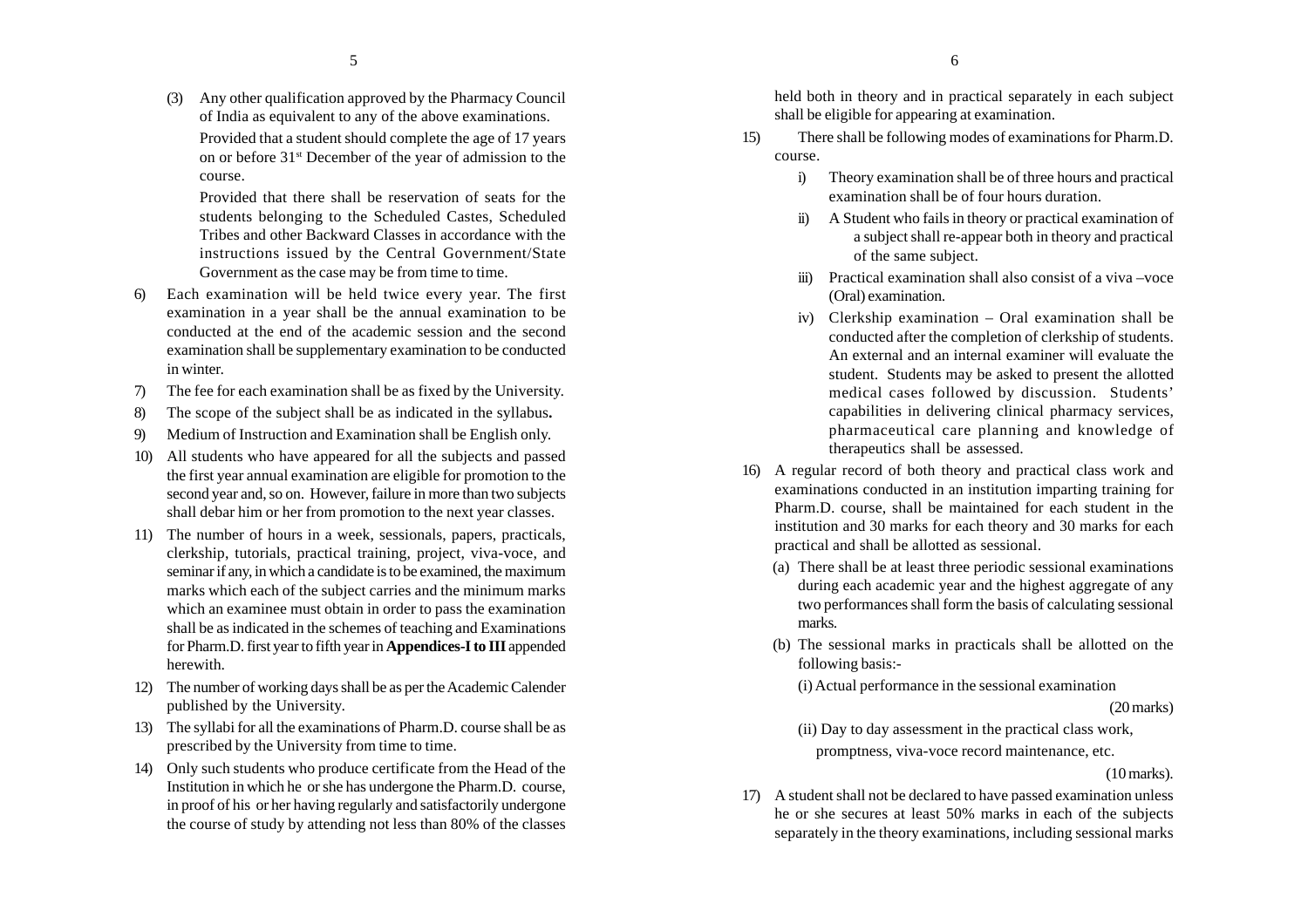and at least 50% marks in each of the practical examinations including sessional marks. The students securing 60% marks or above in aggregate in all subjects in a single attempt at the Pharm.D. course examination shall be declared to have passed in first class. Students securing 75% marks or above in any subject or subjects shall be declared to have passed with distinction in the subject or those subjects provided he or she passes in all the subjects in a single attempt.

18) Internship- (1) Internship is a phase of training wherein a student is expected to conduct actual practice of pharmacy and health care and acquires skills under the supervision so that he or she may become capable of functioning independently.

(2) Every student has to undergo one year internship as per **Appendix-IV** appended herewith.

- 19) An examinee who does not pass or who fails to present himself/ herself for the examination shall be eligible for admission to the same examination on payment of a fresh fee and such other fees as may be prescribed by the University from time to time.
- 20) Notwithstanding anything to the contrary in this Direction, no person shall be admitted to an examination under this Direction if he has already passed the same examination in the course or an equivalent examination of any other statutory University.
- 21) Pharm.D. shall consist of a Degree certificate, having passed the course of study and examination as prescribed in this Direction for the purpose of registration as a pharmacist to practice the profession under the Pharmacy Act, 1948.
- 22) Every student who has passed the examinations for the Pharm.D. (Doctor of Pharmacy) shall be eligible for award of a degree certificate in prescribed form signed by the Vice-Chancellor.

| Amravati          |  |
|-------------------|--|
|                   |  |
| Dated: 23/01/2012 |  |

 Sd/- (Dr.M.K.Khedkar) Vice-Chancellor

**\*\*\*\*\*\***

### **Apppendix-I Sant Gadge Baba Amravati University, Amravati Scheme of Teaching for Pharm.D.course**

#### **First Year :**

|     | S.No.   Name of Subject                 | No. of hours<br>of Theory | No. of hours<br>of Practical | No. of hours<br>of Tutorial |
|-----|-----------------------------------------|---------------------------|------------------------------|-----------------------------|
| 1.1 | Human Anatomy and<br>Physiology         | 3                         |                              |                             |
| 1.2 | Pharmaceutics                           | $\mathfrak{D}$            | 3                            |                             |
| 1.3 | Medicinal Biochemistry                  | 3                         | 3                            |                             |
| 1.4 | Pharmaceutical Organic<br>Chemistry     | 3                         | 3                            |                             |
| 1.5 | Pharmaceutical<br>Inorganic Chemistry   | 2                         |                              |                             |
| 1.6 | Remedial Mathematics/<br><b>Biology</b> | 3                         | $3*$                         |                             |
|     | <b>Total hours</b>                      | 16                        | 18                           | $6 = (40)$                  |

#### **For Biology Second Year:**

|     | S.No.   Name of Subject                 | No. of hours   | No. of hours | No. of hours |
|-----|-----------------------------------------|----------------|--------------|--------------|
|     |                                         | of Theory      | of Practical | of Tutorial  |
| 2.1 | Pathophysiology                         | 3              |              |              |
| 2.2 | Pharmaceutical<br>Microbiology          | 3              | 3            |              |
| 2.3 | Pharmacognosy &<br>Phytopharmaceuticals | 3              | 3            |              |
| 2.4 | Pharmacology-I                          | 3              |              |              |
| 2.5 | Community Pharmacy                      | $\mathfrak{D}$ |              |              |
| 2.6 | Pharmacotherapeutics-I                  | 3              |              |              |
|     | <b>Total Hours</b>                      |                | Q            | $6 = 32$     |

#### **Third Year:**

|     | S.No.   Name of Subject | No. of hours<br>of Theory   | of Practical | No. of hours   No. of hours<br>of Tutorial |
|-----|-------------------------|-----------------------------|--------------|--------------------------------------------|
| 3.1 | Pharmacology-II         | 3                           | 3            |                                            |
| 3.2 | Pharmaceutical Analysis | 3                           | 3            |                                            |
| 3.3 | Pharmacotherapeutics-II | 3                           | 3            |                                            |
| 3.4 | Pharmaceutical          | $\mathfrak{D}$              |              |                                            |
|     | Jurisprudence           |                             |              |                                            |
| 3.5 | Medicinal Chemistry     | 3                           | 3            |                                            |
| 3.6 | Pharmaceutical          | $\mathcal{D}_{\mathcal{L}}$ | 3            |                                            |
|     | <b>Formulations</b>     |                             |              |                                            |
|     | <b>Total hours</b>      |                             | 15           | $5 = 36$                                   |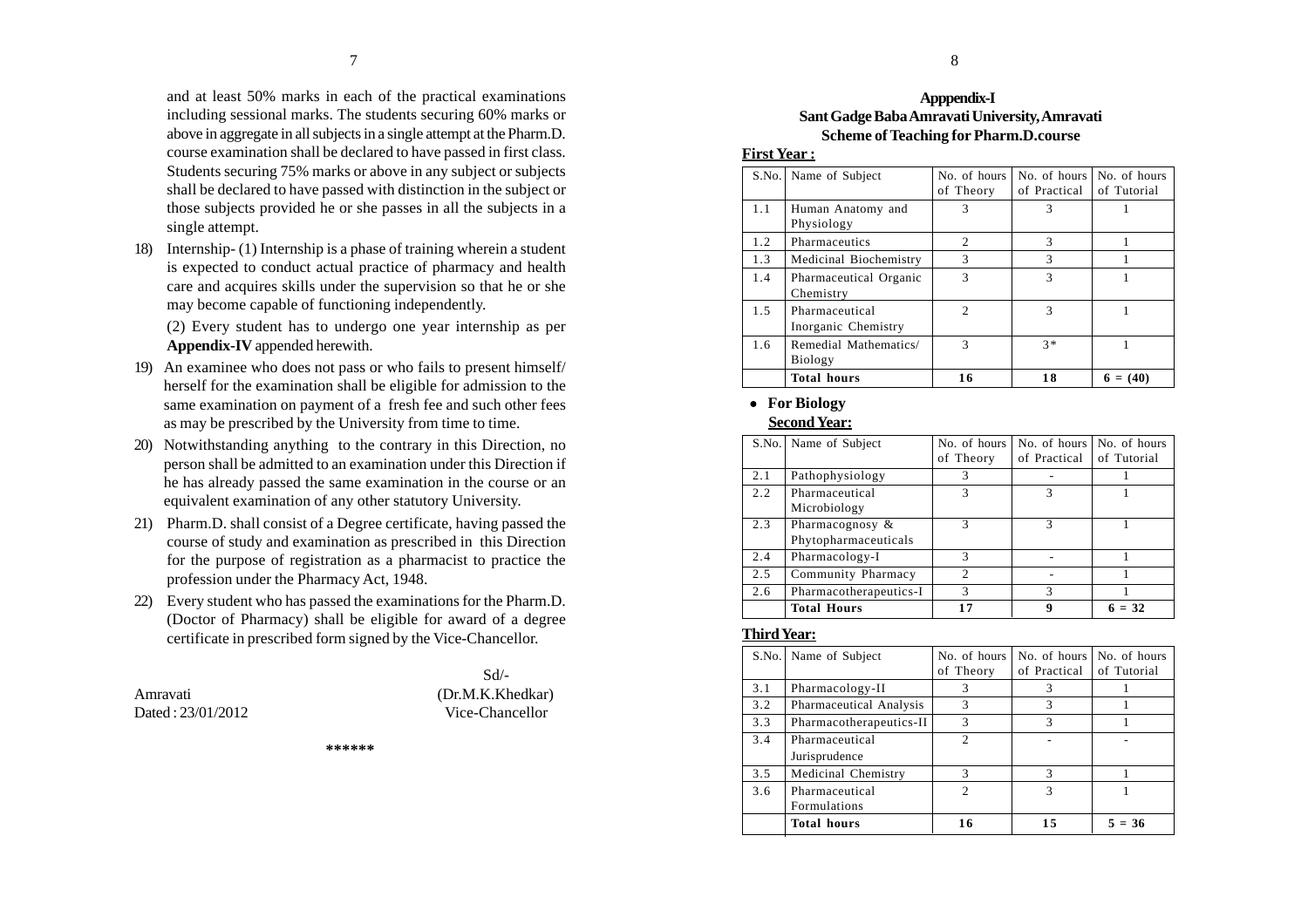### **Fourth Year:**

|     | S.No. Name of Subject    | No. of hours<br>of Theory | No. of hours<br>of Practical | No. of hours<br>of Tutorial |
|-----|--------------------------|---------------------------|------------------------------|-----------------------------|
| 4.1 | Pharmacotherapeutics-III | 3                         | 3                            |                             |
| 4.2 | Hospital Pharmacy        | $\mathfrak{D}$            | 3                            |                             |
| 4.3 | Clinical Pharmacy        | 3                         | 3                            |                             |
| 4.4 | Biostatistics & Research | 2                         |                              |                             |
|     | Methodology              |                           |                              |                             |
| 4.5 | Biopharmaceutics $\&$    | κ                         | 3                            |                             |
|     | Pharmacokinetics         |                           |                              |                             |
| 4.6 | Clinical Toxicology      | 2                         |                              |                             |
|     | <b>Total hours</b>       | 15                        | 12.                          | $6 = 33$                    |

### **Fifth Year:**

|     | S.No.   Name of Subject                                               | No. of hours<br>of Theory | No. of hours<br>of Practical | No. of hours<br>of Tutorial |
|-----|-----------------------------------------------------------------------|---------------------------|------------------------------|-----------------------------|
| 5.1 | Clinical Research                                                     |                           |                              |                             |
| 5.2 | Pharmacoepidemiology<br>and Pharmacoeconomics                         | 3                         |                              |                             |
| 5.3 | Clinical Pharmacokinetics<br>& Pharmacotherapeutic<br>Drug Monitoring | $\mathcal{D}$             | ÷                            |                             |
| 5.4 | Clerkship $*$                                                         |                           |                              |                             |
| 5.5 | Project work (Six Months)                                             | ÷                         | 20                           | ÷                           |
|     | <b>Total hours</b>                                                    | 8                         | 20                           | $= 32$                      |

**\*** Attending ward rounds on daily basis.

# **Sixth Year:**

- Internship or residency training including postings in speciality units. Student should independently provide the clinical pharmacy services to the allotted wards.
	- (i) Six months in General Medicine department, and
	- (ii) Two months each in three other speciality departments

### **Apppendix-II Sant Gadge Baba Amravati University, Amravati Scheme of Examinations for Pharm.D.course**

# **First Year examination :**

| S.No. | Name of Subject     | Maximum marks for<br>Theory |           | Maximum marks for<br>Practicals |             |           |            |
|-------|---------------------|-----------------------------|-----------|---------------------------------|-------------|-----------|------------|
|       |                     | Examination                 | Sessional | Total                           | Examination | Sessional | Total      |
| 1.1   | Human Anatomy       | 70                          | 30        | 100                             | 70          | 30        | 100        |
|       | and Physiology      |                             |           |                                 |             |           |            |
| 1.2   | Pharmaceutics       | 70                          | 30        | 100                             | 70          | 30        | 100        |
| 1.3   | Medicinal           | 70                          | 30        | 100                             | 70          | 30        | 100        |
|       | Biochemistry        |                             |           |                                 |             |           |            |
| 1.4   | Pharmaceutical      | 70                          | 30        | 100                             | 70          | 30        | 100        |
|       | Organic Chemistry   |                             |           |                                 |             |           |            |
| 1.5   | Pharmaceutical      | 70                          | 30        | 100                             | 70          | 30        | 100        |
|       | Inorganic Chemistry |                             |           |                                 |             |           |            |
| 1.6   | Remedial            | 70                          | 30        | 100                             | $70*$       | $30*$     | $100*$     |
|       | Mathematics/Biology |                             |           |                                 |             |           |            |
|       |                     |                             |           | 600                             |             |           | $600=1200$ |

\* for Biology.

# **Second Year examination :**

| S.No. | Name of Subject           | Maximum marks for<br>Theory |           | Maximum marks for<br>Practicals |             |           |             |
|-------|---------------------------|-----------------------------|-----------|---------------------------------|-------------|-----------|-------------|
|       |                           | Examination                 | Sessional | Total                           | Examination | Sessional | Total       |
| 2.1   | Pathophysiology           | 70                          | 30        | 100                             |             |           |             |
| 2.2   | Pharmaceutical            | 70                          | 30        | 100                             | 70          | 30        | 100         |
|       | Microbiology              |                             |           |                                 |             |           |             |
| 2.3   | Pharmacognosy &           | 70                          | 30        | 100                             | 70          | 30        | 100         |
|       | Phytopharmaceuticals      |                             |           |                                 |             |           |             |
| 2.4   | Pharmacology-I            | 70                          | 30        | 100                             |             |           |             |
| 2.5   | <b>Community Pharmacy</b> | 70                          | 30        | 100                             |             |           |             |
| 2.6   | Pharmacotherapeutics-I    | 70                          | 30        | 100                             | 70          | 30        | 100         |
|       |                           |                             |           | 600                             |             |           | $300 = 900$ |

# **Third Year examination :**

| S.No. | Name of Subject            |             | Maximum marks for |       | Maximum marks for |           |            |
|-------|----------------------------|-------------|-------------------|-------|-------------------|-----------|------------|
|       |                            | Theory      |                   |       | Practicals        |           |            |
|       |                            | Examination | Sessional         | Total | Examination       | Sessional | Total      |
| 3.1   | Pharmacology-II            | 70          | 30                | 100   | 70                | 30        | 100        |
| 3.2   | Pharmaceutical             | 70          | 30                | 100   | 70                | 30        | 100        |
|       | Analysis                   |             |                   |       |                   |           |            |
| 3.3   | Pharmaco-                  | 70          | 30                | 100   | 70                | 30        | 100        |
|       | therapeutics-II            |             |                   |       |                   |           |            |
| 3.4   | Pharmaceutical             | 70          | 30                | 100   |                   |           |            |
|       | Jurisprudence              |             |                   |       |                   |           |            |
| 3.5   | <b>Medicinal Chemistry</b> | 70          | 30                | 100   | 70                | 30        | 100        |
| 3.6   | Pharmaceutical             | 70          | 30                | 100   | 70                | 30        | 100        |
|       | <b>Formulations</b>        |             |                   |       |                   |           |            |
|       |                            |             |                   | 600   |                   |           | $500=1100$ |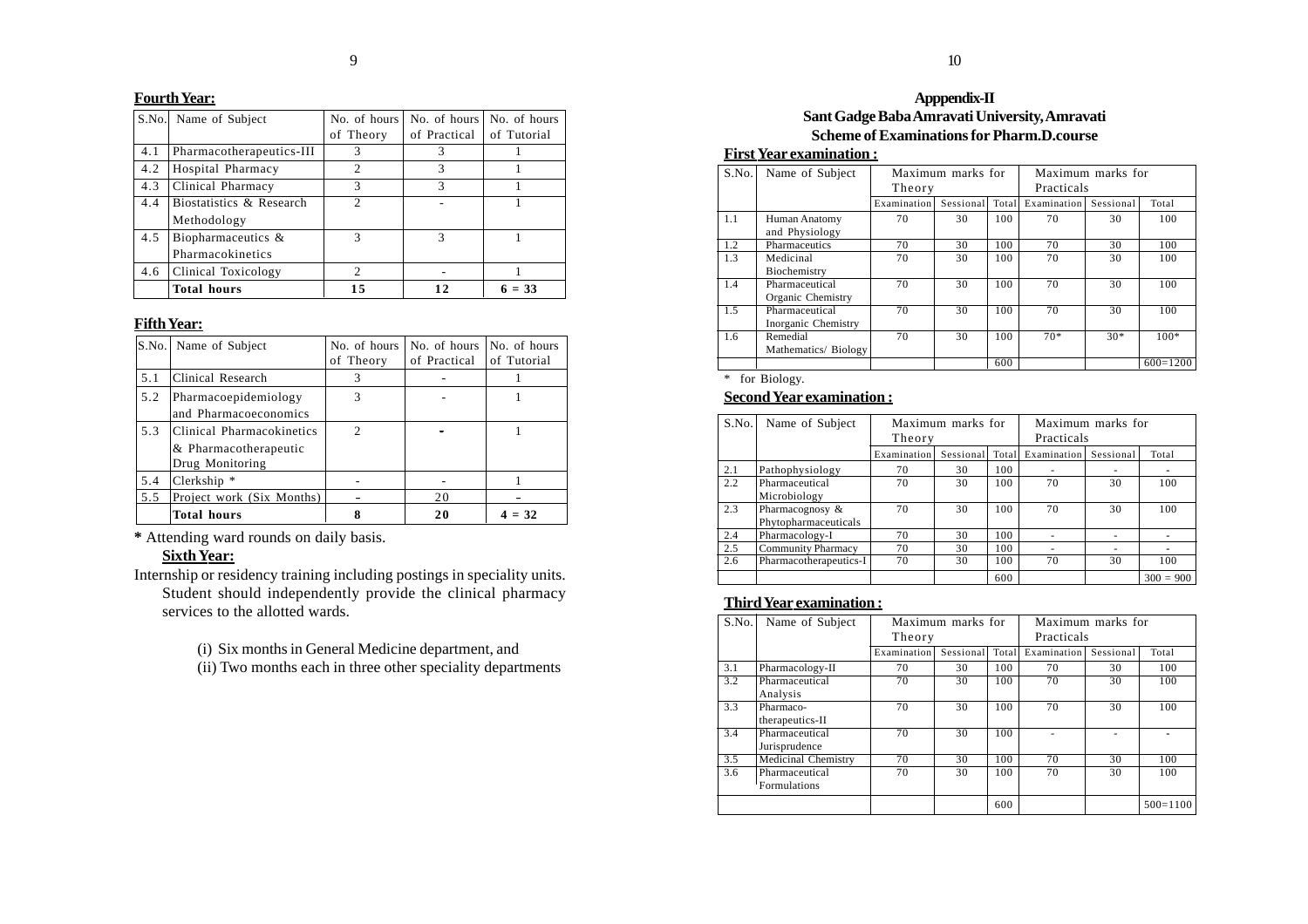#### **Fourth Year examination :**

| S.No. | Name of Subject          |             | Maximum marks for |       | Maximum marks for |           |            |
|-------|--------------------------|-------------|-------------------|-------|-------------------|-----------|------------|
|       |                          | Theory      |                   |       | Practicals        |           |            |
|       |                          | Examination | Sessional         | Total | Examination       | Sessional | Total      |
| 4.1   | Pharmacotherapeu-        | 70          | 30                | 100   | 70                | 30        | 100        |
|       | tics-III                 |             |                   |       |                   |           |            |
| 4.2   | Hospital Pharmacy        | 70          | 30                | 100   | 70                | 30        | 100        |
| 4.3   | <b>Clinical Pharmacy</b> | 70          | 30                | 100   | 70                | 30        | 100        |
| 4.4   | Biostatistics &          | 70          | 30                | 100   |                   |           |            |
|       | Research Methodology     |             |                   |       |                   |           |            |
| 4.5   | Biopharmaceutics &       | 70          | 30                | 100   | 70                | 30        | 100        |
|       | Pharmacokinetics         |             |                   |       |                   |           |            |
| 4.6   | Clinical Toxicology      | 70          | 30                | 100   |                   | ۰         |            |
|       |                          |             |                   | 600   |                   |           | $400=1000$ |

#### **Fifth Year examination :**

| S.No. | Name of Subject        | Maximum marks for |           | Maximum marks for |             |           |           |
|-------|------------------------|-------------------|-----------|-------------------|-------------|-----------|-----------|
|       |                        | Theory            |           |                   | Practicals  |           |           |
|       |                        | Examination       | Sessional | Total             | Examination | Sessional | Total     |
| 5.1   | Clinical Research      | 70                | 30        | 100               |             |           |           |
| 5.2   | Pharmacoepidemiology   | 70                | 30        | 100               |             |           |           |
|       | and Pharmacoeconomics  |                   |           |                   |             |           |           |
| 5.3   | Clinical Pharma        | 70                | 30        | 100               |             |           |           |
|       | cokinetics & Pharma    |                   |           |                   |             |           |           |
|       | cotherapeutic Drug     |                   |           |                   |             |           |           |
|       | Monitoring             |                   |           |                   |             |           |           |
| 5.4   | Clerkship <sup>*</sup> |                   |           |                   | 70          | 30        | 100       |
| 5.5   | Project work           |                   |           |                   |             |           |           |
|       | (Six Months)           |                   |           | $\blacksquare$    | $100**$     |           | 100       |
|       |                        |                   |           | 300               |             |           | $200=500$ |

Attending ward rounds on daily basis.

**\*\*** 30 marks – viva-voce (oral)

70 marks – Thesis work

### **Apppendix-III**

#### **PRACTICAL TRAINING**

1. **Hospital posting**.¯ Every student shall be posted in constituent hospital for a period of not less than fifty hours to be covered in not less than 200 working days in each of second, third & fourth year of course. Each student shall submit report duly certified by the preceptor and duly attested by the Head of the Department or Institution as prescribed. In the fifth year, every student shall spend half a day in the morning hours attending ward rounds on daily basis as a part of clerkship. Theory teaching may be scheduled in the afternoon.

#### 2. **Project work**.¯

- (1) To allow the student to develop data collection and reporting skills in the area of community, hospital and clinical pharmacy, a project work shall be carried out under the supervision of a teacher. The project topic must be approved by the Head of the Department or Head of the Institution. The same shall be announced to students within one month of commencement of the fifth year classes. Project work shall be presented in a written report and as a seminar at the end of the year. External and the internal examiners shall do the assessment of the project work.
- (2) Project work shall comprise of objectives of the work, methodology, results, discussions and conclusions.
- 3. **Objectives of project work**.¯ The main objectives of the project work is to
	- (i) show the evidence of having made accurate description of published work of others and of having recorded the findings in an impartial manner; and
	- (ii) develop the students in data collection, analysis and reporting and interpretation skills.
- 4. **Methodology**.¯ To complete the project work following methodology shall be adopted, namely:¯
	- (i) students shall work in groups of not less than *two* and not more than *four* under an authorised teacher;
	- (ii) project topic shall be approved by the Head of the Department or Head of the Institution;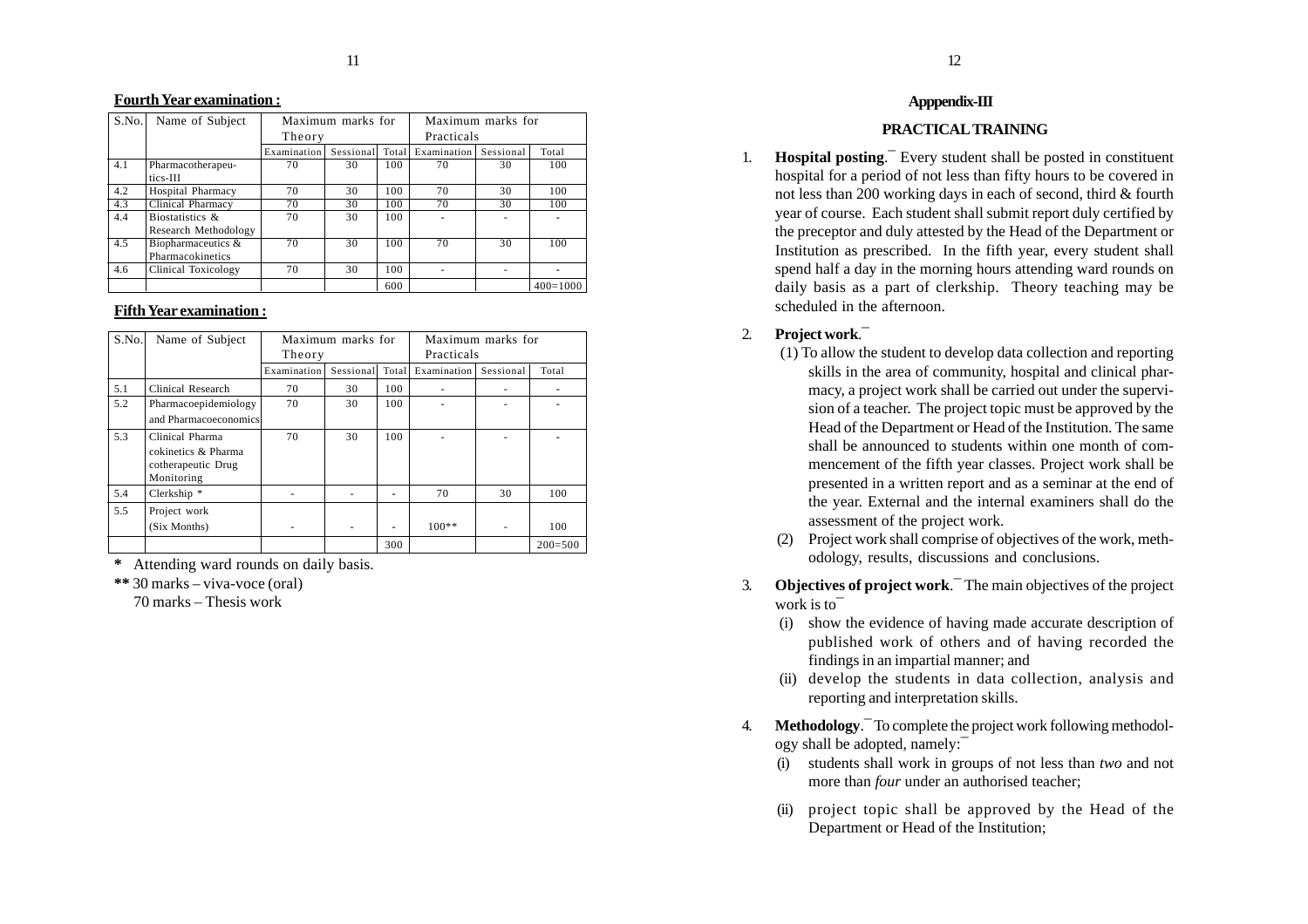- (iii) project work chosen shall be related to the pharmacy practice in community, hospital and clinical setup. It shall be patient and treatment (Medicine) oriented, like drug utilisation reviews, pharmacoepidemiology, pharmacovigilance or pharmacoeconomics;
- (iv) project work shall be approved by the institutional ethics committee;
- (v) student shall present at least three seminars, one in the beginning, one at middle and one at the end of the project work; and
- (vi) two-page write-up of the project indicating title, objectives, methodology anticipated benefits and references shall be submitted to the Head of the Department or Head of the Institution.

#### 5. **Reporting** ¯

- (1) Student working on the project shall submit jointly to the Head of the Department or Head of the Institution a project report of about 40-50 pages. Project report should include a certificate issued by the authorised teacher, Head of the Department as well as by the Head of the Institution
- (2) Project report shall be computer typed in double space using Times Roman font on A4 paper. The title shall be in bold with font size 18, sub-tiles in bold with font size 14 and the text with font size 12. The cover page of the project report shall contain details about the name of the student and the name of the authorised teacher with font size 14.
- (3) Submission of the project report shall be done at least one month prior to the commencement of annual or supplementary examination.
- 6. **Evaluation**.¯ The following methodology shall be adopted for evaluating the project work¯
	- (i) Project work shall be evaluated by internal and external examiners.
	- (ii) Students shall be evaluated in groups for four hours (i.e., about half an hour for a group of four students).
- (iii) Three seminars presented by students shall be evaluated for twenty marks each and the average of best two shall be forwarded to the university with marks of other subjects.
- (iv) Evaluation shall be done on the following items: **Marks**
	- a) Write up of the seminar (7.5) b) Presentation of work (7.5)
	- c) Communication skills (7.5) d) Question and answer skills (7.5)
		- **Total** (30 marks)
- (v) Final evaluation of project work shall be done on the following items: **Marks** a) Write up of the seminar (17.5) b) Presentation of work (17.5) c) Communication skills (17.5) d) Question and answer skills (17.5) **Total (**70 marks)

**Explanation.** For the purposes of differentiation in the evaluation in case of topic being the same for the group of students, the same shall be done based on item numbers b, c and d mentioned above.

#### \*\*\*\*

### **APPENDIX-IV INTERNSHIP**

#### **1) SPECIFIC OBJECTIVES :**

- i) to provide patient care in cooperation with patients, prescribers, and other members of an interprofessional health care team based upon sound therapeutic principles and evidence-based data, taking into account relevant legal, ethical, social cultural, economic, and professional issues, emerging technologies, and evolving biomedical, pharmaceutical, social or behavioral or administrative, and clinical sciences that may impact therapeutic outcomes.
- ii) to manage and use resources of the health care system, in cooperation with patients, prescribers, other health care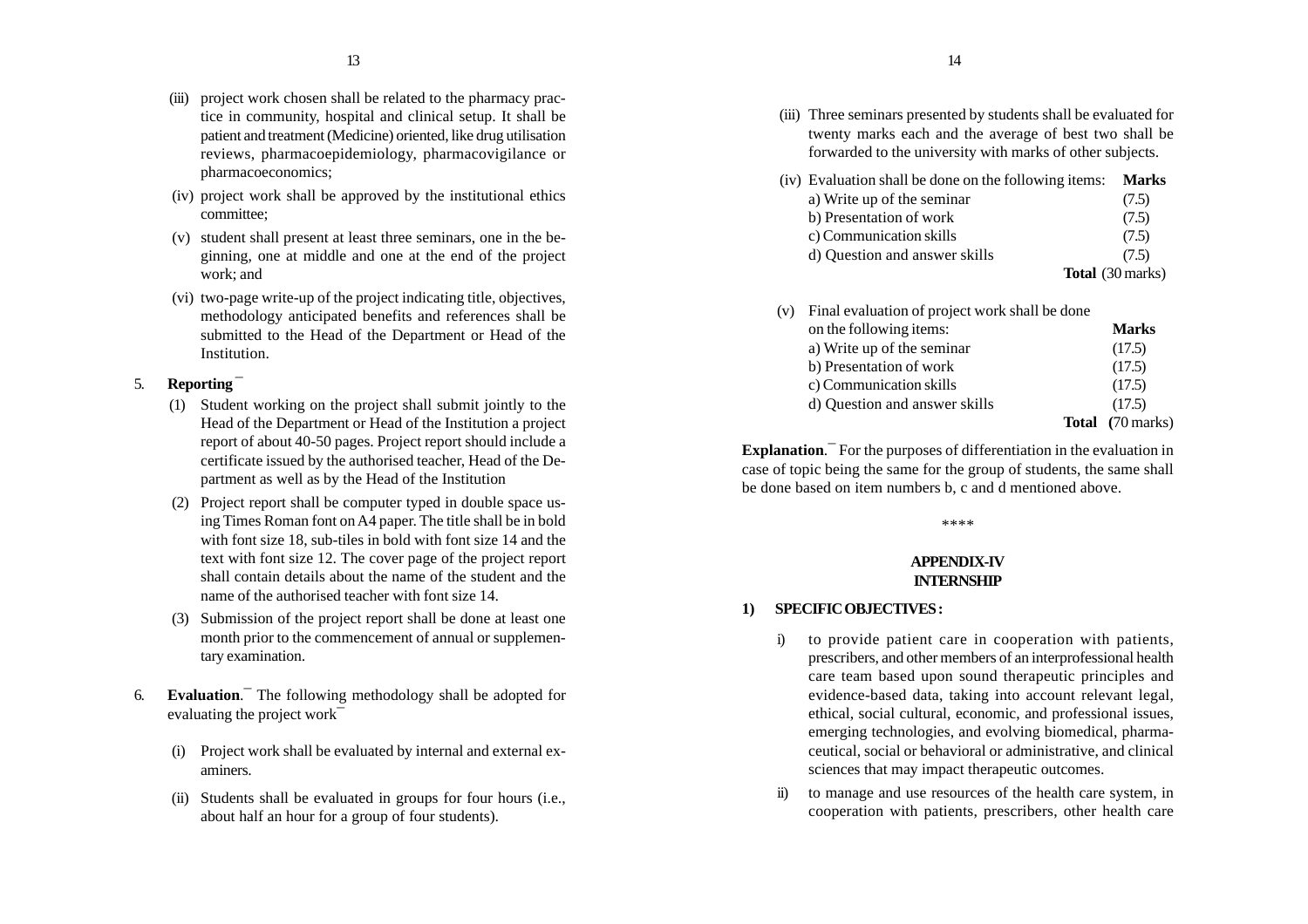providers, and administrative and supportive personnel, to promote health; to provide, assess, and coordinate safe, accurate, and time-sensitive medication distribution; and to improve therapeutic outcomes of medication use.

- iii) to promote health improvement, wellness, and disease prevention in co-operation with patients, communities, at-risk population, and other members of an interprofessional team of health care providers.
- iv) to demonstrate skills in monitoring of the National Health Programmes and schemes, oriented to provide preventive and promotive health care services to the community.
- v) to develop leadership qualities to function effectively as a member of the health care team organised to deliver the health and family welfare services in existing socio-economic, political and cultural environment.
- vi) to communicate effectively with patients and the community.

#### 2) **OTHER DETAILS :**

- i) All parts of the internship shall be done, as far as possible, in institutions in India. In case of any difficulties, the matter may be referred to the Pharmacy Council of India to be considered on merits.
- ii) Where an intern is posted to district hospital for training, there shall be a committee consisting of representatives of the college or university, and the district hospital administration, who shall regulate the training of such trainee. For such trainee a certificate of satisfactory completion of training shall be obtained from the relevant administrative authorities which shall be countersigned by the Principal or Dean of College.
- iii) Every candidate shall be required, after passing the final Pharm.D. examination as the case may be to undergo compulsory rotational internship to the satisfaction of the College authorities and University concerned for a period of twelve months so as to be eligible for the award of the degree of Pharm.D. course.

### **3. ASSESSMENT OF INTERNSHIP :**

- i) The intern shall maintain a record of work which is to be verified and certified by the preceptor (teacher practioner) under whom he works. Apart from scrutiny of the record of work, assessment and evaluation of training shall be undertaken by an objective approach using situation tests in knowledge, skills and attitude during and at the end of the training. Based on the record of work and date of evaluation, the Dean or Principal shall issue certificate of satisfactory completion of training, following which the university shall award the degree or declare him eligible for it.
- ii) Satisfactory completion of internship shall be determined on the basis of the following:-
	- (1) Proficiency of knowledge required for SCORE 0-5 each case management
	- (2) The competency in skills expected for SCORE 0-5 providing ClinicalPharmacy Services
	- (3) Responsibility, punctuality, work up SCORE 0-5 of case, involvement in patient care
	- (4) Ability to work in a team (Behavior with SCORE 0-5 other healthcare professionals including medical doctors, nursing staff and colleagues).
	- (5) Initiative, participation in discussions, SCORE 0-5 research aptitude.

| Poor | Fair | <b>Below</b><br>Average | Average   Above Average   Excellent |  |
|------|------|-------------------------|-------------------------------------|--|
|      |      |                         |                                     |  |

A Score of less than 3 in any of above items will represent unsatisfactory completion of internship.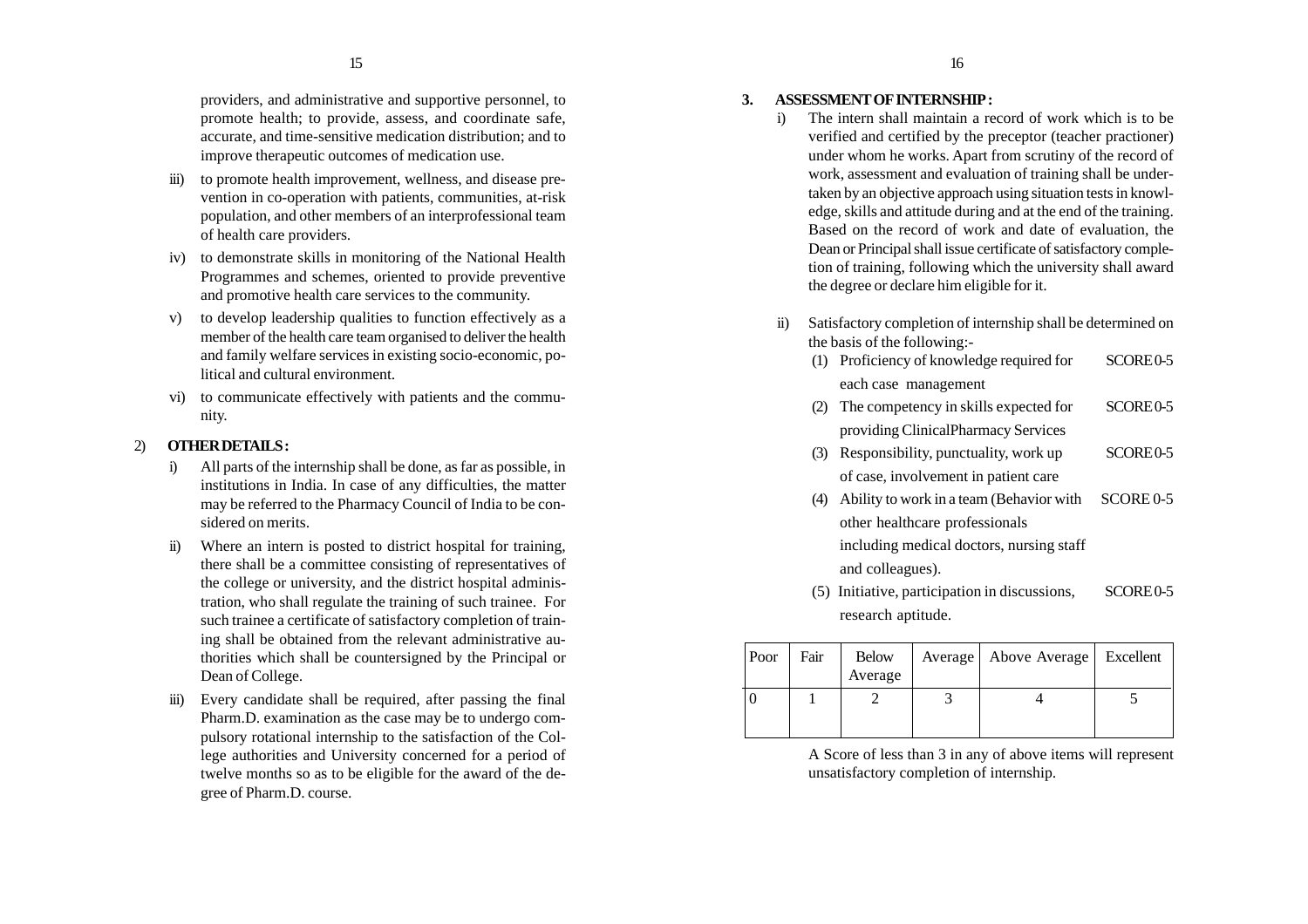### **SYLLABUS PRESCRIBED FOR FIRST YEAR PHARM.D. (DOCTOR OF PHARMACY) (IMPLEMENTED FROM THE ACADEMIC SESSION 2011-12)**

### **1.1 HUMAN ANATOMY & PHYSIOLOGY (THEORY)**

### **Theory : 3 Hrs. /Week**

- **1. Scope and Objectives:** This course is designed to impart a fundamental knowledge on the structure and functions of the human body. It also helps in understanding both homeostasis mechanisms and homeostatic imbalances of various body systems. Since a medicament, which is produced by pharmacist, is used to correct the deviations in human body, it enhances the understanding of how the drugs act on the various body systems in correcting the disease state of the organs.
- 2. Upon completion of the course the student shall be able to:
	- a. describe the structure (gross and histology) and functions of various organs of the human body;
	- b. describe the various homeostatic mechanisms and their imbalances of various systems;
	- c. identify the various tissues and organs of the different systems of the human body;
	- d. perform the hematological tests and also record blood pressure, heart rate, pulse and Respiratory volumes;
	- e. appreciate coordinated working pattern of different organs of each system; and
	- f. appreciate the interlinked mechanisms in the maintenance of normal functioning (homeostasis) of human body

### **3. Course materials:**

### **Text books**

- a. Tortora Gerard J. and Nicholas, P. Principles of anatomy and physiology Publisher Harpercollins college New York.
- b. Wilson, K.J.W. Ross and Wilson's foundations of anatomy and physiology. Publisher: Churchill Livingstone, Edinburg.

### **Reference books :**

a. Guyton arthur, C. *Physiology of human body*. Publisher: Holtsaunders.

- b. Chatterjee,C.C. *Human physiology*. Volume 1&11. Publisher: medical allied agency, Calcutta.
- c. Peter L. Williams, Roger Warwick, Mary Dyson and Lawrence, H.
- *d. Gray's anatomy.* Publisher:Churchill Livingstone, London.

# **4. Lecture wise program : Topics**

- 1. Scope of anatomy and physiology, basic terminologies used in this subject
	- (Description of the body as such planes and terminologies)
- 2. Structure of cell its components and their functions.
- 3. Elementary tissues of the human body: epithelial, connective, Muscular and nervous tissues-their sub-types and characteristics.
- 4. a) Osseous system structure, composition and functions of the Skeleton. (done in practical classes - 6hrs)
	- b) Classification of joints, Types of movements of joints and disorders of joints (Definitions only)
- 5. Haemopoetic System
	- a) Composition and functions of blood
	- b) Haemopoesis and disorders of blood components (definition of disorder)
	- c) Blood groups
	- d) Clotting factors and mechanism
	- e) Platelets and disorders of coagulation
- 6. Lymph
	- a) Lymph and lymphatic system, composition, formation and circulation.
	- b) Spleen: structure and functions, Disorders
	- c) Disorders of lymphatic system (definition only)
- 7. Cardiovascular system
	- a) Anatomy and functions of heart
	- b) Blood vessels and circulation (Pulmonary, coronary and systemic circulation)
	- c) Electrocardiogram (ECG)
	- d) Cardiac cycle and heart sounds
	- e) Blood pressure its maintenance and regulation
	- f) Definition of the following disorders

Hypertension, Hypotension, Arteriosclerosis, Atherosclerosis, Angina, Myocardial infarction, Congestive heart failure, Cardiac arrhythmias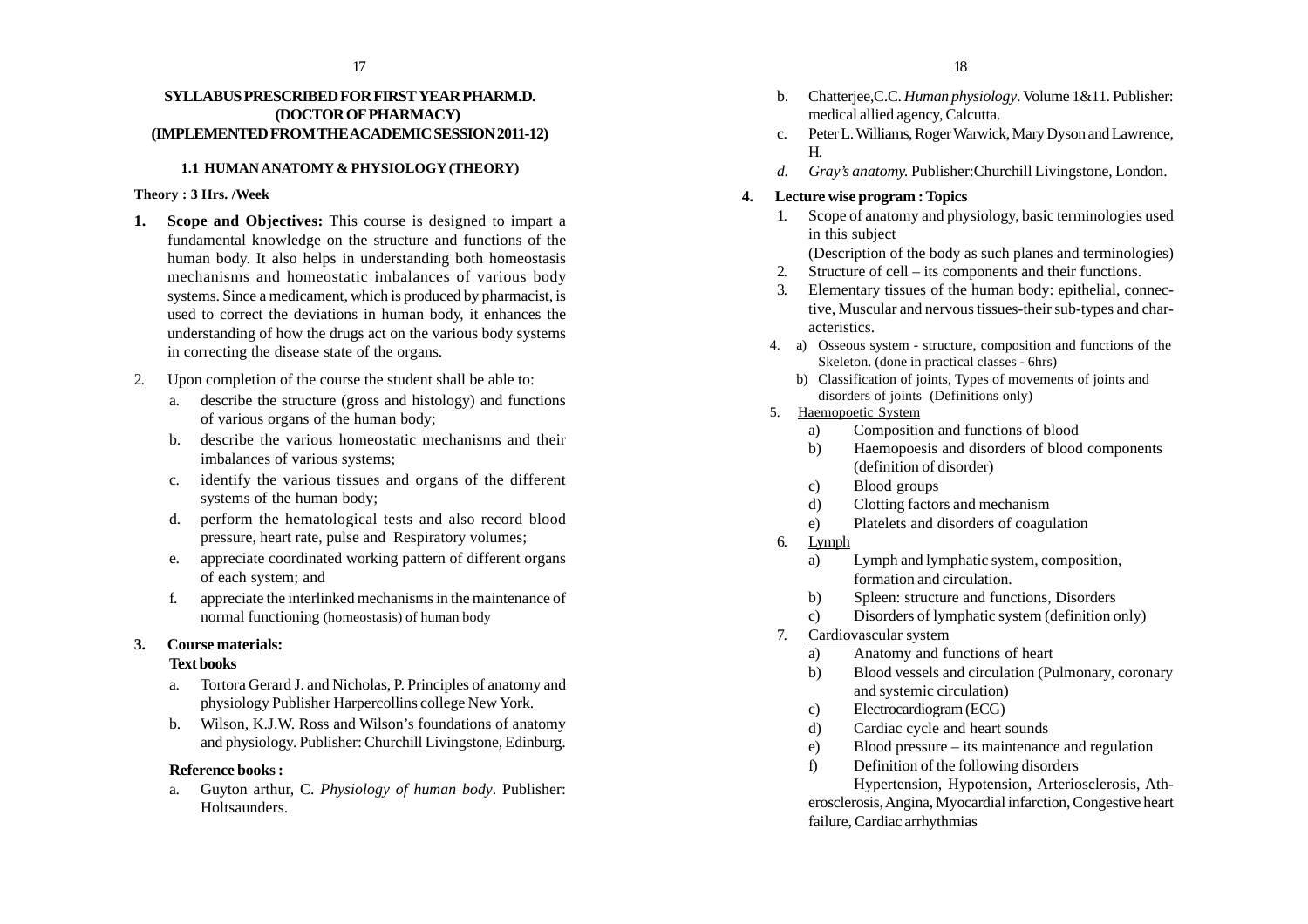- 8. Respiratory system
	- a) Anatomy of respiratory organs and functions
	- b) Mechanism / physiology of respiration and regula tion of respiration
	- c) Transport of respiratory gases
	- d) Respiratory volumes and capacities, and Definition of: Hypoxia, Asphyxia, Dybarism, Oxygen therapy and resuscitation

# 9. Digestive system

- a) Anatomy and physiology of GIT
- b) Anatomy and functions of accessory glands of GIT
- c) Digestion and absorption
- d) Disorders of GIT (definitions only)
- 10. Nervous system
	- a) Definition and classification of nervous system
	- b) Anatomy, physiology and functional areas of cerebrum
	- c) Anatomy and physiology of cerebellum
	- d) Anatomy and physiology of mid brain
	- e) Thalamus, hypothalamus and Basal Ganglia
	- f) Spinal card: Structure & reflexes mono-poly-planter
	- g) Cranial nerves names and functions
	- h) ANS Anatomy & functions of sympathetic & para sympathetic N.S.
- 11. Urinary system
	- a) Anatomy and physiology of urinary system
	- b) Formation of urine
	- c) Renin Angiotensin system Juxtaglomerular appa ratus - acid base Balance
	- d) Clearance tests and micturition
- 12. Endocrine system

a) Pituitary gland b) Adrenal gland

c) Thyroid and Parathyroid glands d) Pancreas and gonads

- 13. Reproductive system
	- a) Male and female reproductive system
	- b) Their hormones Physiology of menstruation
	- c) Spermatogenesis & Oogenesis
	- d) Sex determination (genetic basis)
	- e) Pregnancy and maintenance and parturition
	- f) Contraceptive devices
- 14. Sense organs
	- a) Eye b) Ear c) Skin d) Tongue & Nose
- 15. Skeletal muscles a)Histology b) Physiology of Muscle contraction c) Physiological properties of skeletal muscle and their disorders (definitions)
- 16. Sports physiology
	- a) Muscles in exercise, Effect of athletic training on muscles and muscle performance,
	- b) Respiration in exercise, CVS in exercise, Body heat in exercise, Body fluids and salts in exercise,
	- c) Drugs and athletics

### **1.1 HUMAN ANATOMY & PHYSIOLOGY (PRACTICAL)**

### **Practical : 3 Hrs./Week**

General Requirements: **Dissection box, Laboratory Napkin, muslin cloth, record, Observation book(100pages), Stationary items, Blood lancet.**

### **Course materials:**

### **Text books**

Goyal, R. K, Natvar M.P, and Shah S.A, Practical anatomy, physiology and biochemistry, latest edition, Publisher: B.S Shah Prakashan, Ahmedabad.

### **Reference books**

Ranade VG, Text book of practical physiology, Latest edition, Publisher: PVG, Pune Anderson Experimental Physiology, Latest edition, Publisher: NA

### **List of Experiments:**

- 1. Study of tissues of human body (a) Epithelial tissue. (b) Muscular tissue.
- 2. Study of tissues of human body (a) Connective tissue. (b) Nervous tissue.
- 3. Study of appliances used in hematological experiments.
- 4. Determination of W.B.C. count of blood.
- 5. Determination of R.B.C. count of blood.
- 6. Determination of differential count of blood.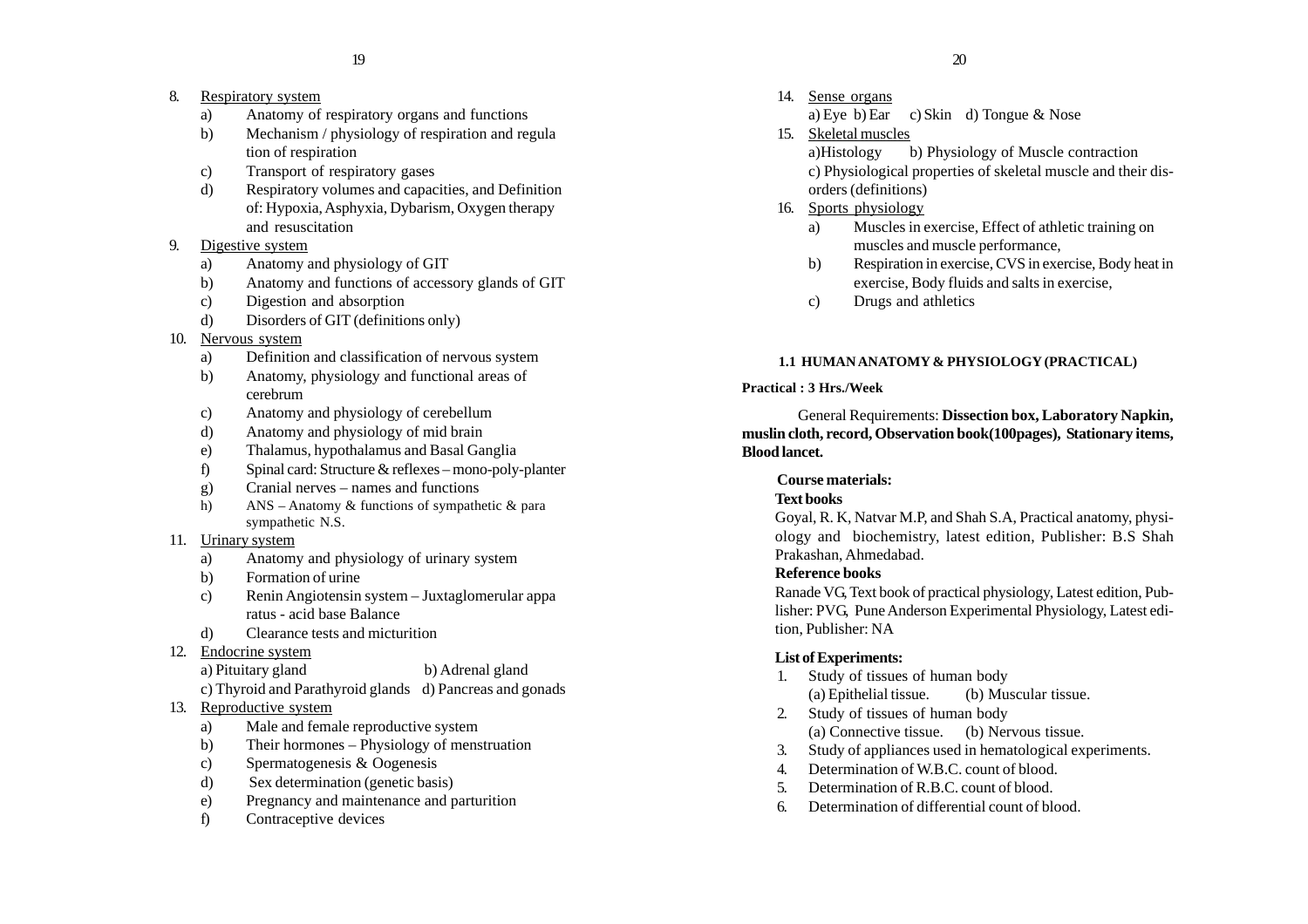- 7. Determination of
	- (a) Erythrocyte Sedimentation Rate.
	- (b) Hemoglobin content of Blood.
	- (c) Bleeding time & Clotting time.
- 8. Determination of
	- (a) Blood Pressure. (b) Blood group.
- 9. Study of various systems with the help of charts, models & specimens
	- (a) Skeleton system part I-axial skeleton.
	- (b) Skeleton system part II- appendicular skeleton.
	- (c) Cardiovascular system.
	- (d) Respiratory system.
	- (e) Digestive system.
	- (f) Urinary system.
	- (g) Nervous system.
	- (h) Special senses.
	- (i) Reproductive system.
- 10. Study of different family planning appliances.
- 11. To perform pregnancy diagnosis test.
- 12. Study of appliances used in experimental physiology.
- 13. To record simple muscle curve using gastroenemius sciatic nerve preparation.
- 14. To record simple summation curve using gastroenemius sciatic nerve preparation.
- 15. To record simple effect of temperature using gastroenemius sciatic nerve preparation.
- 16. To record simple effect of load & after load using gastroenemius sciatic nerve preparation.
- 17. To record simple fatigue curve using gastroenemius sciatic nerve preparation.

### **Scheme of Practical Examination:**

|                  | <b>Sessionals</b> | <b>Annual</b>  |
|------------------|-------------------|----------------|
| Identification   | (И                | 10             |
| Synopsis         | ſМ.               | 10             |
| Major Experiment |                   | $\mathfrak{D}$ |
| Minor Experiment | ß                 | 15             |
| Viva             | 02                | 15             |
| <b>Max Marks</b> | 20                | 70             |
| <b>Duration</b>  | 0.3hrs            | 04hrs          |

**Note :** Total sessional marks is 30 (20 for practical sessional plus 10 marks for regularity, promptness, viva-voce and record maintenance).

### **1.2 PHARMACEUTICS (THEORY)**

### **Theory : 2 Hrs. /Week**

- **1. Scope and objectives:** This course is designed to impart a fundamental knowledge on the art and science of formulating different dosage forms. It prepares the students for most basics of the applied field of pharmacy.
- 2. Upon the completion of the course the student should be able to:
	- a. know the formulation aspects of different dosage forms;
	- b. do different pharmaceutical caluculation involved in formulation;
	- c. formulate different types of dosage forms; and
	- d. appreciate the importance of good formulation for effectiveness.

### **3. Course materials:**

### Text books

- a. Cooper and Gunns Dispensing for pharmacy students.
- b. A text book Professional Pharmacy by N.K.Jain and S.N.Sharma.

### **Reference books**

- a. Introduction to Pharmaceutical dosage forms by Howard C. Ansel.
- b. Remington's Pharmaceutical Sciences.
- c. Register of General Pharmacy by Cooper and Gunn.
- d. General Pharmacy by M.L.Schroff.

### **4. Lecture wise programme : Topics**

- 1. a. Introduction to dosage forms classification and definitions
	- b. Prescription: definition, parts and handling
	- c. **Posology:** Definition, Factors affecting dose selection. Calculation of children and infant doses.
- 2. Historical back ground and development of profession of pharmacy and pharmaceutical industry in brief.
- 3. Development of Indian Pharmacopoeia and introduction to other Pharmacopoeias such as BP, USP, European Pharmacopoeia, Extra pharmacopoeia and Indian national formulary.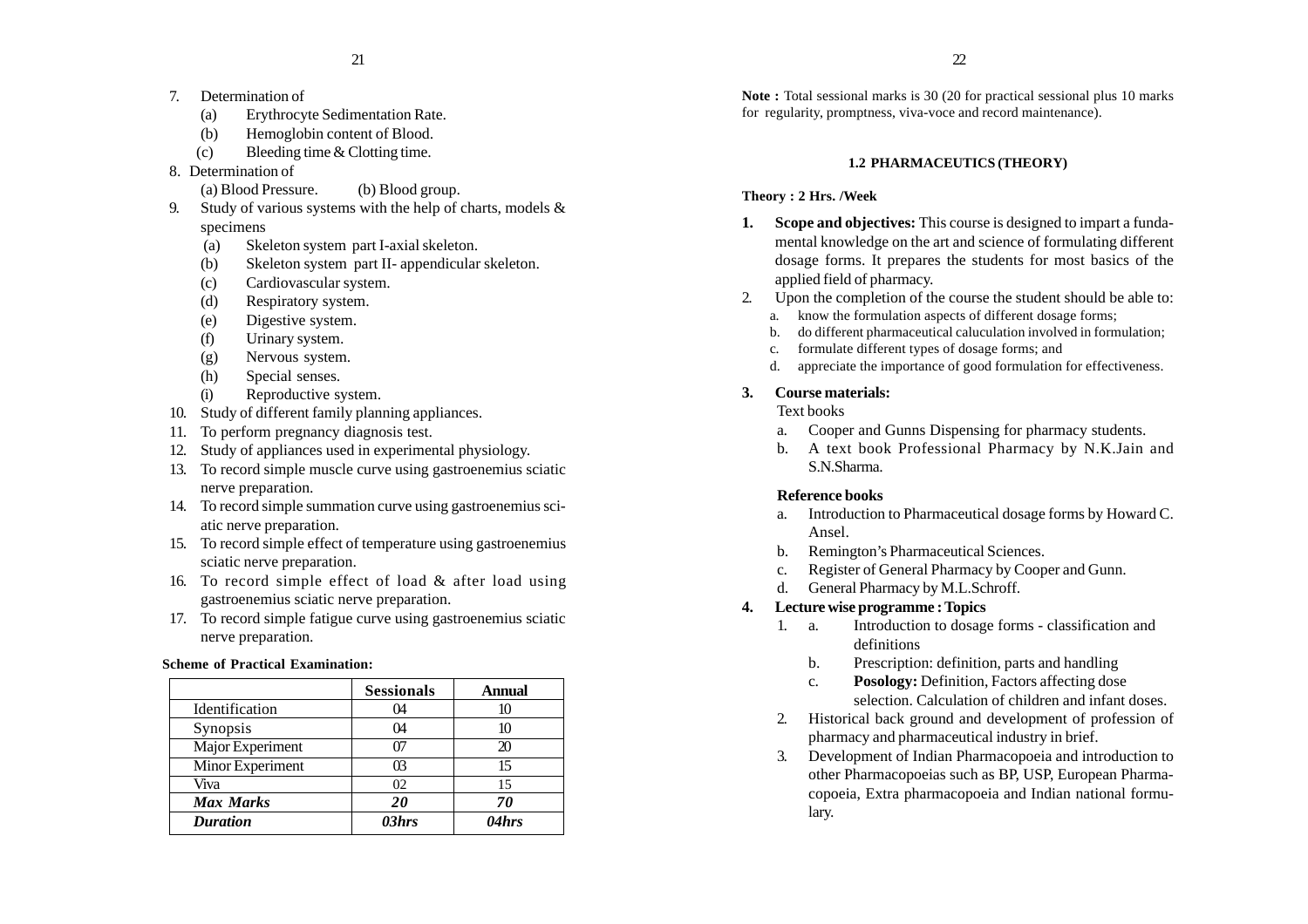- 4. Weights and measures, Calculations involving percentage solutions, allegation, proof spirit, isotonic solutions etc.
- 5. Powders and Granules: Classification advantages and disadvantages, Preparation of simple, compound powders, Insufflations, Dusting powders, Eutectic and Explosive powders, Tooth powder and effervescent powders and granules.
- 6. Monophasic Dosage forms: Theoretical aspects of formulation including adjuvant like stabilizers, colorants, flavours with examples. Study of Monophasic liquids like gargles, mouth washes, Throat paint, Ear drops, Nasal drops, Liniments and lotions, Enemas and collodions.
- 7. Biphasic dosage forms: Suspensions and emulsions, Definition, advantages and disadvantages, classification, test for the type of emulsion, formulation, stability and evaluation.
- 8. Suppositories and pessaries: Definition, advantages and disadvantages, types of base, method of preparation, Displacement value and evaluation.
- 9. Galenicals: Definition, equipment for different extraction processes like infusion, Decoction, Maceration and Percolation, methods of preparation of spirits, tinctures and extracts.
- 10. Pharmaceutical calculations.
- 11. Surgical aids: Surgical dressings, absorbable gelatin sponge, sutures, ligatures and medicated bandages.
- 12. Incompatibilities: Introduction, classification and methods to overcome the incompatibilities

### **1.2 PHARMACEUTICS (PRACTICAL)**

#### **Practical : 3 Hrs./Week**

#### **List of Experiments:**

- **1. Syrups**
	- a. Simple Syrup I.P b. Syrup of Ephedrine Hcl NF
	- c. Syrup Vasaka IP d. Syrup of ferrous Phosphate IP
	- e. Orange Syrup
- **2. Elixir**
	- a. Piperizine citrate elixir BP b. Cascara elixir BPC
	- c. Paracetamol elixir BPC

### **3. Linctus**

a. Simple Linctus BPC b. Pediatric simple Linctus BPC

### **4. Solutions**

- a. Solution of cresol with soap IP
- b. Strong solution of ferric chloride BPC
- c. Aqueous Iodine Solution IP
- d. Strong solution of Iodine IP
- e. Strong solution of ammonium acetate IP

### **5. Liniments**

- a. Liniment of turpentine IP\*
- b. Liniment of camphor IP
- **6. Suspensions\***
	- a. Calamine lotion
	- b. Magnesium Hydroxide mixture BP
- **7. Emulsions\***
	- a. Cod liver oil emulsion
	- b. Liquid paraffin emulsion
- **8. Powders\***
	- a. Eutectic powder b. Explosive powder
	- c. Dusting powder d. Insufflations
- **9. Suppositories\***
	- a. Boric acid suppositories b. Chloral suppositories
		-
- **10. Incompatibilities**
	- a. Mixtures with Physical
	- b. Chemical & Therapeutic incompatibilities
	- **\*** colourless bottles required for dispensing \* Paper envelope (white), butter paper and white paper required for dispensing.

### **Scheme of Practical Examination:**

|                  | <b>Sessionals</b> | Annual |
|------------------|-------------------|--------|
| Synopsis         |                   | 15     |
| Major Experiment |                   | 25     |
| Minor Experiment |                   | 15     |
| Viva             |                   | 15     |
| <b>Max Marks</b> | 20                | 70     |
| <b>Duration</b>  | 03hrs             | 04hrs  |

Note: Total sessional marks is 30 (20 for practical sessional plus 10 marks for regularity, promptness, viva-voce and record maintenance).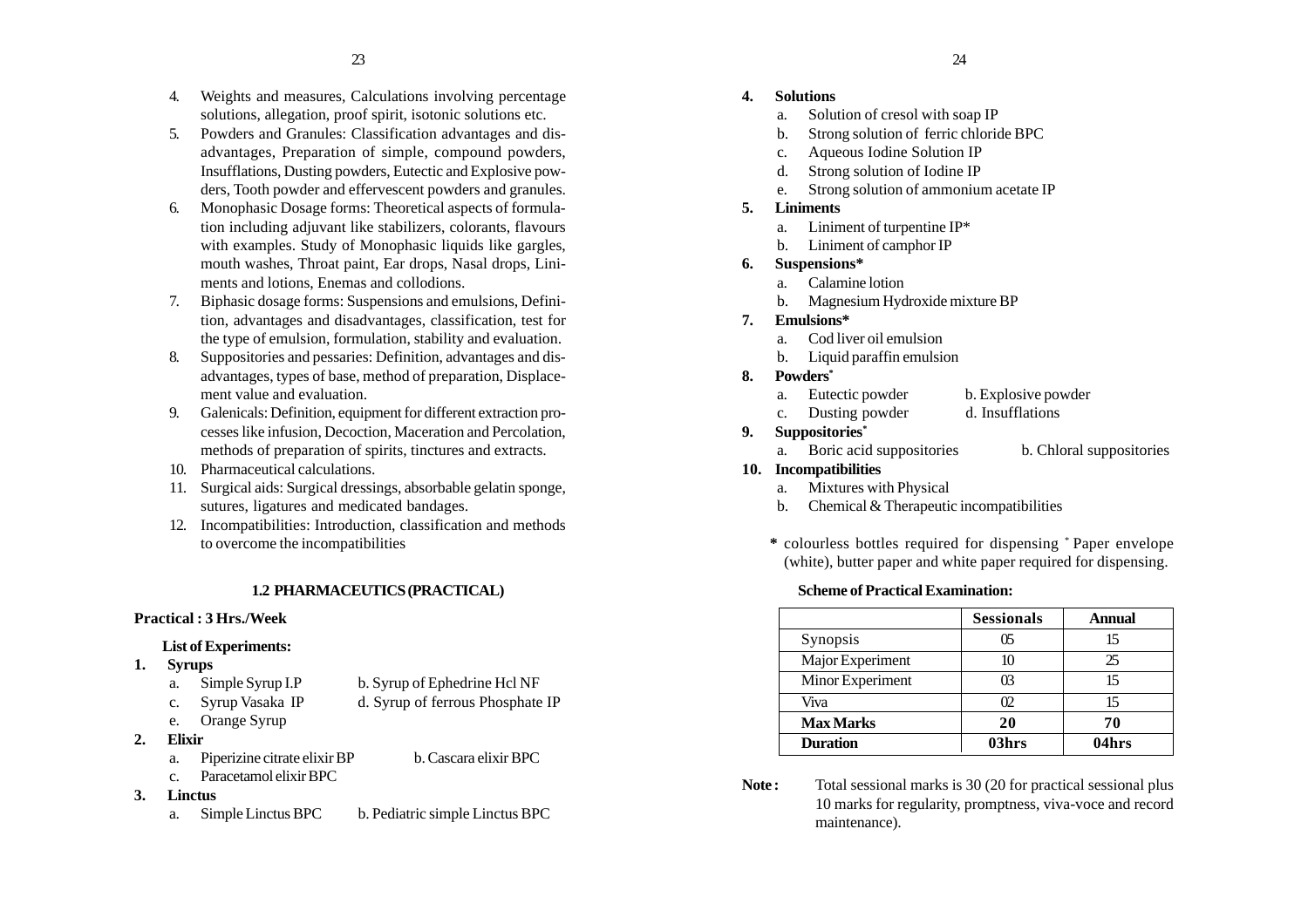#### **1.3 MEDICINAL BIOCHEMISTRY (THEORY)**

#### **Theory : 3 Hrs. /Week**

- **1. Scope of the Subject:** Applied biochemistry deals with complete understanding of the molecular level of the chemical process associated with living cells.Clinical chemistry deals with the study of chemical aspects of human life in health and illness and the application of chemical laboratory methods to diagnosis, control of treatment, and prevention of diseases.
- **2. Objectives of the Subject** (Know, do, appreciate) : The objective of the present course is providing biochemical facts and the principles to the students of pharmacy. Upon completion of the subject student shall be able to –
	- a. understand the catalytic activity of enzymes and importance of isoenzymes in diagnosis of diseases;
	- b. know the metabolic process of biomolecules in health and illness (metabolic disorders);
	- c. understand the genetic organization of mammalian genome; protein synthesis; replication; mutation and repair mechanism;
	- d. know the biochemical principles of organ function tests of kidney, liver and endocrine gland; and
	- e. do the qualitative analysis and determination of biomolecules in the body fluids.

### **Text books (Theory)**

- a. Harpers review of biochemistry Martin
- b. Text book of biochemistry D.Satyanarayana
- c. Text book of clinical chemistry- Alex kaplan &Laverve L.Szabo

#### **Reference books (Theory)**

- a. Principles of biochemistry Lehninger
- b. Text book of biochemistry Ramarao
- c. Practical Biochemistry-David T.Plummer.
- d. Practical Biochemistry-Pattabhiraman.

#### **3. Lecture wise programme: Topics**

- **1. Introduction to biochemistry:** Cell and its biochemical organization, transport process across the cell membranes. Energy rich compounds; ATP, Cyclic AMP and their biological significance.
- **2. Enzymes**: Definition; Nomenclature; IUB classification; Factor affecting enzyme activity; Enzyme action; enzyme inhibition. Isoenzymes and their therapeutic and diagnostic appli-

cations; Coenzymes and their biochemical role and deficiency diseases.

- **3. Carbohydrate metabolism**: Glycolysis, Citric acid cycle (TCA cycle), HMP shunt, Glycogenolysis, gluconeogenesis, gly cogenesis. Metabolic disorders of carbohydrate metabolism (diabetes mellitus and glycogen storage diseases); Glucose, Galactose tolerance test and their significance; hormonal regulation of carbohydrate metabolism.
- **4. Lipid metabolism:** Oxidation of saturated (b-oxidation); Ke togenesis and ketolysis; biosynthesis of fatty acids, lipids; metabolism of cholesterol; Hormonal regulation of lipid me tabolism. Defective metabolism of lipids (Atheroslerosis, fatty liver, hypercholesterolmiea).
- **5. Biological oxidation:** Coenzyme system involved in Biologi cal oxidation. Electron transport chain (its mechanism in en ergy capture; regulation and inhibition); Uncouplers of ETC; Oxidative phosphorylation;
- **6. Protein and amino acid metabolism:** protein turn over; ni trogen balance; Catabolism of Amino acids (Transamination, deamination & decarboxylation). Urea cycle and its meta bolic disorders; production of bile pigments; hyperbiliru binemia, porphoria, jaundice. Metabolic disorder of Amino acids.
- **7. Nucleic acid metabolism:** Metabolism of purine and pyrimi dine nucleotides; Protein synthesis; Genetic code; inhibi tion of protein synthesis; mutation and repair mechanism; DNA replication (semiconservative /onion peel models) and DNA repair mechanism.
- **8. Introduction to clinical chemistry: Cell**; composition; mal function; Roll of the clinical chemistry laboratory.
- **9. The kidney function tests:** Role of kidney; Laboratory tests for normal function includes
	- a) Urine analysis (macroscopic and physical examination, quantitative and semiquantitative tests.)
	- b) Test for NPN constituents. (Creatinine /urea clearance, determination of blood and urine creatinine, urea and uric acid)
	- c) Urine concentration test
	- d) Urinary tract calculi. (stones)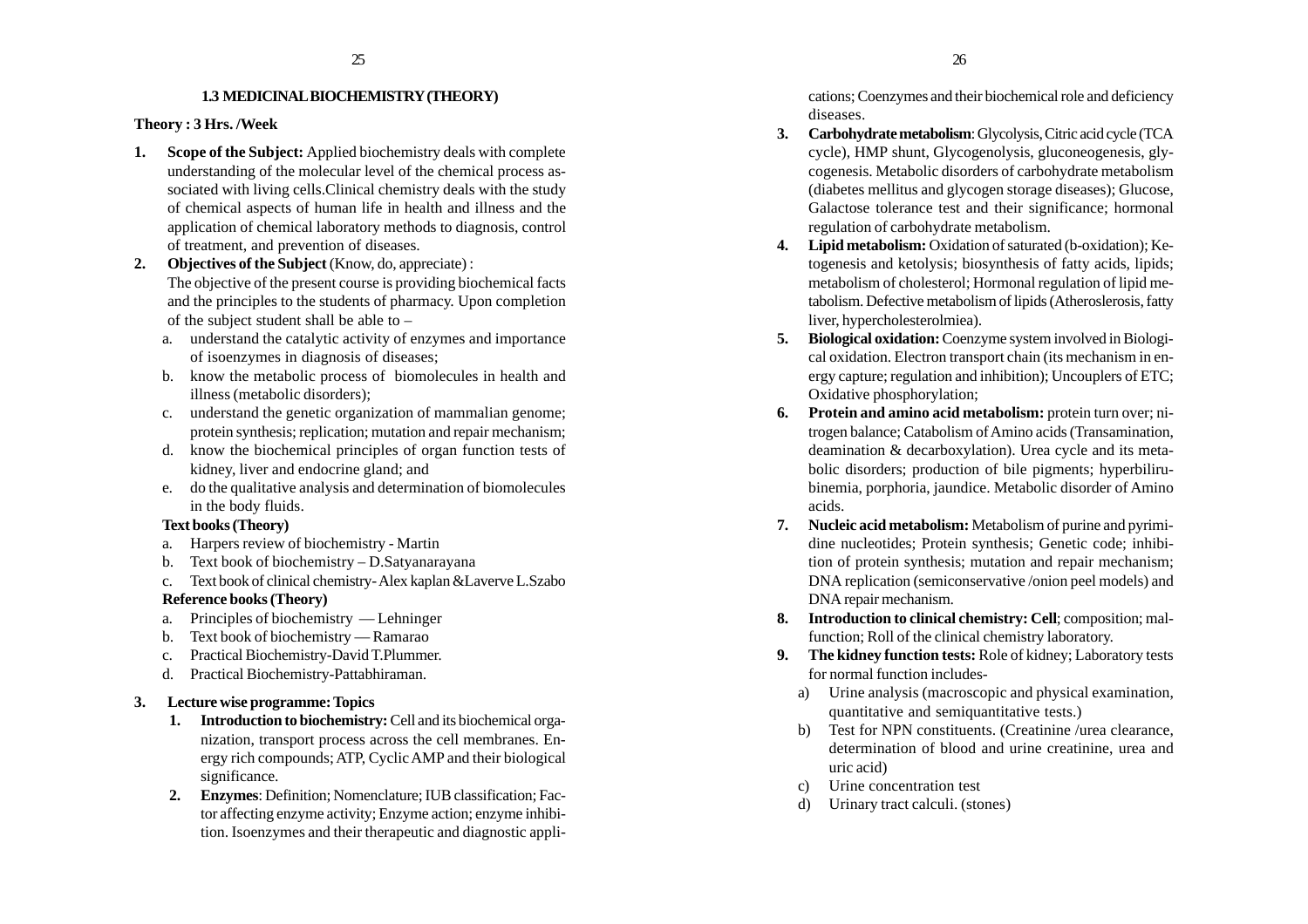- **10. Liver function tests:** Physiological role of liver, metabolic, storage, excretory, protective, circulatory functions and function in blood coagulation.
	- a) Test for hepatic dysfunction-Bile pigments metabolism.
	- b) Test for hepatic function test- Serum bilirubin, urine bilirubin, and urine urobilinogen.
	- c) Dye tests of excretory function.
	- d) Tests based upon abnormalities of serum proteins. Selected enzyme tests.
- **11. Lipid profile tests:** Lipoproteins, composition, functions. Determination of serum lipids, total cholesterol, HDL cholesterol, LDL cholesterol and triglycerides.
- **12. Immunochemical techniques** for determination of hormone levels and protein levels in serum for endocrine diseases and infectious diseases.

Radio immuno assay (RIA) and Enzyme Linked Immuno Sorbent Assay (ELISA)

**13. Electrolytes:** Body water, compartments, water balance, and electrolyte distrubution. Determination of sodium, calcium potassium, chlorides, bicarbonates in the body fluids.

#### **1.3 MEDICINAL BIOCHEMISTRY (PRACTICAL)**

### **Practical : 3 Hrs./Week**

#### **Title of the Experiment:**

- 1 Qualitative analysis of normal constituents of urine.\*
- 2 Qualitative analysis of abnormal constituents of urine.\*
- 3 Quantitative estimation of urine sugar by Benedict's reagent method.\*\*
- 4 Quantitative estimation of urine chlorides by Volhard's method.\*\*
- 5 Quantitative estimation of urine creatinine by Jaffe's method.\*\*
- 6 Quantitative estimation of urine calcium by precipitation method.\*\*
- 7 Quantitative estimation of serum cholesterol by Libermann Burchard's method.\*\*
- 8 Preparation of Folin Wu filtrate from blood.\*
- 9 Quantitative estimation of blood creatinine.\*\*
- 10 Quantitative estimation of blood sugar Folin-Wu tube method.\*\*
- 11 Estimation of SGOT in serum.\*\*
- 12 Estimation of SGPT in serum.\*\*
- 13 Estimation of Urea in Serum.\*\*
- 14 Estimation of Proteins in Serum.\*\*
- 15 Determination of serum bilirubin\*\*
- 16 Determination of Glucose by means of Glucoseoxidase.\*\*
- 17 Enzymatic hydrolysis of Glycogen/Starch by Amylases.\*\*
- 18 Study of factors affecting Enzyme activity. (pH & Temp.)\*\*
- 19 Preparation of standard buffer solutions and its pH measurements (any two)\*
- 20 Experiment on lipid profile tests\*\*
- 21 Determination of sodium,calcium and potassium in serum.\*\*
- \*\* indicate major experiments & \* indicate minor experiments

### **Assignments:**

### **Format of the assignment**

- 1. Minimum & Maximum number of pages.
- 2. It shall be computer draft copy.
- 3. Reference(s) shall be included at the end.
- 4. Name and signature of the student.
- 5. Assignment can be a combined presentation at the end of the academic year.
- 6. Time allocated for presentation may be 8+2 Min.

#### **Scheme of Practical Examination:**

|                  | <b>Sessionals</b> | <b>Annual</b> |
|------------------|-------------------|---------------|
| Synopsis         | 05                | 15            |
| Major Experiment | 10                | 25            |
| Minor Experiment | ß                 | 15            |
| Viva             | O2                | 15            |
| <b>Max Marks</b> | 20                | 70            |
| <b>Duration</b>  | 03hrs             | 04hrs         |

Note: Total sessional marks is 30 (20 for practical sessional plus 10 marks for regularity, promptness, viva-voce and record maintenance).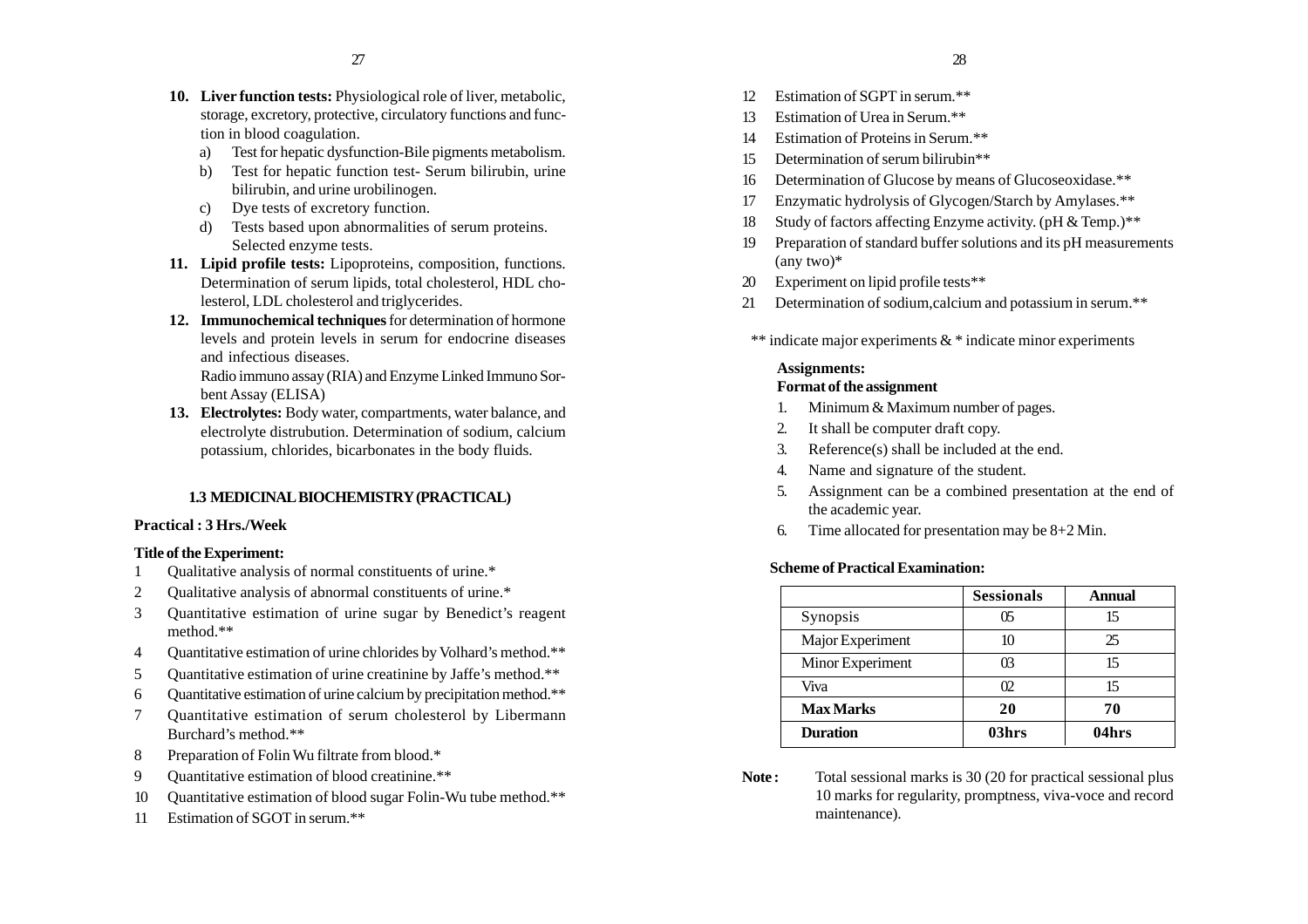#### **1.4 PHARMACEUTICAL ORGANIC CHEMISTRY (THEORY)**

#### **Theory : 3 Hrs. /Week**

- **1. Scope and objectives**: This course is designed to impart a very good knowledge about
	- a. IUPAC/Common system of nomenclature of simple organic compounds belonging to different classes of organic compounds;
	- b. Some important physical properties of organic compounds;
	- c. Free radical/ nucleophyllic [alkyl/ acyl/ aryl] /electrophyllic substitution, free radical/ nucleophyllic / electrophyllic addition, elimination, oxidation and reduction reactions with mechanism, orientation of the reaction, order of reactivity, stability of compounds;
	- d. Some named organic reactions with mechanisms; and
	- e. Methods of preparation, test for purity, principle involved in the assay, important medicinal uses of some important organic compounds.

#### **2. Course materials:**

#### **Text books**

- a. T.R.Morrison and R. Boyd Organic chemistry,
- b. Bentley and Driver-Text book of Pharmaceutical chemistry
- c. I.L.Finer- Organic chemistry, the fundamentals of chemistry

#### **Reference books**

- a. Organic chemistry J.M.Cram and D.J.Cram
- b. Organic chemistry- Brown
- c. Advanced organic chemistry- Jerry March, Wiley
- d. Organic chemistry- Cram and Hammered, Pine Hendrickson

### **3. Lecture wise programme : Topics**

- **1. Structures and Physical properties:**
	- a. Polarity of bonds, polarity of molecules, M.P, Inter molecular forces, B.P, Solubility, non ionic solutes and ionic solutes, protic and aprotic Solvents, ion pairs,
	- b. Acids and bases, Lowry bronsted and Lewis theories
	- c. Isomerism.
- 2. Nomenclature of organic compound belonging to the following classes Alkanes, Alkenes, Dienes, Alkynes, Alcohols, Aldehydes, Ketones, Amides, Amines, Phenols, Alkyl Ha-

lides, Carboxylic Acid, Esters, Acid Chlorides And Cycloalkanes.

- 3. Free radicals chain reactions of alkane : Mechanism, relative reactivity and stability.
- 4. Alicyclic compounds : Preparations of cyclo alkanes, Bayer strain theory and orbital picture of angle strain.
- 5. Nuclophilic aliphatic substitution mechanism: Nucleophiles and leaving groups, kinetics of second and first order reac tion, mechanism and kinetics of SN<sub>2</sub> reactions. Stereochemistry and steric hindrance, role of solvents, phase transfer catalysis, mechanism and kinetics of SN1 reactions, stere ochemistry, carbocation and their stability, rearrangement of carbocation, role of solvents in SN1 reaction, Ion dipole bonds, SN2 versus SN1 solvolyses, nucleophilic assistance by the solvents.
- 6. Dehydro halogenation of alkyl halides: 1,2 elimination, ki netics, E2 and E1 mechanism, elimination via carbocation, evidence for E2 mechanism, absence of rearrangement iso tope effect, absence hydrogen exchange, the element effect, orientation and reactivity, E2 versus E1, elimination versus substitution, dehydration of alcohol, ease of dehydration, acid catalysis, reversibility, orientation.
- 7. Electrophillic and free radicals addition: Reactions at car bon-carbon, double bond, electrophile, hydrogenation, heat of hydrogenation and stability of alkenes, markownikoff rule, addition of hydrogen halides, addition of hydrogen bromides, peroxide effect, electrophillic addition, mechanism, rearrange ment, absence of hydrogen exchange, orientation and reac tivity, addition of halogen, mechanism, halohydin formation, mechanism of free radicals additon, mechanism of peroxide initiated addition of hydrogen bromide, orientation of free addition, additions of carbene to alkene, cyclo addition reac tions.
- 8. Carbon-carbon double bond as substituents: Free radical halogenations of alkenes, comparision of free radical substi tution with free radical addition, free radical substitution in alkenes, orientation and reactivity, allylic rearrangements.
- 9. Theory of resonance: Allyl radical as a resonance hybrid, stability, orbital picture, resonance stabilisation of allyl radi cals, hyper conjugation, allyl cation as a resonance hybrid,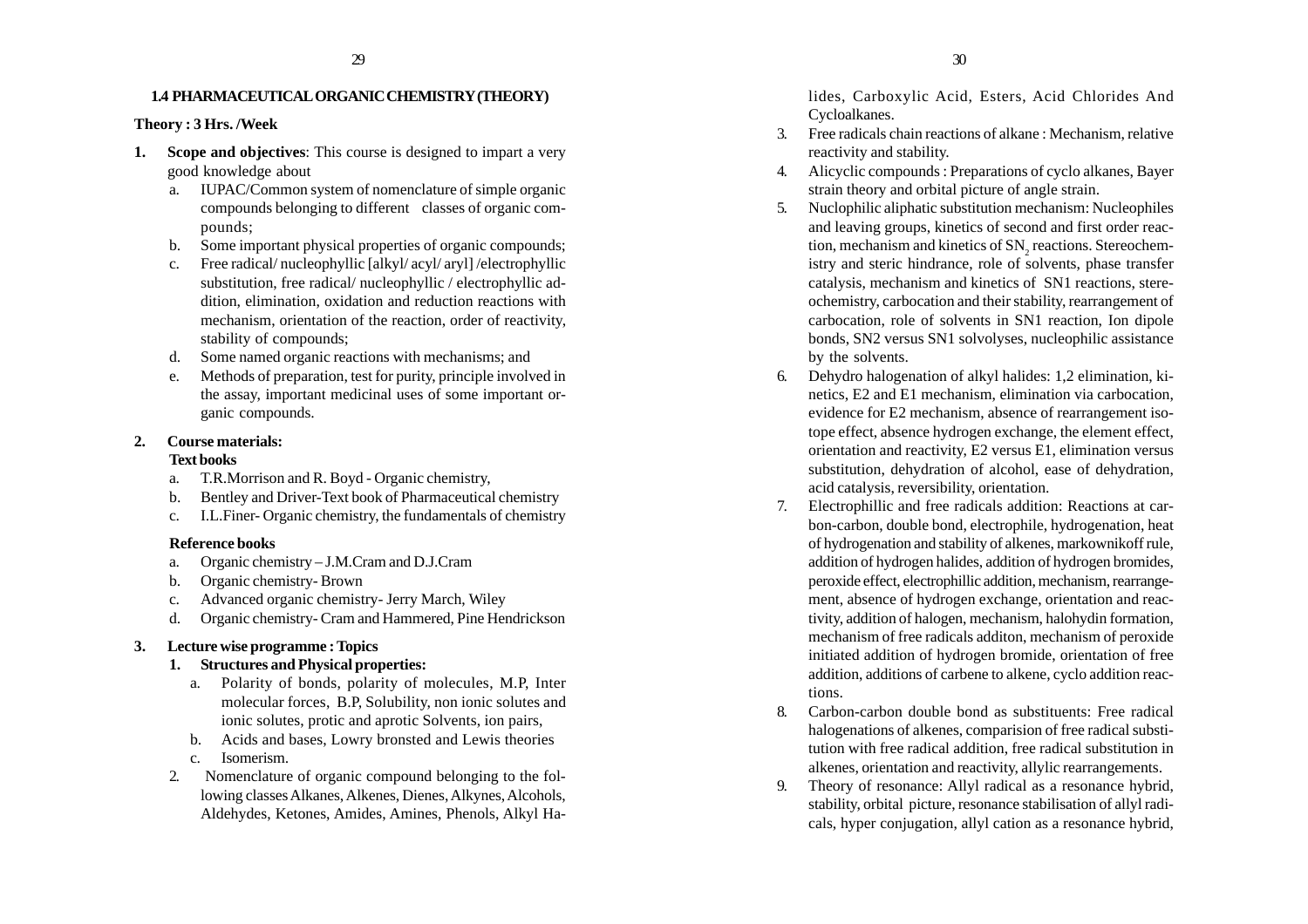nucleophyllic substitution in allylic substrate, SN1 reactivity, allylic rearrangement, resonance stabilisation of allyl cation, hyper conjugation, nucleophilic substitution in allylic substrate, SN2 nucleophilic substituion in vinylic substrate, vinylic cation, stability of conjugated dienes, resonance in alkenes, hyper conjugation, ease of formation of conjugated dienes, orientation of elimination, electrophilic addition to conjugated dienes, 1,4- addition, 1,2-versus 1,4-addition, rate versus equilibrium, orientation and reactivity of free radical addition to conjugated dienes.

- 10. Elecrophilic aromatic substitution: Effect of substituent groups, determination of orientation, determination of relative reactivity, classification of substituent group, mechanism of nitration, sulphonation, halogenation, friedel craft alkylation, friedel craft acylation, reactivity and orientation, activating and deactivating O,P,M directing groups, electron release via resonance, effect of halogen on electrophilic aromatic substitution in alkyl benzene, side chain halogination of alkyl benzene, resonance stabilization of benzyl radical.
- 11. Nucleophilic addition reaction: Mechanism, ionisation of carboxylic acids, acidity constants, acidity of acids, structure of carboxylate ions, effect of substituent on acidity, nucleophilic acyl substitution reaction, conversion of acid to acid chloride, esters, amide and anhydride. Role of caboxyl group, comparison of alkyl nucleophilic substitution with acyl nucleophilic substitution.
- 12. Mechanism of aldol condensation, claisen condensation, cannizzaro reaction, crossed aldol condensation, crossed cannizzaro reaction, benzoin condensation, perkin condensation. Knoevenagel, Reformatsky reaction, Wittig reaction, Michael addition.
- 13. Hoffman rearrangement: Migration to electron deficient nitrogen, Sandmeyer's reaction, basicity of amines, diazotisation and coupling, acidity of phenols, Williamson synthesis, Fries rearrangement, Kolbe reaction, Reimer tieman's reactions.
- 14. Nucleophilic aromatic substitution: Bimolecular displacement mechanisms, orientation, comparison of aliphatic nucleophilic substitution with that of aromatic.
- 15. Oxidation reduction reaction.

16. Study of the following official compounds- preparation, test for purity, assay and medicinal uses of Chlorbutol, Dimercaprol, Glyceryl trinitrate, Urea, Ethylene diamine dihyrate, Vanillin, Paraldehyde, Ethylene chloride, Lactic acid, Tartaric acid, citric acid, salicylic acid, aspirin, methyl salicylate, ethyl benzoate, benzyl benzoate, dimethyl pthalate, sodium lauryl sul-

#### **1.4 PHARMACEUTICAL ORGANIC CHEMISTRY (PRACTICAL)**

#### **Practical : 3 Hrs./Week**

- **I. Introduction to the various laboratory techniques through demonstration involving synthesis of the following compounds (at least 8 compounds to be synthesised):**
	- 1. Acetanilde / aspirin (Acetylation)
	- 2. Benzanilide / Phenyl benzoate (Benzoylation)

phate, saccharin sodium, mephensin.

- 3. P-bromo acetanilide / 2,4,6 tribromo aniline (Bromination)
- 4. Dibenzylidene acetone (Condensation)
- 5. 1-Phenylazo-2-napthol (Diazotisation and coupling)
- 6. Benzoic acid / salicylic acid (Hydrolysis of ester)
- 7. M-dinitro benzene (Nitration)
- 8. 9, 10 Antharaquinone (Oxidation of anthracene) / preparation of benzoic acid from toluene or benzaldehyde
- 9. M-phenylene diamine (Reduction of M-dinitrobenzene) / Aniline from nitrobenzene
- 10. Benzophenone oxime
- 11. Nitration of salicylic acid
- 12. Preparation of picric acid
- 13. Preparation of O-chlorobenzoic acid from O-chlorotolune
- 14. Preparation of cyclohexanone from cyclohexanol

### **II. Identification of organic compounds belonging to the following classes by :**

Systematic qualitative organic analysis including preparation of derivatives Phenols, amides, carbohydrates, amines, carboxylic acids, aldehyde and ketones, Alcohols, esters, hydrocarbons, anilides, nitrocompounds.

#### **III. Introduction to the use of stereo models:**

Methane, Ethane, Ethylene, Acetylene, Cis alkene, Trans alkene, inversion of configuration.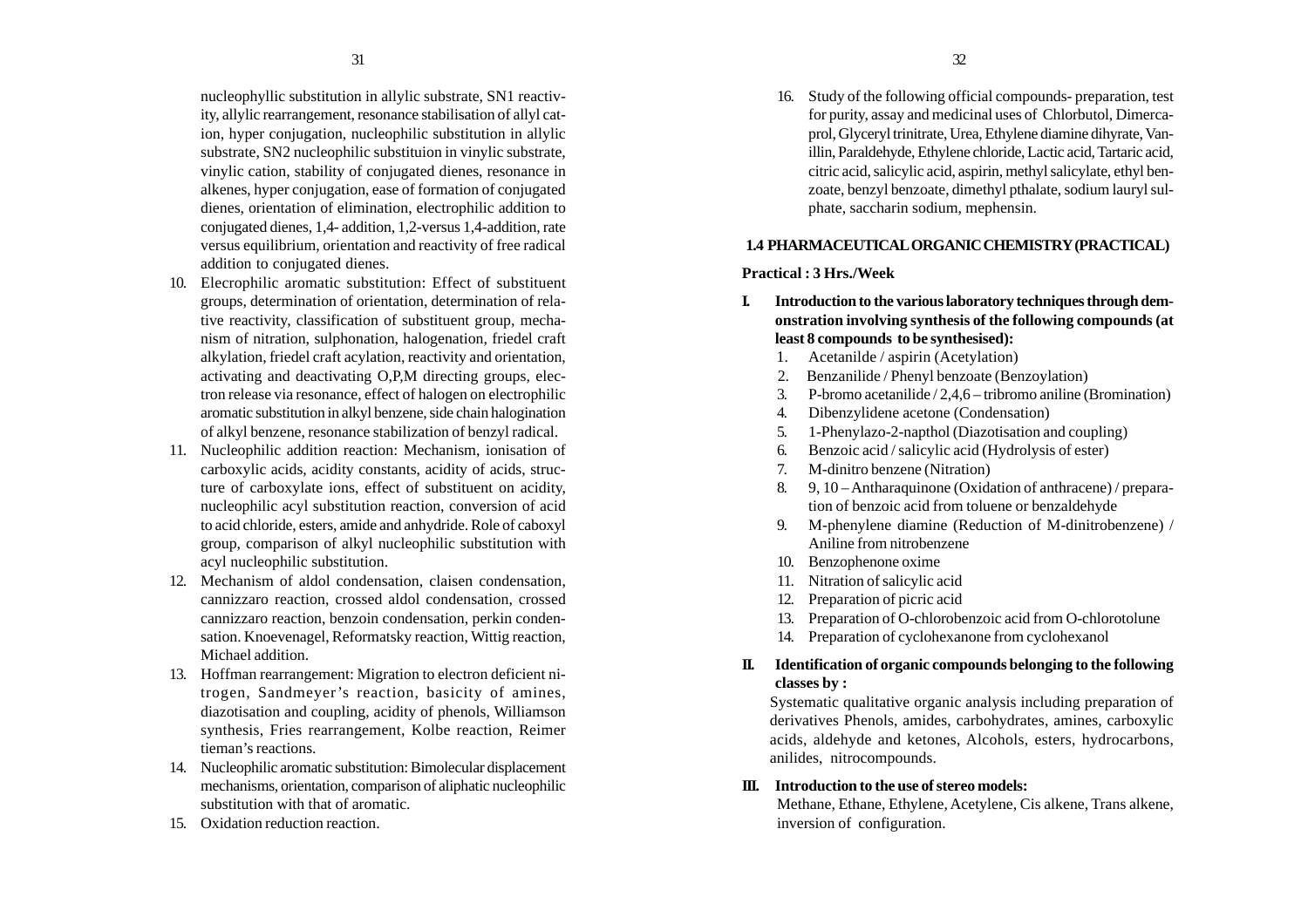### **Scheme of Practical Examination:**

|                  | <b>Sessionals</b> | <b>Annual</b> |
|------------------|-------------------|---------------|
| Synopsis         | 05                | 15            |
| Major Experiment | 10                | 25            |
| Minor Experiment | œ                 | 15            |
| Viva             | $\Omega$          | 15            |
| <b>Max Marks</b> | 20                | 70            |
| <b>Duration</b>  | 03hrs             | 04hrs         |

Note: Total sessional marks is 30 (20 for practical sessional plus 10 marks for regularity, promptness, viva-voce and record maintenance).

### **1.5 PHARMACEUTICAL INORGANIC CHEMISTRY (THEORY)**

### **Theory : 2 Hrs. /Week**

**1. Scope and objectives:** This course mainly deals with fundamentals of Analytical chemistry and also the study of inorganic pharmaceuticals regarding their monographs and also the course deals with basic knowledge of analysis of various pharmaceuticals.

### **2. Upon completion of the course student shall be able to:**

- a. under stand the principles and procedures of analysis of drugs and also regarding the application of inorganic pharmaceuticals;
- b. know the analysis of the inorganic pharmaceuticals their applications; and
- c. appreciate the importance of inorganic pharmaceuticals in preventing and curing the disease.

### **3. Course materials:**

### *Text books*

- a. A text book Inorganic medicinal chemistry by Surendra N. Pandeya
- b. A. H. Beckett and J. B. Stanlake's Practical Pharmaceutical chemistry Vol-I & Vol-II
- c. Inorganic Pharmaceutical Chemistry III-Edition P.Gundu Rao

### *Reference books*

a. Inorganic Pharmaceutical Chemistry by Anand & Chetwal

- b. Pharmaceutical Inorganic chemistry by Dr.B.G.Nagavi
- c. Analytical chemistry principles by John H. Kennedy
- d. I.P.1985 and 1996, Govt. of India, Ministry of health

### *4. Lecture wise programme:*

### **Topics**

- 1 Errors
- 2 Volumetric analysis
- 3 *Acid-base titrations*
- 4 Redox titrations
- 5 Non aqueous titrations
- 6 Precipitation titrations
- Complexometric titrations
- 8 Theory of indicators
- 9 Gravimetry
- 10 Limit tests
- 11 Medicinal gases
- 12 Acidifiers
- 13 Antacids
- 14 Cathartics
- 15 Electrolyte replenishers
- 16 Essential Trace elements
- 17 Antimicrobials
- 18 Pharmaceutical aids
- 19 Dental Products
- 20 Miscellaneous compounds
- 21 Radio Pharmaceuticals

# **1.5 PHARMACEUTICAL INORGANIC CHEMISTRY (PRACTICAL)**

### **Practical : 3 Hrs./Week**

# **1. Limit test (6 exercises)**

- a. Limit test for chlorides
- b. Limit test for sulphates
- c. Limit test for iron
- d. Limit test for heavy metals
- e. Limit test for arsenic
- f. Modified limit tests for chlorides and sulphates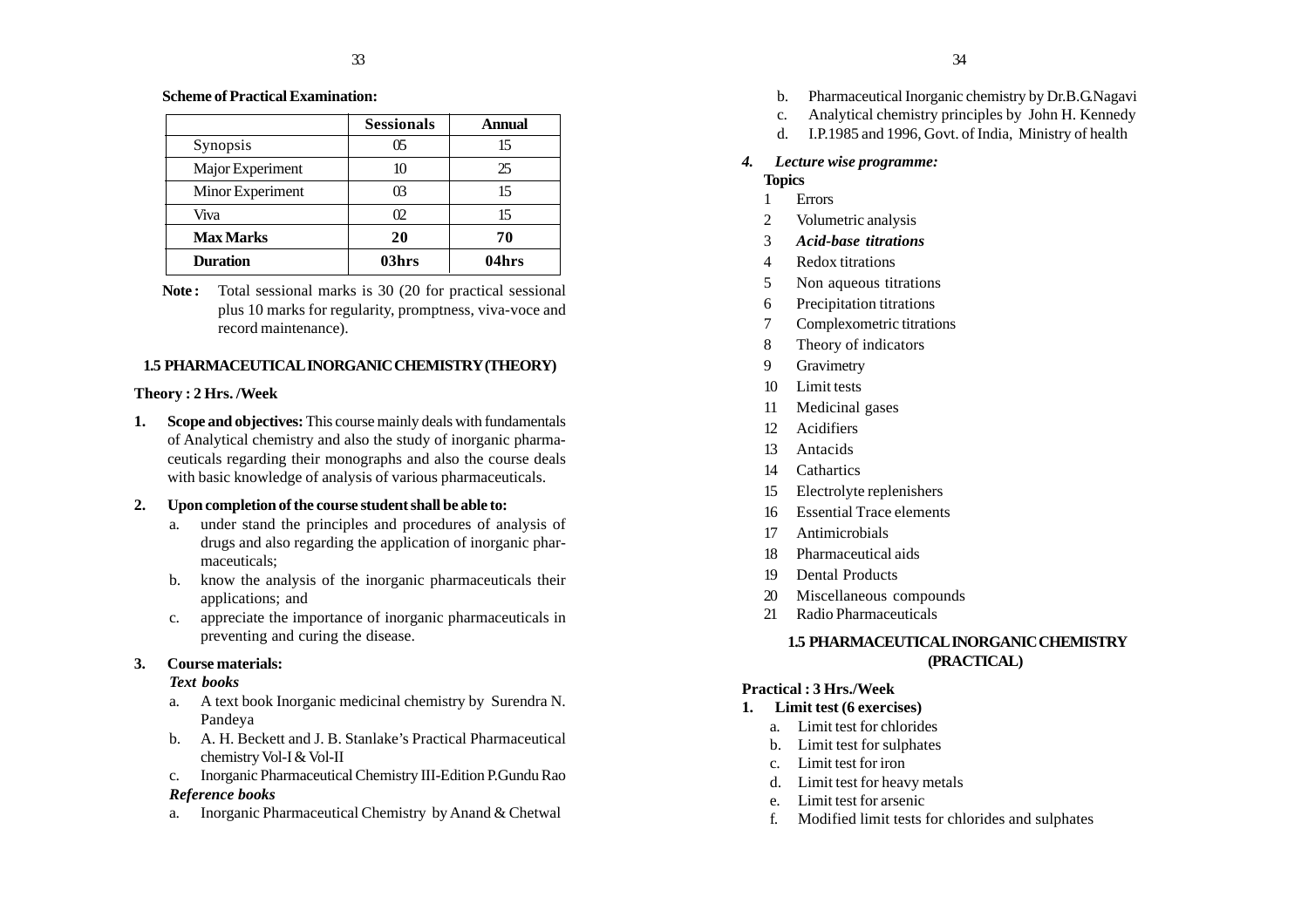### **2. Assays (10 exercises)**

- a. Ammonium chloride- Acid-base titration
- b. Ferrous sulphate- Cerimetry
- c. Copper sulpahte- Iodometry
- d. Calcilugluconate- Complexometry
- e. Hydrogen peroxide Permanganometry
- f. Sodium benzoate Nonaqueous titration
- g. Sodium chloride Modified volhard's method
- h. Assay of  $KI KIO$ <sub>2</sub> titration
- i. Gravimetric estimation of barium as barium sulphate
- j. Sodium antimony gluconate or antimony potassium tartarate

### **3. Estimation of mixture (Any two exercises)**

- a. Sodium hydroxide and sodium carbonate
- b. Boric acid and Borax
- c. Oxalic acid and sodium oxalate

### **4. Test for identity (Any three exercises)**

- a. Sodium bicorbonate
- b. Barium sulphate
- c. Ferrous sulphate
- d. Potassium chloride

### **5. Test for purity (Any two exercises)**

- a. Swelling power in Bentonite
- b. Acid neutralising capacity in aluminium hydroxide gel
- c. Ammonium salts in potash alum
- d. Adsorption power heavy Kaolin
- e. Presence of Iodates in KI

### **6. Preparations (Any two exercises)**

- a. Boric acids
- b. Potash alum
- c. Calcium lactate
- d. Magnesium suphate

#### **Scheme of Practical Examination :**

|                     | <b>Sessionals</b> | <b>Annual</b> |
|---------------------|-------------------|---------------|
| Synopsis            |                   | 15            |
| Major Experiment    |                   | 25            |
| Minor Experiment1&2 |                   | 15            |
| Viva                | œ                 | 15            |
| <b>Max Marks</b>    | 20                | 70            |
| <b>Duration</b>     | 03hrs             | 04hrs         |

**Note :** Total sessional marks is 30 (20 for practical sessional plus 10 marks for regularity, promptness, viva-voce and record maintenance).

### **1.6 REMEDIAL MATHEMATICS/BIOLOGY (THEORY)**

#### **Theory : 3 Hrs. /Week**

### **REMEDIAL MATHEMATICS :**

- **1. Scope and objectives**: This is an introductory course in mathematics. This subjects deals with the introduction to matrices, determinants, trigonometry, analytical geometry, differential calculus, integral calculus, differential equations, laplace transform.
- **2. Upon completion of the course the student shall be able to :** 
	- a. Know Trignometry, Analytical geometry, Matrices, Determinant, Integration, Differential equation, Laplace transform and their applications;
	- b. solve the problems of different types by applying theory; and
	- c. appreciate the important applications of mathematics in pharmacy.

### **3. Course materials:**

#### **Text books**

- a. Differential calculus By Shantinarayan
- b. Text book of Mathematics for second year pre-university by Prof.B.M.Sreenivas

#### **Reference books**

- a. Integral calculus By Shanthinarayan
- b. Engineering mathematics By B.S.Grewal
- c. Trigonometry Part-I By S.L.Loney

### **4. Lecture wise programme : Topics**

- **1. Algebra :** Determinants, Matrices
- **2. Trigonometry :** Sides and angles of a triangle, solution of triangles
- **3. Analytical Geometry :**Points, Straight line, circle, parabola
- **4. Differential calculus:** Limit of a function, Differential calculus, Differentiation of a sum, Product, Quotient Composite, Parametric, exponential, trigonometric and Logarithmic function. Successive differentiation, Leibnitz's theorem, Partial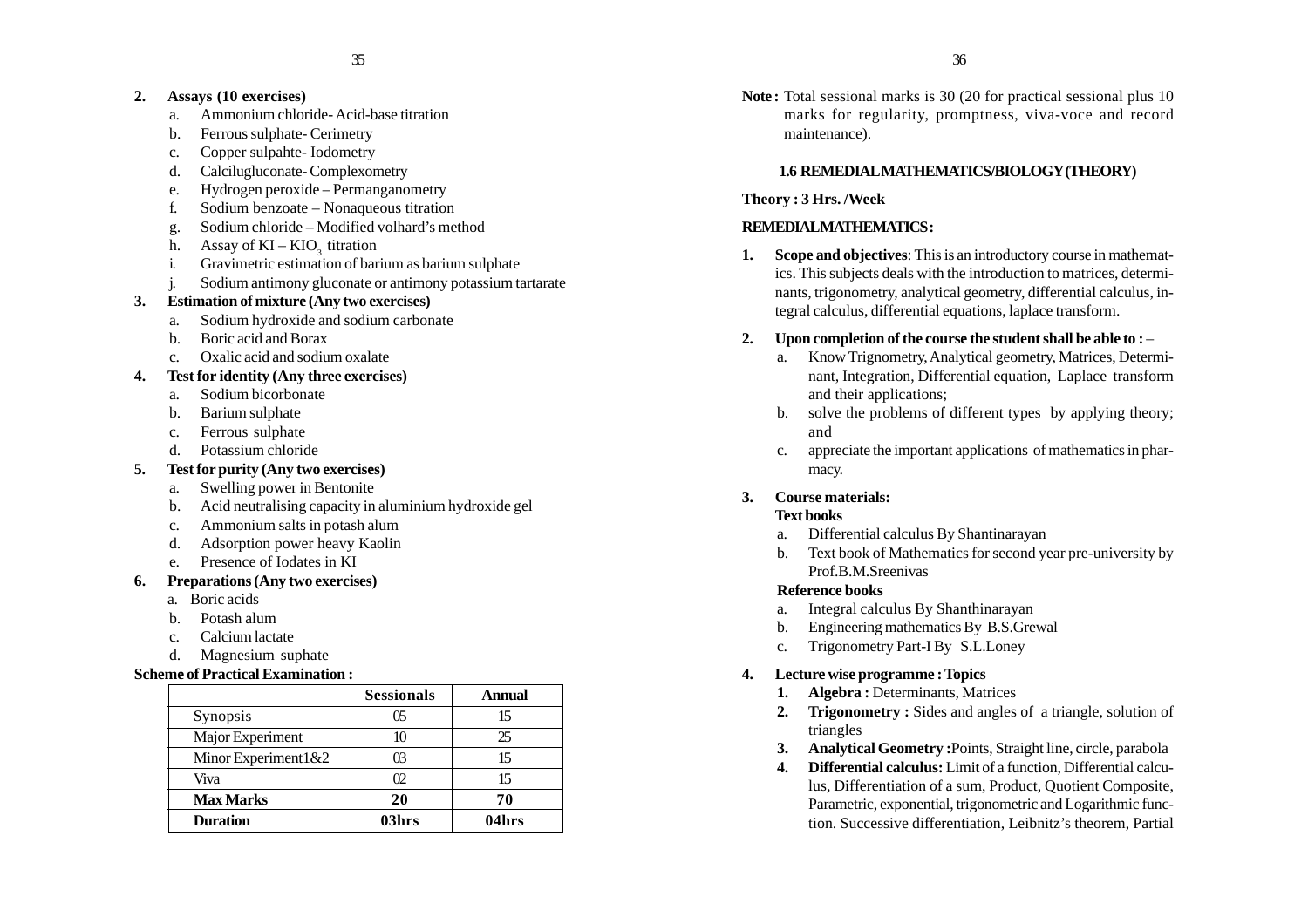differentiation, Euler's theorem on homogeneous functions of two variables.

- **5. Integral Calculus:** Definite integrals, integration by substitution and by parts, Properties of definite integrals.
- **6. Differential equations:** Definition, order, degree, variable separable, homogeneous, Linear, heterogeneous, linear, differential equation with constant coefficient, simultaneous linear equation of second order.
- **7. Laplace transform:** Definition, Laplace transform of elementary functions, Properties of linearity and shifting.

#### **BIOLOGY :**

**1. Scope and objectives**: This is an introductory course in Biology, which gives detailed study of natural sources such as plant and animal origin. This subject has been introduces to the pharmacy course in order to make the student aware of various naturally occurring drugs and its history, sources, classification, distribution and the characters of the plants and animals. This subject gives basic foundation to Pharmacognosy.

#### **2. Course materials:**

#### **Text books**

- a. Text book of Biology by S.B.Gokhale
- b. A Text book of Biology by Dr.Thulajappa and Dr. Seetaram.

### **Reference books**

- a. A Text book of Biology by B.V.Sreenivasa Naidu
- b. A Text book of Biology by Naidu and Murthy
- c. Botany for Degree students By A.C.Dutta.
- d. Outlines of Zoology by M.Ekambaranatha ayyer and T.N.Ananthakrishnan.
- e. A manual for pharmaceutical biology practical by S.B.Gokhale and C.K.Kokate.

### **3. Lecture wise programme : Topic PART-A**

- 1. Introduction
- 2. General organization of plants and its inclusions
- 3. Plant tissues
- 4. Plant kingdom and its classification
- 5. Morphology of plants
- 6. Root, Stem, Leaf and Its modifications
- 7. Inflorescence and Pollination of flowers
- 8. Morphology of fruits and seeds
- 9. Plant physiology
- 10. Taxonomy of Leguminosae, umbelliferae, Solanaceae, Lilliaceae, Zinziberaceae, Rubiaceae
- 11. Study of Fungi, Yeast, Penicillin and Bacteria

# **PART-B**

- 1. Study of Animal cell
- 2. Study animal tissues
- 3. Detailed study of frog
- 4. Study of Pisces, Raptiles, Aves
- 5. Genearal organization of mammals
- 6. Study of poisonous animals

### **1.6 BIOLOGY (PRACTICAL)**

#### **Practical : 3 Hrs./Week**

#### **Title:**

- 1. Introduction of biology experiments
- 2. Study of cell wall constituents and cell inclusions
- 3. Study of Stem modifications
- 4. Study of Root modifications
- 5. Study of Leaf modifications
- 6. Identification of Fruits and seeds
- 7. Preparation of Permanent slides
- 8. T.S. of Senna, Cassia, Ephedra, Podophyllum
- 9. Simple plant physiological experiments
- 10. Identification of animals
- 11. Detailed study of Frog
- 12. Computer based tutorials

#### **Scheme of Practical Examination :**

|                  | <b>Sessionals</b> | Annual |
|------------------|-------------------|--------|
| Identification   | 04                | 10     |
| Synopsis         | 04                | 10     |
| Major Experiment | 07                | 20     |
| Minor Experiment | ß                 | 15     |
| Viva             | O2                | 15     |
| <b>Max Marks</b> | 20                | 70     |
| <b>Duration</b>  | 03hrs             | 04hrs  |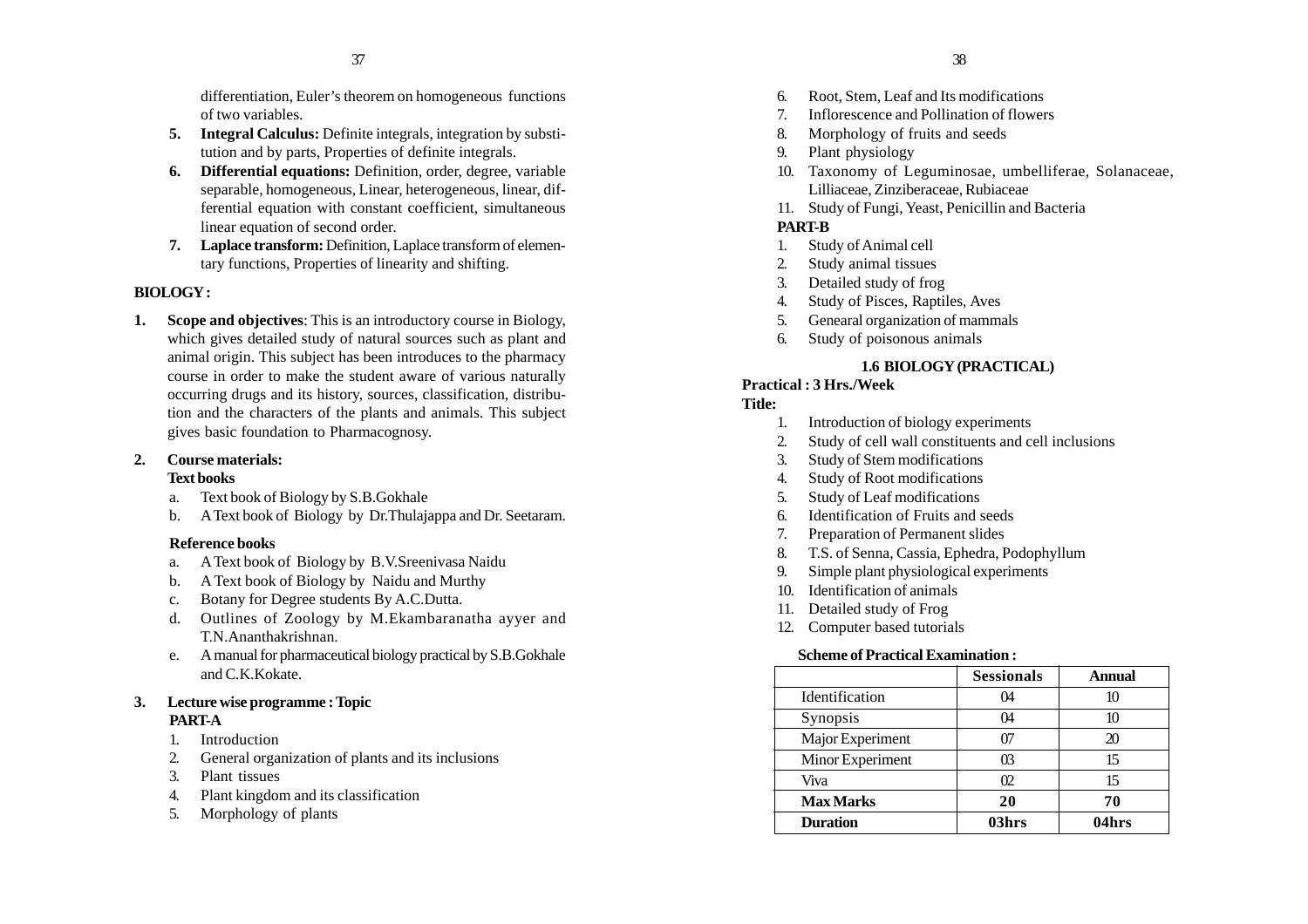Note: Total sessional marks is 30 (20 for practical sessional plus 10 marks for regularity, promptness, viva-voce and record maintenance.

### **SYLLABUS PRESCRIBED FOR SECOND YEAR PHARM.D. (DOCTOR OF PHARMACY) EXAMINATIONS ( IMPLEMENTED FROM THE ACADEMIC SESSION 2012-13)**

### **2.1 PATHOPHYSIOLOGY (THEORY)**

#### **Theory : 3 Hrs. /Week**

- **1. Scope of the Subject:** This course is designed to impart a thorough knowledge of the relevant aspects of pathology of various conditions with reference to its pharmacological applications, and understanding of basic Pathophysiological mechanisms. Hence it will not only help to study the syllabus of pathology, but also to get baseline knowledge of its application in other subject of pharmacy.
- *2. Objectives of the Subject : Upon completion of the subject student shall be able to*  **–**
	- a. describe the etiology and pathogenesis of the selected disease states;
	- b. name the signs and symptoms of the diseases; and
	- c. mention the complications of the diseases.

### *Text books (Theory)*

- a. Pathologic basis of disease by- Cotran, Kumar, Robbins
- b. Text book of Pathology- Harsh Mohan
- c. Text book of Pathology- Y.M. Bhinde

### *Reference books (Theory)*

a. Clinical Pharmacy and Therapeutics; Second edition; Roger Walker; Churchill Livingstone publication

### **3. Detailed syllabus and lecture wise schedule : Chapter**

- 1 **Basic principles of cell injury and Adaptation**
- a) Causes, Pathogenesis and morphology of cell injury
- b) Abnormalities in lipoproteinaemia, glycogen infiltration and glycogen infiltration and glycogen infiltration and glycogen storage diseases

### **2 Inflammation**

- a) Pathogenesis of acute inflammation, Chemical me diators in inflammation, Types of chronic inflammation
- b) Repairs of wounds in the skin, factors influencing healing of wounds

### 3 **Diseases of Immunity**

- a) Introduction to Tand B cells
- b) MHC proteins or transplantation antigens
- c) Immune tolerance
- Hypersensitivity

Hypersensitivity type I, II, III, IV, Biological significance, Allergy due to food, chemicals and drugs

- Autoimmunity

Criteria for autoimmunity, Classifications of autoimmune diseases in man, mechanism of autoimmunity, Transplantation and immunologic tolerance, allograft rejections, transplantation antigens, mechanism of rejection of allograft.

- Acquired immune deficiency syndrome (AIDS)
- Amylodosis
- 4 **Cancer:** differences between benign and malignant tumors, Histological diagnosis of malignancy, invasions and metastasis, patterns of spread, disturbances of growth of cells, classification of tumors, general biology of tumors, spread of malignant tumors, etiology and pathogenesis of cancer.
- 5 Types of shock, mechanisms, stages and management
- 6 Biological effects of radiation
- 7 Environmental and nutritional diseases
	- i) Air pollution and smoking- SO2,NO, NO2, and CO
	- ii) Protein calorie malnutrition, vitamins, obesity, pathogenesis of starvation.
- 8 Pathophysiology of common diseases
	- a. Parkinsonism
	- b. Schizophrenia
	- c. Depression and mania
	- d. Hypertension,
	- e. Stroke (ischaemic and hemorrhage)
	- f. Angina, CCF, Atherosclerosis, Myocardial infarction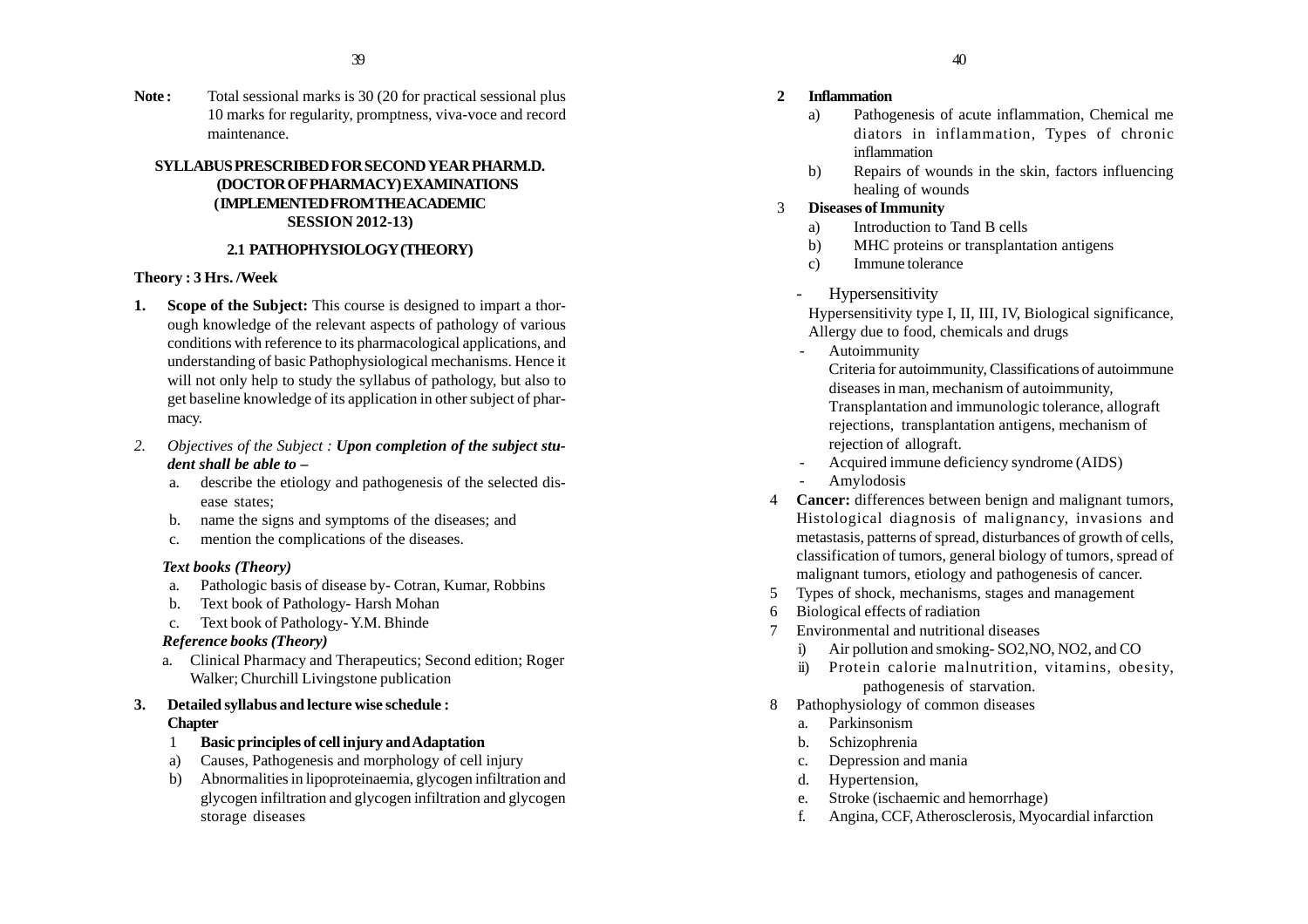- g. Diabetes Mellitus
- h. Peptic ulcer and inflammatory bowel diseases
- i. Cirrhosis and Alcoholic liver diseases
- Acute and chronic renal failure
- k. Asthma and chronic obstructive airway diseases

# **9 Infectious diseases :**

Sexually transmitted diseases (HIV,Syphilis,Gonorrhea), Urinary tract infections, Pneumonia, Typhoid, Tuberculosis, Leprosy, Malaria Dysentery (bacterial and amoebic ), Hepatitis- infective hepatitis.

# *4. Assignments :*

# **Title of the Experiment**

- 1 Chemical Mediators of inflammation
- 2 Drug Hypersensitivity
- 3 Cigarette smoking & its ill effects
- 4 Biological Effects of Radiation
- 5 Etiology and hazards of obesity
- 6 Complications of diabetes
- 7 Diagnosis of cancer
- 8 Disorders of vitamins
- 9 Methods in Pathology-Laboratory values of clinical significance
- 10 Pathophysiology of Dengue Hemorrhagic Fever (DHF)

# **Format of the assignment**

- 1 Minimum & Maximum number of pages.
- 2. Reference(s) shall be included at the end.
- 3. Assignment can be a combined presentation at the end of the academic year
- 4. It shall be computer draft copy.
- 5. Name and signature of the student
- 6. Time allocated for presentation may be 8+2 Min.

# **2.2 PHARMACEUTICAL MICROBIOLOGY (THEORY)**

# **Theory : 3 Hrs. /Week**

**1. Scope of the Subject:** Microbiology has always been an essential component of pharmacy curriculum. This is because of the relevance of microbiology to pharmaceutical sciences and more specifically to pharmaceutical industry. Pharmaceutical biotechnol-

ogy is the logical extension of pharmaceutical microbiology, which is expected to change the complete drug product scenario in the future.

This course deals with the various aspects of microorgan isms, its classification, morphology, laboratory cultivation identi fication and maintenance. Its also discusses with sterilization of pharmaceutical products, equipment, media etc. The course fur ther discusses the immunological preparations, diseases its trans mission, diagnosis, control and immunological tests.

# **2. Objectives of the Subject :**

Upon completion of the subject student shall be able to  $-$ 

- a. know the anatomy, identification, growth factors and sterilization of microorganisms;
- b. know the mode of transmission of disease causing microorganism, symptoms of disease, and treatment aspect;
- c. do estimation of RNA and DNA and there by identifying the source;
- d. do cultivation and identification of the microorganisms in the laboratory;
- e. do identification of diseases by performing the diagnostic tests; and
- f. appreciate the behavior of motility and behavioral characteristics of microorganisms.

# *Text books (Theory)*

- Vanitha Kale and Kishor Bhusari " Applied Microbiology " Himalaya Publishing house Mumbai.
- b. Mary Louis Turgeon " Immunology and Serology in Laboratory Medicines" 2nd edition, 1996 Mosby- Year book inc St. Louis Missouri 63146.
- c. Harsh Mohan, " Text book of Pathology" 3rd edition, 1998, B- 3 Ansari road Daryaganj N. Delhi.

# **Reference books (Theory)**

- a. Prescot L.M., Jarley G.P Klein D.A "Microbiology" 2nd- edition Mc Graw Hill Company Inc
- b. Rawlins E.A."Bentley's Text Book of Pharmaceutics" B ailliere Tindals 24-28 London 1988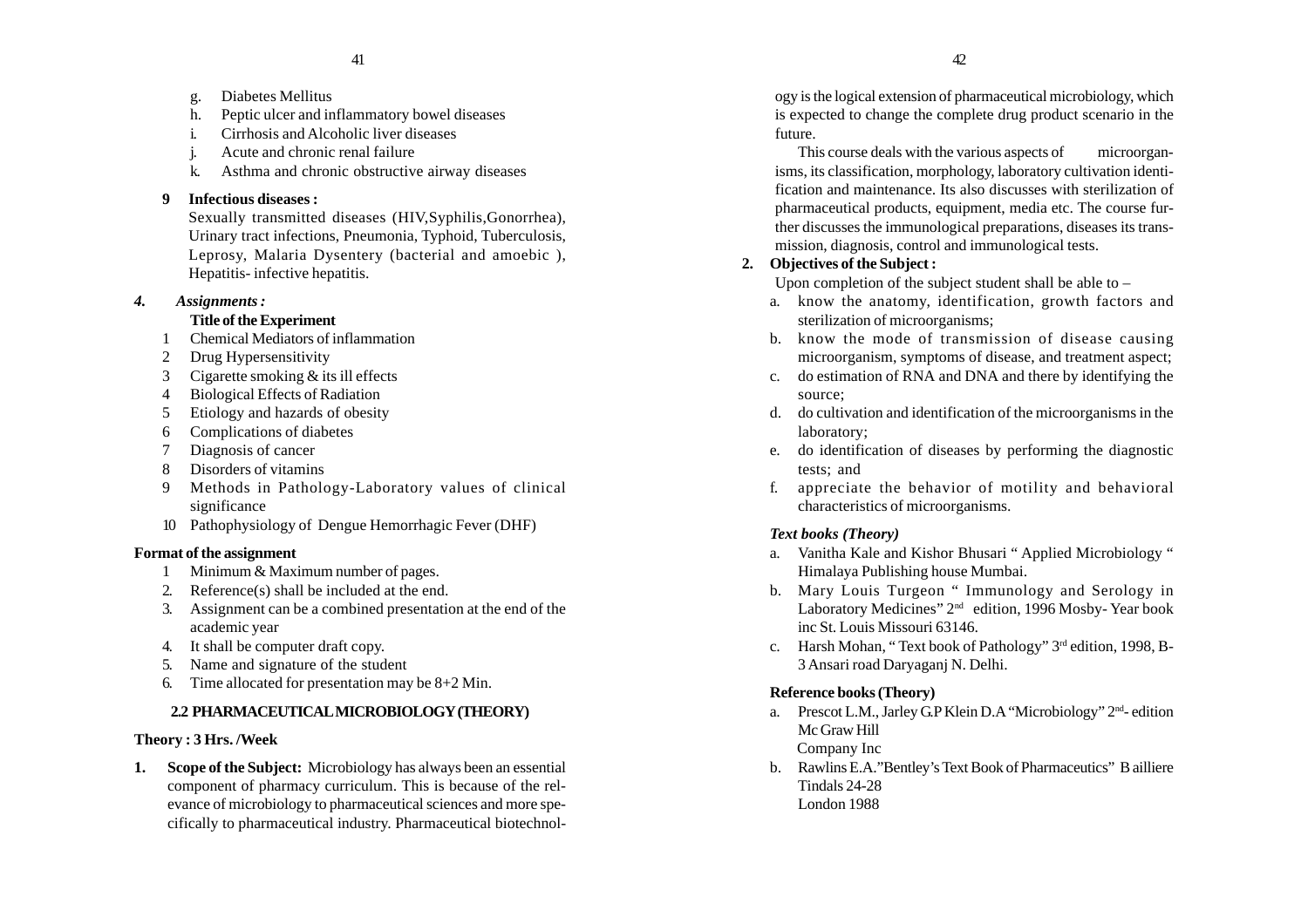- c. Forbisher " Fundamentals of Microbiology" Philidelphia W.B. Saunders.
- d. Prescott L.M. Jarley G.P., Klein.D.A. " Microbiology."2nd edition WMC Brown Publishers, Oxford. 1993
- e. War Roitt, Jonathan Brostoff, David male, " Immunology"3rd edition 1996, Mosby-year book Europe Ltd, London.
- f. Pharmacopoeia of India, Govt of India, 1996.

### **3. Detailed syllabus and lecture wise schedule : Title of the topic**

- 1 Introduction to the science of microbiology. Major divisions of microbial world and Relationship among them.
- 2 Different methods of classification of microbes and study of Bacteria, Fungi, virus, Rickettsiae, Spirochetes.
- 3 Nutritional requirements, growth and cultivation of bacteria and virus. Study of different important media required for the growth of aerobic and anaerobic bacteria & fungi. Differential media, enriched media and selective media, maintenance of lab cultures.
- 4 Different methods used in isolation and identification of bacteria with emphasis to different staining techniques and biochemical reactions. Counting of bacteria -Total and Viable counting techniques.
- 5 Detailed study of different methods of sterilization including their merits and demerits. Sterilization methods for all pharmaceutical products. Detailed study of sterility testing of different pharmaceutical preparations . Brief information on Validation.
- 6 Disinfectants- Study of disinfectants, antiseptics, fungicidal and virucidal agents factors affecting their activation and mechanism of action. Evaluation of bactericidal, bacteristatic, , virucidal activities, evaluation of preservatives in pharmaceutical preparations.
- 7 Immunology- Immunity, Definition, Classification, General principles of natural immunity, Phagocytosis, acquired immunity( active and passive ) . Antigens, chemical nature of antigens structure and formation of Antibodies, Antigen-Antibody reactions. Bacterial exotoxins and endotoxins. Significance of toxoids in active immunity, Immunization programme, and importance of booster dose.
- 8 Diagnostic tests : Schick's Test, Elisa test, Western Blot test, Southern Blot PCR Widal, QBC, Mantaux Peripheral smear. Study of malarial parasite.
- 9 Microbial culture sensitivity Testing: Interpretation of results Principles and methods of different microbiological assays, microbiological assay of Penicillin, Streptomycin and vitamin B<sub>2</sub> and B<sub>12</sub>. Standardisation of vaccines and sera.
- 10 Study of infectious diseases: Typhoid, Tuberculosis, Malaria, Cholera, Hepatitis, Meningitis, Syphilis & Gonorrhea and HIV.

### **2.2 PHARMACEUTICAL MICROBIOLOGY (PRACTICAL)**

### **Practical : 3 Hrs./Week**

### **Title of the Experiment:**

- 1 Study of apparatus used in experimental microbiology\*.
- 2 Sterilisation of glass ware's. Preparation of media and sterilisation.\*
- 3 Staining techniques Simple staining ; Gram's staining ; Negative staining\*\*
- 4 Study of motility characters\*.
- 5 Enumeration of micro-organisms (Total and Viable)\*
- 6 Study of the methods of isolation of pure culture.\*
- 7 Bio chemical testing for the identification of micro\*-organisms.
- 8 Cultural sensitivity testing for some micro-organisms.\*
- 9 Sterility testing for powders and liquids.\*
- 10 Determination of minimum inhibitory concentration.\*
- 11 Microbiological assay of antibiotics by cup plate method.\*
- 12 Microbiological assay of vitamins by Turbidometric method\*\*
- 13 Determination of RWC.\*\*
- 14 Diagnostic tests for some common diseases, Widal, malarial parasite.\*\*

\* Indicate minor experiment & \*\* indicate major experiment

### **Assignments:**

- 1 Visit to some pathological laboratories & study the activities and equipment/instruments used and reporting the same.
- 2. Visit to milk dairies (Pasturization) and microbial laboratories(other sterization methods)  $\&$  study the activities and equipment/ instruments used and reporting the same.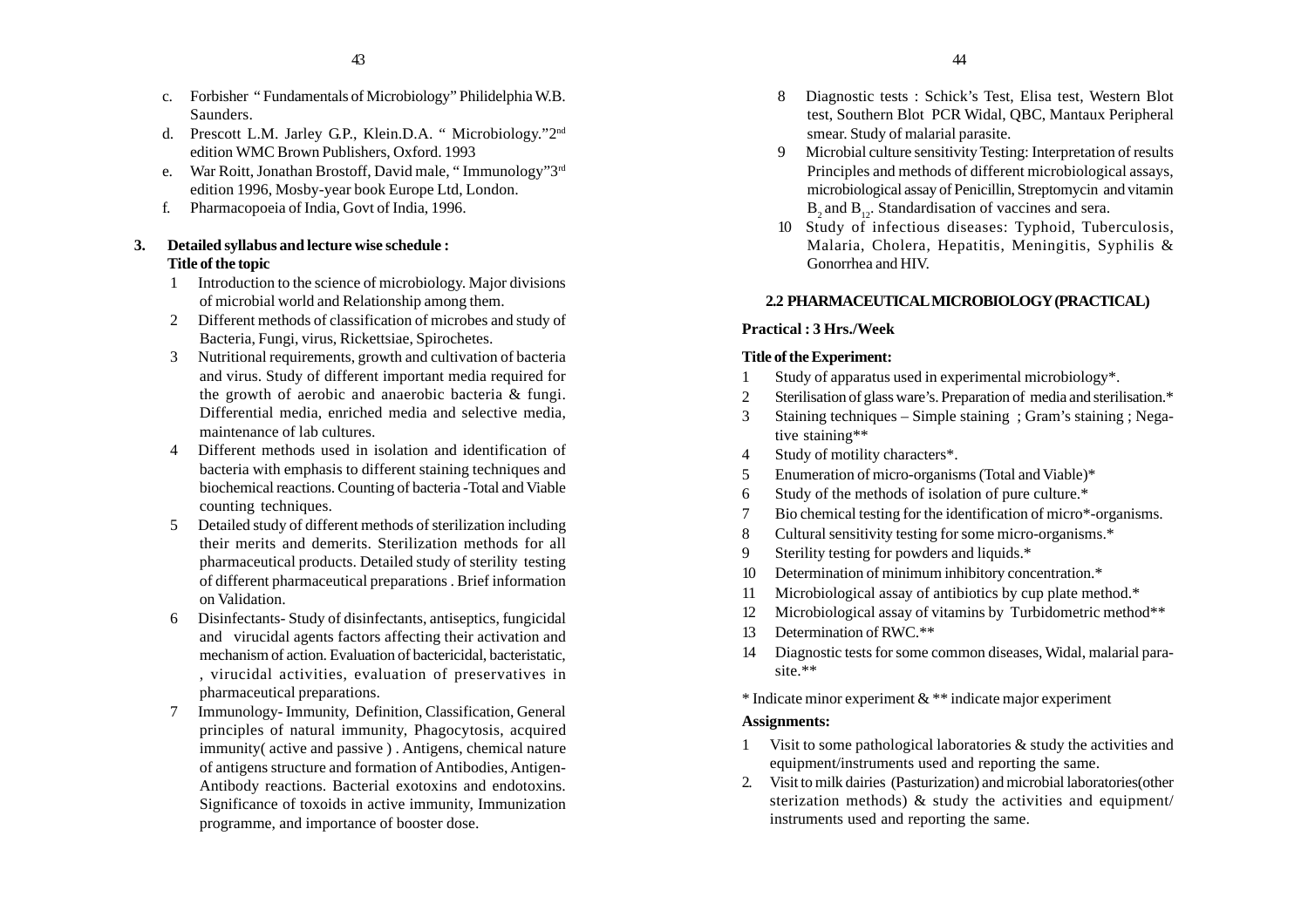- 3. Library assignments
- a. Report of recent microbial techniques developed in diagnosing some common diseases.
- b. Latest advancement developed in identifying, cultivating & handling of microorganisms.

#### **Format of the assignment:**

- 1. Minimum & Maximum number of pages.
- 2. It shall be computer draft copy.
- 3. Reference(s) shall be included at the end.
- 4. Name and signature of the student.
- 5. Assignment can be a combined presentation at the end of the academic year.
- 6. Time allocated for presentation may be 8+2 Min.

#### **Scheme of Practical Examination:**

|                  | <b>Sessionals</b> | <b>Annual</b> |
|------------------|-------------------|---------------|
| Synopsis         |                   | 15            |
| Major Experiment |                   | 25            |
| Minor Experiment |                   |               |
| Viva             |                   | 15            |
| <b>Max Marks</b> | 20                | 70            |
| <b>Duration</b>  | 03hrs             | 04hrs         |

Note: Total sessional marks is 30 (20 for practical sessional plus 10 marks for regularity, promptness, viva-voce and record maintenance).

### **2.3 PHARMACOGNOSY & PHYTOPHARMACEUTICALS (THEORY)**

### **Theory : 3 Hrs. /Week**

- **1. Scope and objectives:** This subject has been introduced for the pharmacy course in order to make the student aware of medicinal uses of various naturally occurring drugs its history, sources, distribution, method of cultivation, active constituents, medicinal uses, identification tests, preservation methods, substitutes and adulterants.
- **2. Upon completion of the course student shall be able to:**
	- a. under stand the basic principles of cultivation, collection and storage of crude drugs;
- b. know the source, active constituents and uses of crude drugs; and
- c. appreciate the applications of primary and secondary metabolites of the plant.

### **3. Course materials:**

### **Text books**

- a. Pharmacognosy by G.E. Trease & W.C.Evans.
- b. Pharmacognosy by C.K.Kokate,Gokhale & A.C.Purohit.

### **Reference books**

- a. Pharmacognosy by Brady &Tyler.E.
- b. Pharmacognosy by T.E.Wallis.
- c. Pharmacognosy by C.S. Shah & Qadery.
- d. Pharmacognosy by M.A. Iyengar.

### **4. Lecture wise programme:**

### **Topics**

- 1 Introduction.
- 2 Definition, history and scope of Pharmacognosy.
- 3 Classification of crude drugs.
- 4 Cultivation, collection, processing and storage of crude drugs.
- 5 Detailed method of cultivation of crude drugs.
- 6 Study of cell wall constituents and cell inclusions.
- 7 Microscopical and powder Microscopical study of crude drugs.
- 8 Study of natural pesticides.
- 9 Detailed study of various cell constituents.
- 10 Carbohydrates and related products.
- 11 Detailed study carbohydrates containing drugs.(11 drugs)
- 12 Definition sources, method extraction, chemistry and method of analysis of lipids.
- 13 Detailed study of oils.
- 14 Definition, classification, chemistry and method of analysis of protein.
- 15 Study of plants fibers used in surgical dressings and related products.
- 16 Different methods of adulteration of crude drugs.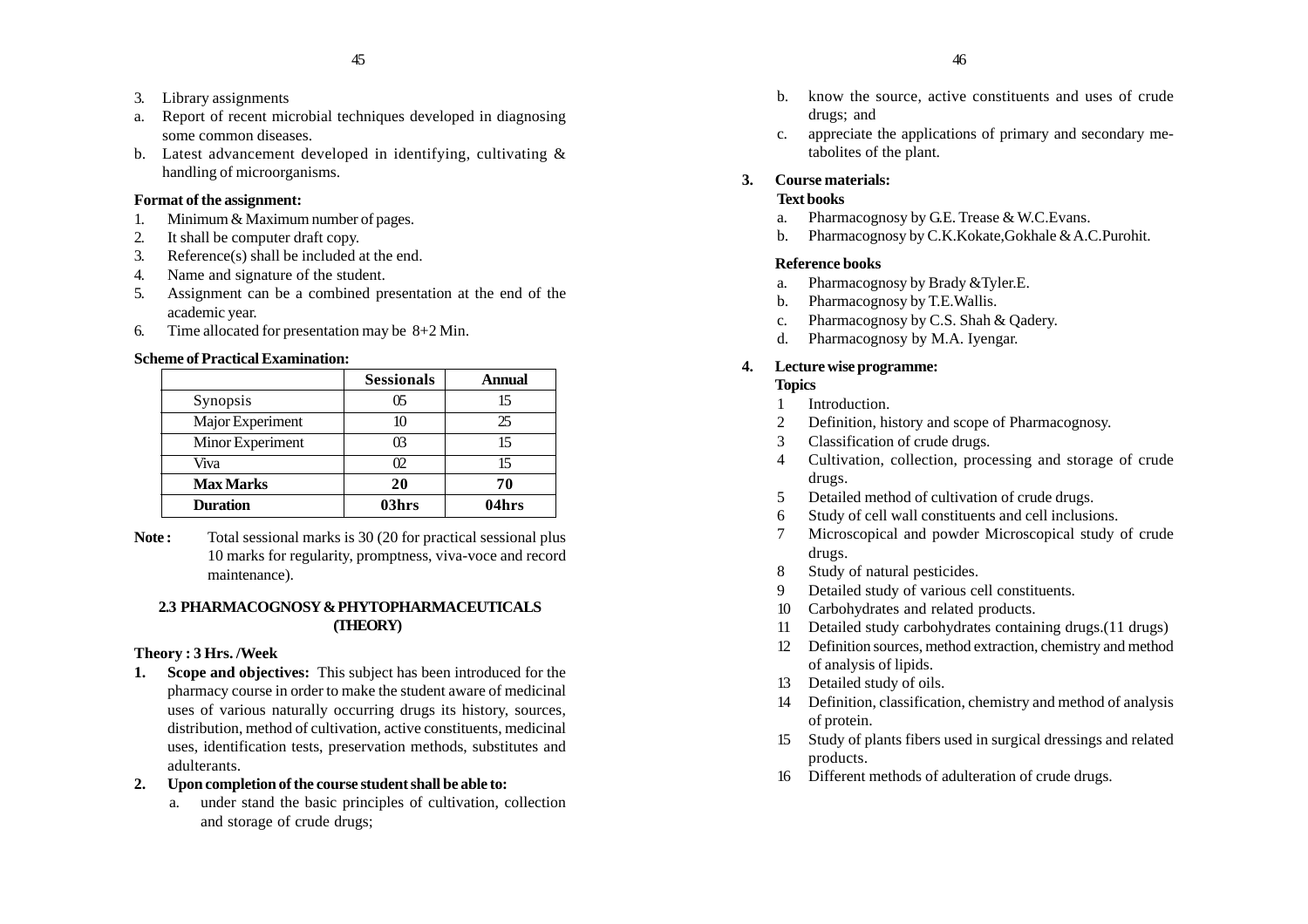#### **2.3 PHARMACOGNOSY & PHYTOPHARMACEUTICALS (PRACTICAL)**

#### **Practical : 3 Hrs./Week**

**General Requirements:** Laboratory Napkin, Observation Book 150 pages Zero brush, Needle, Blade, Match box.

#### **List of experiments:**

- 1 Introduction of Pharmacognosy laboratory and experiments.
- 2 Study of cell wall constituents and cell inclusions.
- 3 Macro, powder and microscopic study of Datura.
- 4 Macro, powder and microscopic study of Senna.
- 5 Macro, powder and microscopic study of Cassia.cinnamon.
- 6 Macro, powder and microscopic study of Cinchona.
- 7 Macro, powder and microscopic study of Ephedra.
- 8 Macro, powder and microscopic study of Quassia.
- 9 Macro, powder and microscopic study of Clove
- 10 Macro, powder and microscopic study of Fennel.
- 11 Macro, powder and microscopic study of Coriander.
- 12 Macro, powder and microscopic study of Isapgol.
- 13 Macro, powder and microscopic study of Nux vomica.
- 14 Macro, powder and microscopic study of Rauwolfia.
- 15 Macro, powder and microscopic study of Liquorice.
- 16 Macro, powder and microscopic study of Ginger.
- 17 Macro, powder and microscopic study of Podophyllum.
- 18 Determination of Iodine value.
- 19 Determination of Saponification value and unsaponifiable matter.
- 20 Determination of ester value.
- 21 Determination of Acid value.
- 22 Chemical tests for Acacia.
- 23 Chemical tests for Tragacanth.
- 24 Chemical tests for Agar.
- 25 Chemical tests for Starch.
- 26 Chemical tests for Lipids.(castor oil,sesame oil, shark liver oil,bees wax)
- 27 Chemical tests for Gelatin.

#### **Scheme of Practical Examination:**

|                  | <b>Sessionals</b> | <b>Annual</b> |
|------------------|-------------------|---------------|
| Identification   | 04                |               |
| Synopsis         | 04                | 10            |
| Major Experiment |                   | 20            |
| Minor Experiment | ß                 | 15            |
| Viva             | $\Omega$          | 15            |
| <b>Max Marks</b> | 20                | 70            |
| <b>Duration</b>  | 03hrs             | 04hrs         |

Note: Total sessional marks is 30 (20 for practical sessional plus 10 marks for regularity, promptness, viva-voce and record maintenance.

### **2.4 PHARMACOLOGY – I (THEORY)**

### **Theory : 3 Hrs. /Week**

- **1. Scope of the Subject:** This subject will provide an opportunity for the student to learn about the drug with regard to classification, pharmacodynamic and pharmacokinetic aspects, adverse effects, uses, dose, route of administration, precautions, contraindications and interaction with other drugs. In this subject, apart from general pharmacology, drugs acting on autonomic nervous system, cardiovascular system, central nervous system, blood and blood forming agents and renal system will be taught. In addition to theoretical knowledge, the basic practical knowledge relevant to therapeutics will be imparted.
- **2. Objectives of the Subject :** *Upon completion of the subject student shall be able to (Know, do, appreciate) –*
	- a. understand the pharmacological aspects of drugs falling under the above mentioned chapters;
	- b. handle and carry out the animal experiments;
	- c. appreciate the importance of pharmacology subject as a basis of therapeutics; and
	- d. correlate and apply the knowledge therapeutically.

### **Text books (Theory) (Author, Title, Edition, Publication Place, Publisher, Year of Publication)**

a. Tripathi, K. D. Essentials of medical pharmacology.  $4<sup>th</sup>$  Ed, 1999. Publisher: Jaypee, Delhi.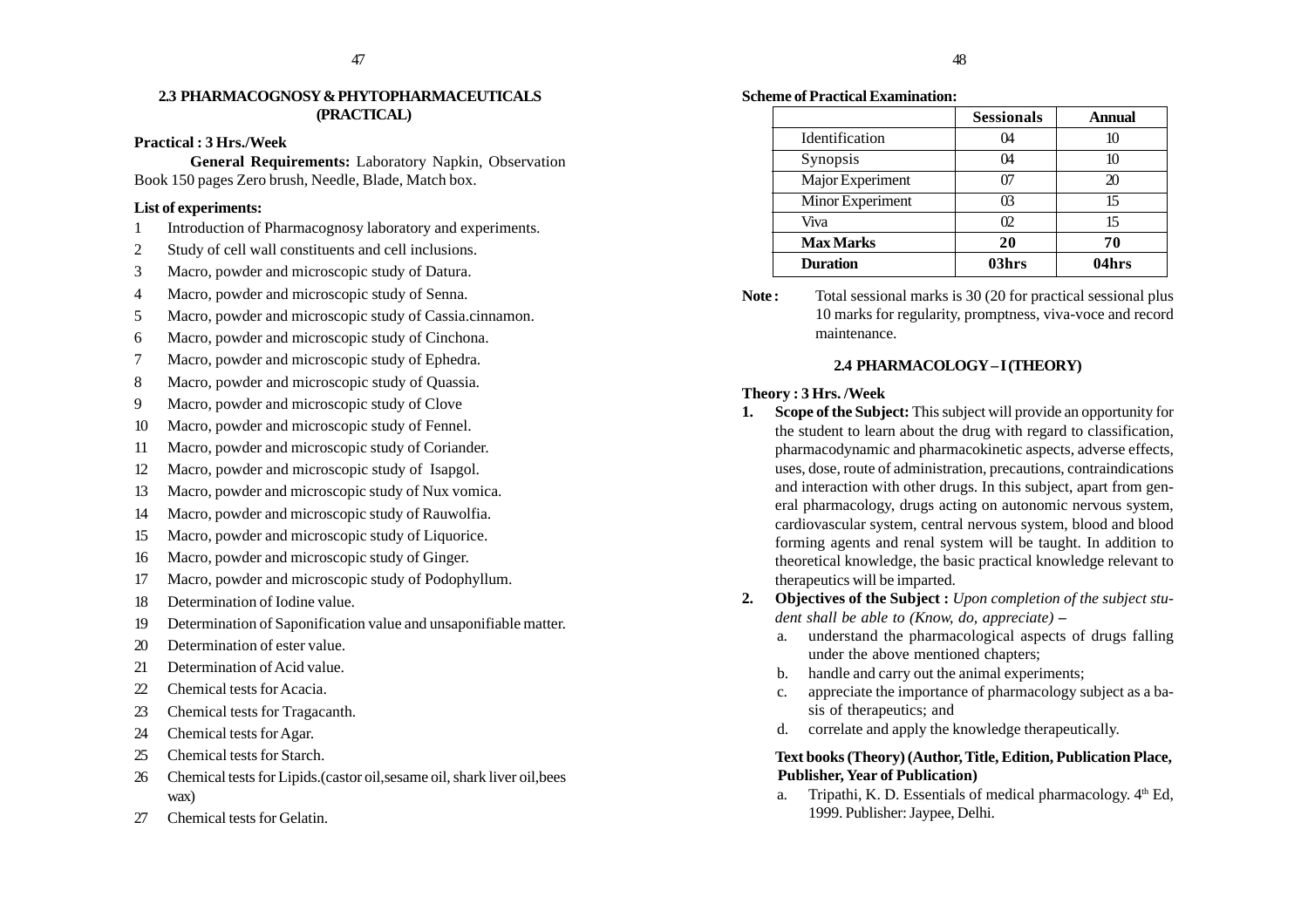- b. Satoskar, R.S. and Bhadarkar, S.D. Pharmacology and pharmacotherapeutics.  $16<sup>th</sup>$  edition (single volume), 1999. Publisher: Popular, Dubai.
- c. Rang, H.P. & Dale, M.M. Pharmacology. 4<sup>th</sup> edition, 1999. Publisher: Churchill Living stone.

### **Reference books (Theory)(Author, Title, Edition, Publication Place, Publisher, Publication Year)**

- a. Goodman Gilman, A., Rall, T.W., Nies, A.I.S. and Taylor, P. Goodman and Gilman's The pharmacological Basis of therapeutics. 9<sup>th</sup> Ed, 1996. Publisher Mc Graw Hill, Pergamon press.
- b. Craig, C.R.&Stitzel, R.E. Modern Pharmacology. Latest edition. Publisher: Little Brown.Co
- c. Katzung, B.G. Basic and clinical pharmacology. Latest edition. Publisher: Prentice Hall, Int.
- d. Shargel and Leon. Applied Biopharmaceutics and pharmacokinetics. Latest edition. Publisher: Prentice Hall, London.

### **Text books (Practical) :**

Kulkarni, S. K. and Dandia, P. C. Hand book of experimental pharmacology. Latest edition, Publisher: Vallab, Delhi.

### **Reference books (Practical)**

- a. Macleod, L.J. Pharmacological experiments on intact preparations. Latest edition, Publisher: Churchill livingstone.
- b. Macleod, L.J. Pharmacological experiments on isolated preparations. Latest edition, Publisher: Churchill livingstone.
- c. Ghosh, M.N. Fundamentals of experimental pharmacology. Latest edition, Publisher: Scientific book agency, Kolkata.
- d. Ian Kitchen. Textbook of in vitro practical pharmacology. Latest edition, Publisher: Black well Scientific.

### **3. Detailed syllabus and lecture wise schedule : Title of the topic**

- **1. General Pharmacology**
	- a) Introduction, definitions and scope of pharmacology
	- b) Routes of administration of drugs
	- c) Pharmacokinetics (absorption, distribution, metabolism and excretion)
	- d) Pharmacodynamics
	- e) Factors modifying drug effects
- f) Drug toxicity Acute, sub- acute and chronic toxicity.
- g) Pre-clinical evaluations
- h) Drug interactions
- **Note:** The term Pharmacology used here refers to the classification, mechanism of action, pharmacokinetics, pharmacodynamics, adverse effects, contraindications, Therapeutic uses, interactions and dose and route of administration.

### **2. Pharmacology of drugs acting on ANS**

- a) Adrenergic and antiadrenergic drugs
- b) Cholinergic and anticholinergic drugs
- c) Neuromuscular blockers
- d) Mydriactics and miotics
- e) Drugs used in myasthenia gravis
- f) Drugs used in Parkinsonism

### **3. Pharmacology of drugs acting on cardiovascular system**

- a) Antihypertensives
- b) Anti-anginal drugs
- c) Anti-arrhythmic drugs
- d) Drugs used for therapy of Congestive Heart Failure
- e) Drugs used for hyperlipidaemias

# **4. Pharmacology of drugs acting on Central Nervous System**

- a) General anesthetics
- b) Sedatives and hypnotics
- c) Anticonvulsants
- d) Analgesic and anti-inflammatory agents
- e) Psychotropic drugs
- f) *Alcohol and methyl alcohol*
- g) CNS stimulants and cognition enhancers
- h) Pharmacology of local anaesthetics

### **5. Pharmacology of Drugs acting on Respiratory tract**

- *a) Bronchodilators*
- *b) Mucolytics*
- *c) Expectorants*
- *d) Antitussives*
- *e) NasalDecongestants*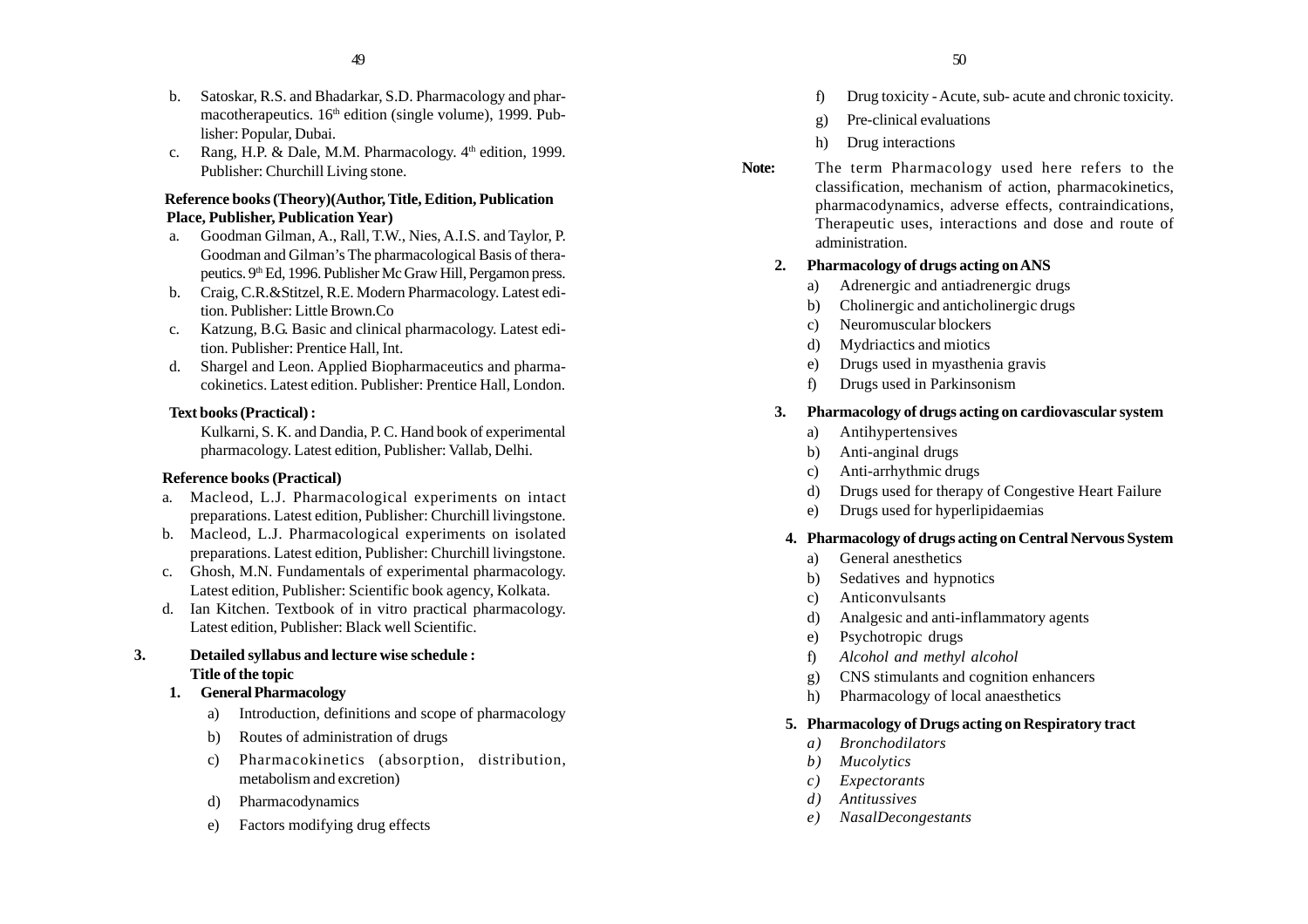### **6. Pharmacology of Hormones and Hormone antagonists**

- a) Thyroid and Antithyroid drugs
- b) Insulin, Insulin analogues and oral hypoglycemic agents
- c) Sex hormones and oral contraceptives
- d) Oxytocin and other stimulants and relaxants

#### 7. **Pharmacology of autocoids and their antagonists**

- a) Histamines and Antihistaminics
- b) 5-Hydroxytryptamine and its antagonists
- c) Lipid derived autocoids and platelet activating factor

### **2.5 COMMUNITY PHARMACY (THEORY)**

#### **Theory : 2 Hrs. /Week**

- **1. Scope**: In the changing scenario of pharmacy practice in India, Community Pharmacists are expected to offer various pharmaceutical care services. In order to meet this demand, students will be learning various skills such as dispensing of drugs, responding to minor ailments by providing suitable safe medication, patient counselling, health screening services for improved patient care in the community set up.
- **2. Objectives:** Upon completion of the course, the student shall be able to –
	- a. know pharmaceutical care services;
	- b. know the business and professional practice management skills in community pharmacies;
	- c. do patient counselling & provide health screening services to public in community pharmacy;
	- d. respond to minor ailments and provide appropriate medication;
	- e. show empathy and sympathy to patients; and
	- f. appreciate the concept of Rational drug therapy.

#### **Text Books:**

- a. Health Education and Community Pharmacy by N.S.Parmar.
- b. WHO consultative group report.
- c. Drug store & Business management by Mohammed Ali & Jyoti.

#### **Reference books:**

- a. Handbook of pharmacy health care.Edt. Robin J Harman. The Pharmaceutical press.
- b. Comprehensive Pharmacy Review Edt. Leon Shargel. Lippincott Williams & Wilkins.

### **Special requirements:**

- 1. Either the college is having model community pharmacy (meeting the schedule N requirement) or sign MoU with at least 4- 5 community pharmacies nearby to the college for training the students on dispensing and counselling activities.
- 2. Special equipments like B.P apparatus, Glucometer, Peak flow meter, and apparatus for cholesterol estimation.

### **3. Scheme of evaluation (80 Marks)**

|                                                           | 1.                                                                            | Synopsis                                                   | 10 |
|-----------------------------------------------------------|-------------------------------------------------------------------------------|------------------------------------------------------------|----|
|                                                           | 2.                                                                            | Major Experiment                                           | 30 |
|                                                           |                                                                               | (Counselling of patients with specific diseases - emphasis |    |
|                                                           |                                                                               | should be given on Counselling                             |    |
|                                                           |                                                                               | introduction, content, process and conclusion)             |    |
| Minor Experiment(Ability to measure B.P/ CBG / Lung<br>3. |                                                                               |                                                            |    |
|                                                           |                                                                               | function)                                                  | 15 |
|                                                           | 4.                                                                            | Prescription Analysis (Analyzing the prescriptions for     |    |
|                                                           |                                                                               | probable drug interaction                                  |    |
|                                                           |                                                                               | and ability to tell the management)                        | 15 |
|                                                           | 5.                                                                            | Viva – Voce                                                | 10 |
| 4.                                                        | Lecture wise programme :                                                      |                                                            |    |
|                                                           |                                                                               | <b>Topics</b>                                              |    |
| 1                                                         |                                                                               | Definition, scope, of community pharmacy                   |    |
|                                                           |                                                                               | Roles and responsibilities of Community pharmacist         |    |
| 2<br><b>Community Pharmacy Management</b>                 |                                                                               |                                                            |    |
|                                                           |                                                                               | a) Selection of site, Space layout, and design             |    |
|                                                           |                                                                               | b) Staff, Materials-coding, stocking                       |    |
|                                                           |                                                                               | c) Legal requirements                                      |    |
|                                                           |                                                                               | d) Maintenance of various registers                        |    |
|                                                           |                                                                               | e) Use of Computers: Business and health care soft wares   |    |
| 3                                                         | <b>Prescriptions</b> – parts of prescription, legality $\&$ identification of |                                                            |    |
|                                                           |                                                                               | medication related problems like drug interactions.        |    |
| 4                                                         | Inventory control in community pharmacy                                       |                                                            |    |
|                                                           |                                                                               | Definition, various methods of Inventory Control           |    |

 **ABC, VED, EOQ, Lead time, safety stock**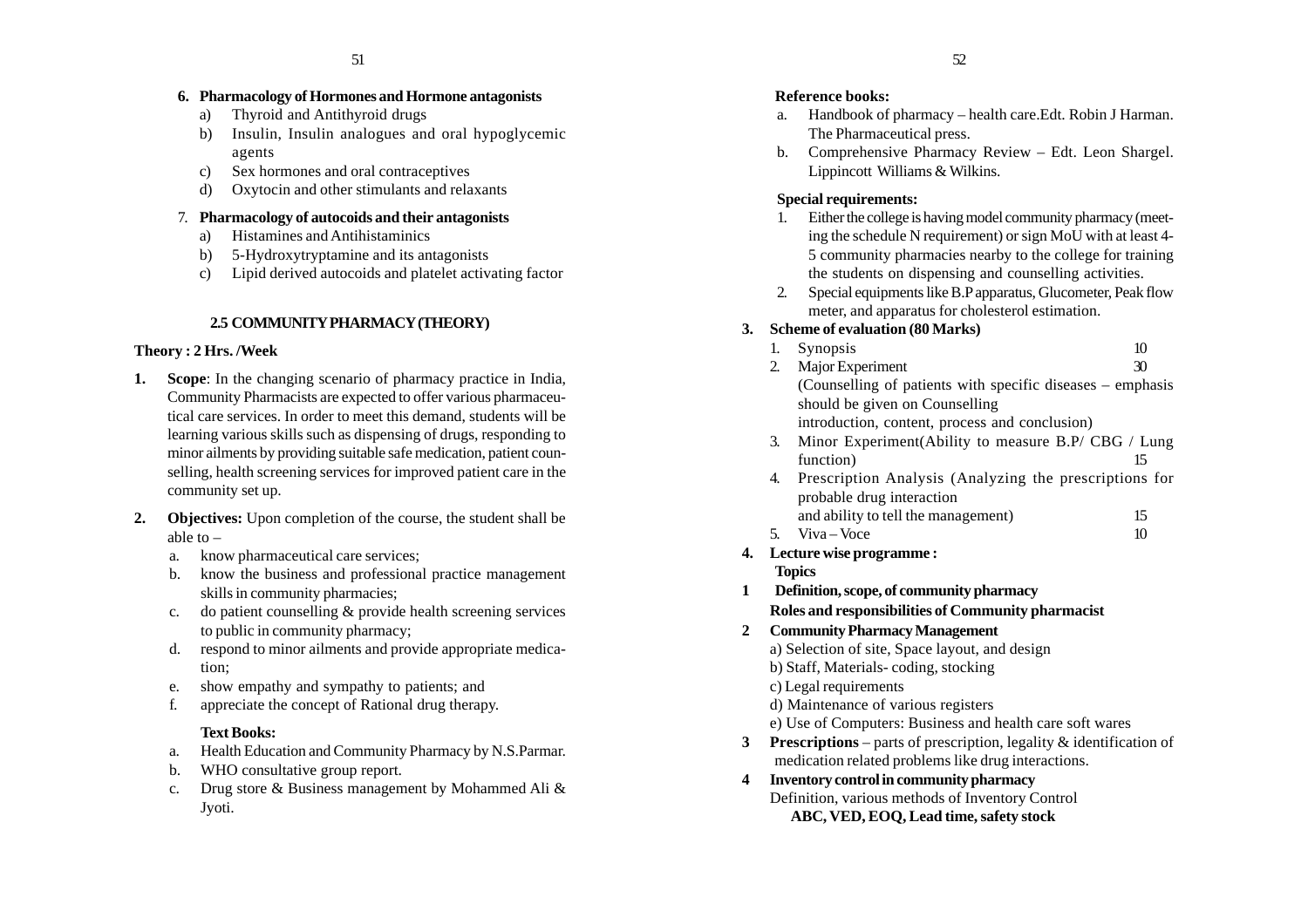### **5 Pharmaceutical care**

Definition and Principles of Pharmaceutical care.

# **6 Patient counselling**

Definition, outcomes, various stages, barriers, Strategies to overcome barriers

Patient information leaflets- content, design, & layouts, advisory labels

# **7 Patient medication adherence**

Definition, Factors affecting medication adherence, role of pharmacist in improving the adherence.

# **8 Health screening services**

Definition, importance, methods for screening Blood pressure/ blood sugar/ lung function and Cholesterol testing

# **9 OTC Medication- Definition, OTC medication list & Counselling**

# **10 Health Education**

WHO Definition of health, and health promotion, care for children, pregnant & breast feeding women, and geriatric patients.

Commonly occurring Communicable Diseases, causative agents, Clinical presentations and prevention of communicable diseases

– Tuberculosis, Hepatitis, Typhoid, Amoebiasis, Malaria, Leprosy, Syphilis, Gonorrhea and AIDS

Balance diet, and treatment & prevention of deficiency disorders Family planning – role of pharmacist

# **11 Responding to symptoms of minor ailments**

Relevant pathophysiology, common drug therapy to, Pain, GI disturbances (Nausea, Vomiting, Dyspepsia, diarrhea, constipation), Pyrexia, Opthalmic symptoms, worms infestations.

- **12 Essential Drugs concept and Rational Drug Therapy Role of community pharmacist**
- **13 Code of ethics for community pharmacists**

# **2.6 PHARMACOTHERAPEUTICS - I (THEORY)**

### *Theory : 3 Hrs. /Week*

**1. Scope of the Subject:** This course is designed to impart knowledge and skills necessary for contribution to quality use of medicines. Chapters dealt cover briefly pathophysiology and mostly therapeutics of various diseases. This will enable the student to understand the pathophysiology of common diseases and their management.

- **2. Objectives:** At completion of this subject it is expected that students will be able to understand –
	- the pathophysiology of selected disease states and the rationale for drug therapy;
	- b. the therapeutic approach to management of these diseases;
	- c. the controversies in drug therapy;
	- d. the importance of preparation of individualised therapeutic plans based on diagnosis;
	- e. needs to identify the patient-specific parameters relevant in initiating drug therapy, and monitoring therapy (including alternatives, time-course of clinical and laboratory indices of therapeutic response and adverse effects);
	- f. describe the pathophysiology of selected disease states and explain the rationale for drug therapy;
	- g. summarise the therapeutic approach to management of these diseases including reference to the latest available evidence;
	- h. discuss the controversies in drug therapy;
	- i. discuss the preparation of individualised therapeutic plans based on diagnosis; and
	- j. identify the patient-specific parameters relevant in initiating drug therapy, and monitoring therapy (including alternatives, time-course of clinical and laboratory indices of therapeutic response and adverse effects).

# **Text Books**

- a. Clinical Pharmacy and Therapeutics Roger and Walker, Churchill Livingstone publication.
- b. Pharmacotherapy: A Pathophysiologic approach Joseph T. Dipiro et al. Appleton & Lange.

# **Reference Books**

- a. Pathologic basis of disease Robins SL, W.B.Saunders publication.
- b. Pathology and therapeutics for Pharmacists: A Basis for Clinical Pharmacy Practice - Green and Harris, Chapman and Hall publication.
- c. Clinical Pharmacy and Therapeutics Eric T. Herfindal, Williams and Wilkins Publication.
- d. Applied Therapeutics:The clinical Use of Drugs. Lloyd Young and Koda-Kimble MA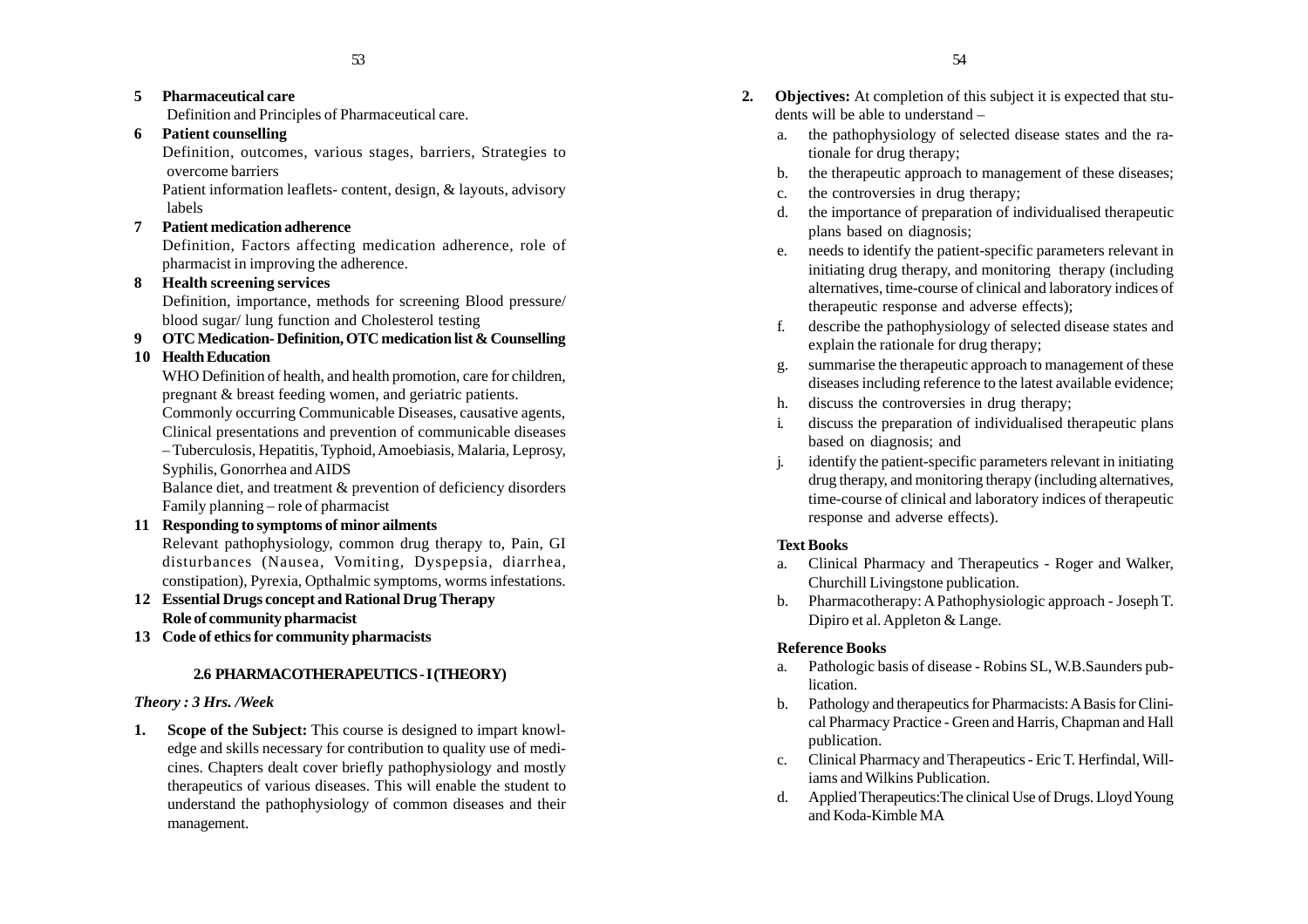- e. Avery's Drug Treatment, 4th Edn, 1997, Adis International Limited.
- f. Relevant review articles from recent medical and pharmaceutical literature.
- **3. Detailed syllabus and lecture wise schedule : Etiopathogenesis and pharmacotherapy of diseases associated with following systems/ diseases Title of the topic**
	- **1 Cardiovascular system:** Hypertension, Congestive cardiac failure, Angina Pectoris, Myocardial infarction, , Hyperlipidaemias , Electrophysiology of heart and Arrhythmias
	- **2 Respiratory system :** Introduction to Pulmonary function test, Asthma, Chronic obstructive airways disease, Drug induced pulmonary diseases

**Endocrine system :** Diabetes, Thyroid diseases, Oral contra ceptives, Hormone replacement therapy, Osteoporosis

# **3 General prescribing guidelines for**

- a. Paediatric patients
- b. Geriatric patients
- c. Pregnancy and breast feeding
- **4 Ophthalmology:** Glaucoma, Conjunctivitis- viral & bacterial
- **5 Introduction to rational drug use**

Definition, Role of pharmacist Essential drug concept Rational drug formulations

#### **2.6 PHARMACOTHERAPEUTICS - I (PRACTICAL)**

#### **Practical : 3 Hrs./Week**

#### **Practicals :**

Hospital postings in various departments designed to complement the lectures by providing practical clinical discussion; attending ward rounds; follow up the progress and changes made in drug therapy in allotted patients; case presentation upon discharge. Students are required to maintain a record of cases presented and the same should be submitted at the end of the course for evaluation. A minimum of 20 cases should be presented and recorded covering most common diseases.

#### **Assignments :**

Students are required to submit written assignments on the topics given to them. Topics allotted should cover recent developments in drug therapy of various diseases. A minimum of THREE assignments  $[1500 - 2000$  words] should be submitted for evaluation.

#### **Format of the assignment:**

- 1. Minimum & Maximum number of pages.
- 2. Reference(s) shall be included at the end.
- 3. Assignment can be a combined presentation at the end of the academic year.
- 4. It shall be computer draft copy.
- 5. Name and signature of the student.
- 6. Time allocated for presentation may be 8+2 Min.

#### **Scheme of Practical Examination:**

|                  | <b>Sessionals</b> | Annual |
|------------------|-------------------|--------|
| Synopsis         | 65                | 15     |
| Major Experiment | 10                | 25     |
| Minor Experiment | ß                 | 15     |
| Viva             | œ                 | 15     |
| <b>Max Marks</b> | 20                | 70     |
| <b>Duration</b>  | 03hrs             | 04hrs  |

Note: Total sessional marks is 30 (20 for practical sessional plus 10) marks for regularity, promptness, viva-voce and record *maintenance).*

### **SYLLABUS PRESCRIBED FOR THIRD YEAR PHARM.D. (DOCTOR OF PHARMACY) EXAMINATIONS (TO BE IMPLEMENTED FROM THE ACADEMIC SESSION 2013-14)**

#### **3.1 PHARMACOLOGY – II (THEORY)**

#### **Theory : 3 Hrs. /Week**

**1. Scope of the Subject:** This subject will provide an opportunity for the student to learn about the drug with regard to classification, pharmacodynamic and pharmacokinetic aspects, adverse effects, uses, dose, route of administration, precautions, contraindications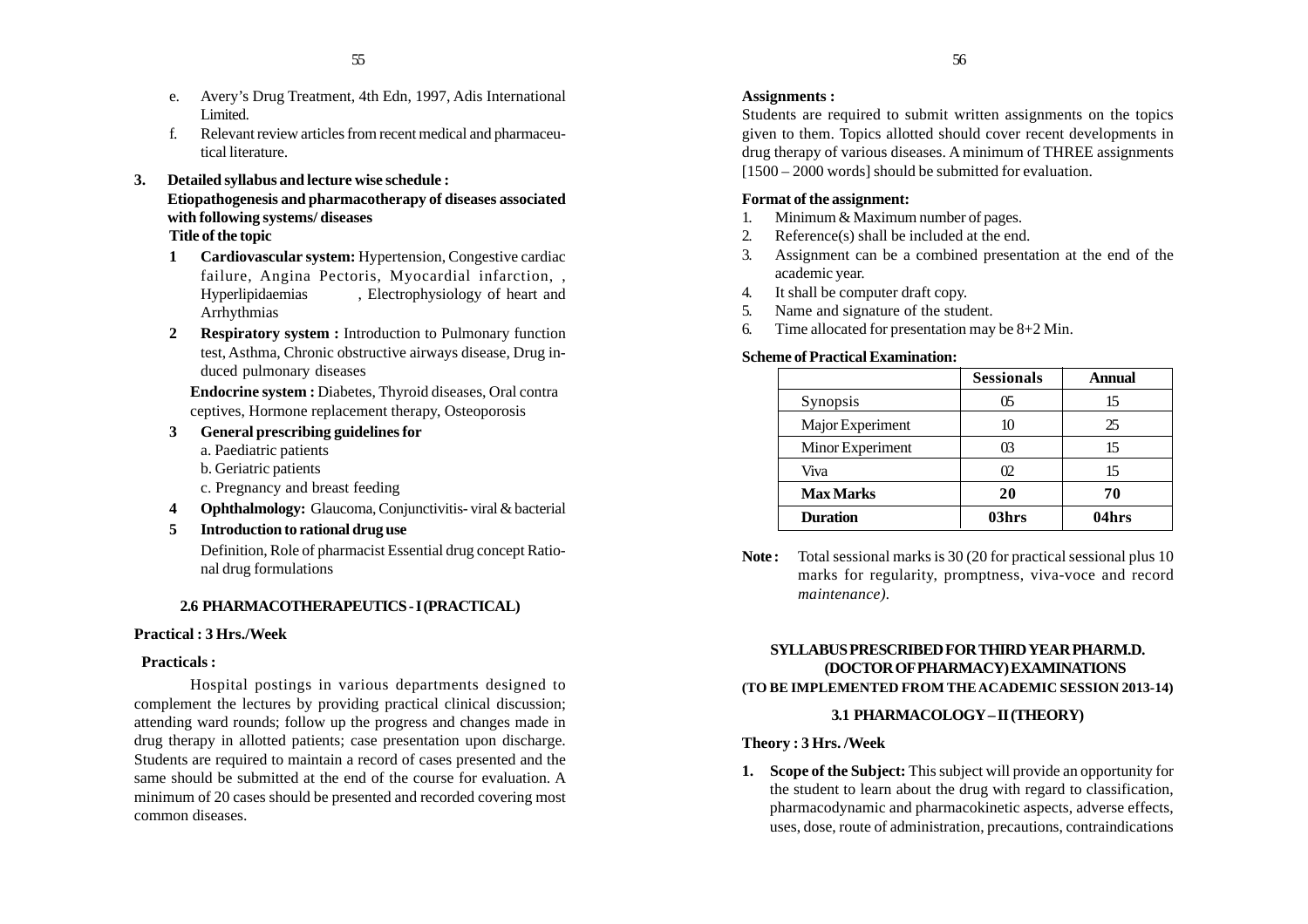and interaction with other drugs. In this subject, drugs acting on autacoids, respiratory system, GIT, immune system and hormones, and pharmacology of autocoids and hormones will be concentrated. In addition, pharmacology of chemotherapeutic agents, vitamines, essential minerals and principles of toxicology are also taught. In addition to theoretical knowledge, the basic practical knowledge relevant to therapeutics will be imparted.

### **2. Objectives of the Subject Upon completion of the subject student shall be able to:**

- a. understand the pharmacological aspects of drugs falling under the above mentioned chapters,
- b. carry out the animal experiments confidently,
- c. appreciate the importance of pharmacology subject as a basis of therapeutics, and
- d. correlate and apply the knowledge therapeutically.

### **Text books (Theory)**

- a. Tripathi, K. D. Essentials of medical pharmacology.  $4<sup>th</sup>$  edition, 1999. Publisher: Jaypee, Delhi.
- b. Satoskar, R.S. and Bhadarkar, S.D. Pharmacology and pharmacotherapeutics.  $16<sup>th</sup>$  edition (single volume), 1999. Publisher: Popular, Dubai.
- c. Rang, H.P. and Dale, M.M. Pharmacology.  $4<sup>th</sup>$  edition, 1999. Publisher: Churchill Living stone.

### **Reference books (Theory)**

- a. Goodman Gilman, A., Rall, T.W., Nies, A.I.S. and Taylor, P. Goodman and Gilman's The pharmacological Basis of therapeutics. 9th edition, 1996. Publisher: Mc Graw Hill, Pergamon press.
- b. Craig, C.R. and Stitzel, R.E. Modern Pharmacology. Latest edition. Publisher: Little Brown and company.
- c. Katzung, B.G. Basic and clinical pharmacology. Latest edition. Publisher: Prentice Hall, International.
- d. Gupta, P.K. and Salunkhe, D.K. Modern Toxicology. Volume I, II and III. Latest edition. Publisher: B.V. Gupta, Metropolitan Book Co. (p) Ltd, New Delhi.

### **Text books (Practical)**

Kulkarni, S. K. and Dandia, P. C. Hand book of experimental pharmacology. Latest edition, Publisher: Vallab, Delhi.

### **Reference books (Practical) :**

- a. Macleod, L.J. Pharmacological experiments on intact preparations. Latest edition, Publisher: Churchill livingstone.
- b. Macleod, L.J. Pharmacological experiments on isolated preparations. Latest edition, Publisher: Churchill livingstone.
- c. Ghosh, M.N. Fundamentals of experimental pharmacology. Latest edition, Publisher: Scientific book agency, Kolkata.
- d. Ian Kitchen. Textbook of in vitro practical pharmacology. Latest edition, Publisher: Black well Scientific.
- **3. Detailed syllabus and lecture wise schedule: Title of the topic**
	- **1. Pharmacology of Drugs acting on Blood and blood forming agents**
	- a) Anticoagulants
	- b) Thrombolytics and antiplatelet agents
	- c) Haemopoietics and plasma expanders
	- 2. **Pharmacology of drugs acting on Renal System**
	- a) Diuretics
	- b) Antidiuretics
	- **3. Chemotherapy**
	- a) Introduction
	- b) Sulfonamides and co-trimoxazole
	- c) Penicillins and Cephalosporins
	- d) Tetracyclins and Chloramphenicol
	- e) Macrolides, Aminoglycosides, Polyene & Polypeptide antibiotics
	- f) Quinolines and Fluroquinolines
	- g) Antifungal antibiotics
	- h) Antiviral agents
	- i) Chemotherapy of tuberculosis and leprosy
	- j) Chemotherapy of Malaria
	- k) Chemotherapy of protozoal infections (amoebiasis, Giardiasis)
	- l) Pharmacology of Anthelmintic drugs
	- m) Chemotherapy of cancer (Neoplasms)
- 4 *Immunopharmacology*
	- Pharmacology of immunosuppressants and stimulants
- 5. *Principles of Animal toxicology* Acute, sub acute and chronic toxicity
- 6. **The dynamic cell: The structures and functions of the**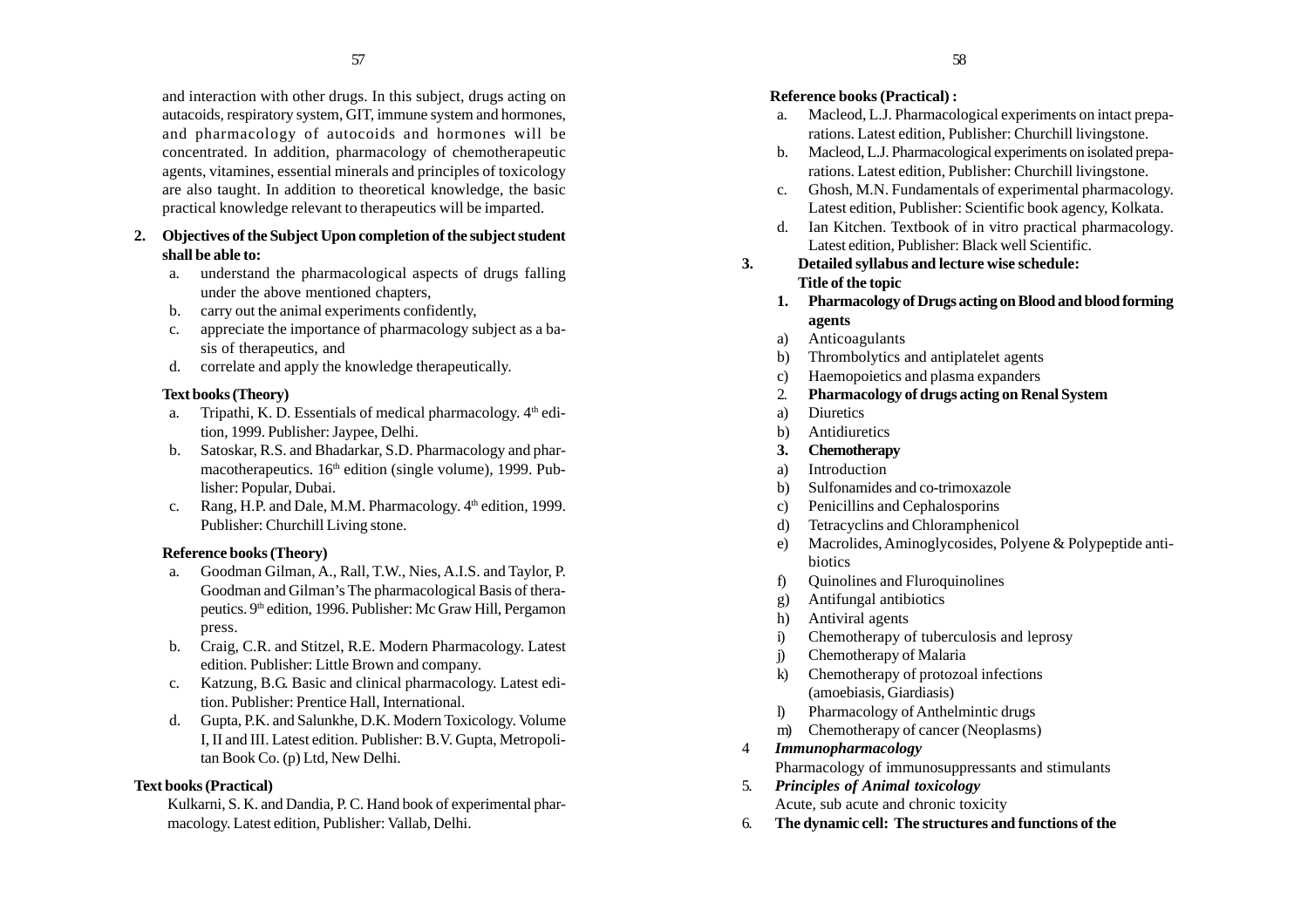#### **components of the cell**

- a) Cell and macromolecules: Cellular classification, subcellular organelles, macromolecules, large macromolecular assemblies
- b) Chromosome structure: Pro and eukaryotic chromosome structures, chromatin structure, genome complexity, the flow of genetic information.
- c) DNA replication: General, bacterial and eukaryotic DNA replication.
- d) The cell cycle: Restriction point, cell cycle regulators and modifiers.
- e) Cell signaling: Communication between cells and their environment, ion-channels, signal transduction pathways (MAP kinase, P38 kinase, JNK, Ras and PI3 kinase pathways, biosensors.

#### **The Gene: Genome structure and function:**

- a) Gene structure: Organization and elucidation of genetic code.
- b) Gene expression: Expression systems (pro and eukaryotic), genetic elements that control gene expression (nucleosomes, histones, acetylation, HDACS, DNA binding protein families.
- c) Transcription and Transcription factors: Basic principles of transcription in pro and eukaryotes. Transcription factors that regulate transcription in pro and eukaryotes. RNA processing: rRNA, tRNA and mRNA processing. Protein synthesis: Mechanisms of protein synthesis, initiation in eukaryotes, translation control and posttranslation events

Altered gene functions: Mutations, deletions, amplifications, LOH, traslocations, trinucleotide repeats and other genetic abnormalities. Oncogenes and tumor suppressor genes.

The gene sequencing, mapping and cloning of human disease genes.

Introduction to gene therapy and targeting.

Recombinant DNA technology: principles. Processes (gene transfer technology) and applications

### **Books:**

- 1 Molecular Biology of the Cell by Alberts B., Bray, D., Lewis, J., Raff M., Roberts, K and Watson, JD, 3<sup>rd</sup> edition.
- 2 Molecular Cell Biology By Lodish, H., Baltimore, D., Berk, A et al., 5<sup>th</sup> edition.
- 3 Molecular Biology by Turner, PC., McLennan, AG., Bates, AD and White MRH 2<sup>nd</sup> edition.
- 4 Genes VIII by Lewin, B., (2004)
- 5 Pharmaceutical Biotechnology, by Crommelin, DJA and Sindelar RD (1997)
- 6 Recombinant DNA by Watson, JD., Gilman, M., et al., (1996)
- 7 Biopharmaceutical: Biochemistry and Biotechnology by Walsh, G. (1998)

### **3.1 PHARMACOLOGY – II (PRACTICAL)**

### **Practical : 3 Hrs./Week**

### **List of Experiments:**

- 1. Study of laboratory animals and their handling (a. Frogs, b. Mice, c. Rats, d. Guinea pigs, e. Rabbits).
- 2. Study of physiological salt solutions used in experimental pharmacology.
- 3. Study of laboratory appliances used in experimental pharmacology.
- 4. Study of use of anesthetics in laboratory animals.
- 5. To record the dose response curve of Ach using isolated ileum/ rectus abdominis muscle preparation.
- 6. To carry out bioassay of Ach using isolated ileum/rectus abdominis muscle preparation by interpolation method.
- 7. To carry out bioassay of Ach using isolated ileum/rectus abdominis muscle preparation by three point method.
- 8. To record the dose response curve of Histamine using isolated guinea-pig ileum preparation.
- 9. Study of agonistic and antagonistic effects of drugs using isolated guinea-pig ileum preparation.
- 10. To carry out bioassay of Histamine using isolated guinea-pig ileum preparation by interpolation method.
- 11. To carry out bioassay of Histamine using guinea-pig ileum preparation by three point method.
- 12. To study the routes of administration of drugs in animals (Rats, Mice, Rabbits).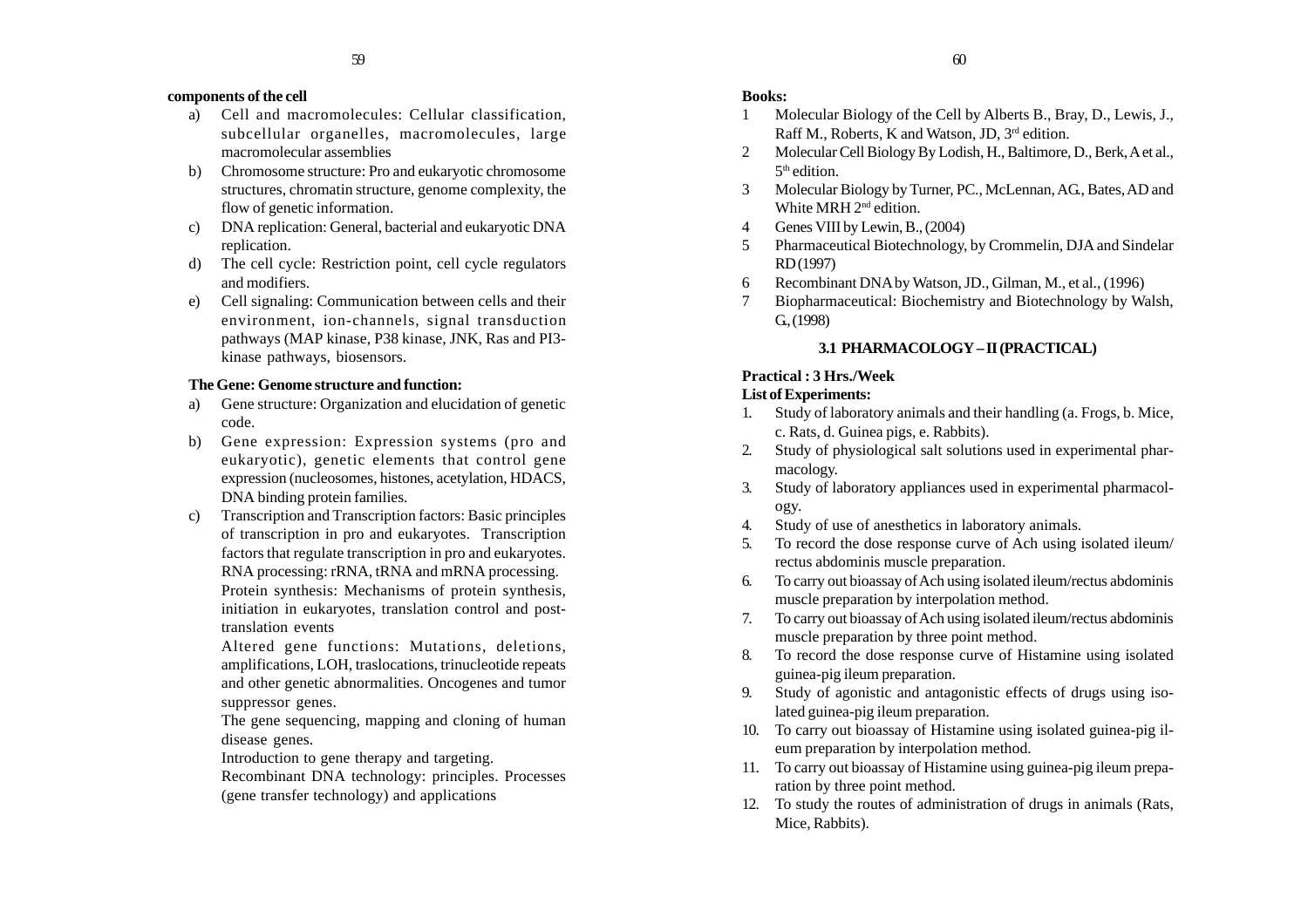- 13. Study of theory, principle, procedure involved and interpretation of given results for the following experiments:
	- a) Analgesic property of drug using analgesiometer.
	- b) Antiinflammatory effect of drugs using rat-paw edema method.
	- c) Anticonvulsant activity of drugs using maximal electroshock and pentylene tetrazole methods.
	- d) Antidepressant activity of drugs using pole climbing apparatus and pentobarbitone induced sleeping time methods.
	- e) Locomotor activity evaluation of drugs using actophotometer and rotorod.
	- f) Cardiotonic activity of drugs using isolated frog heart and mammalian heart preparations.

#### **Scheme of Practical Examination:**

|                                         | <b>Sessionals</b> | Annual |
|-----------------------------------------|-------------------|--------|
| Identification                          | O <sub>2</sub>    | 10     |
| Synopsis                                | 04                | 10     |
| Major Experiment (Bioassay)             | 08                | 30     |
| Minor Experiment (Interpretation        |                   |        |
| of given Graph or simulated experiment) | 04                | 10     |
| Viva                                    | <sub>02</sub>     | 10     |
| <b>Max Marks</b>                        | 20                | 70     |
| <b>Duration</b>                         | 3hrs              | 4hrs   |

Note: Total sessional marks is 30 (20 for practical sessional plus 10 marks for regularity, promptness, viva-voce and record maintenance).

#### **3.2 PHARMACEUTICAL ANALYSIS (THEORY)**

#### **Theory : 3 Hrs. /Week**

- 1. **Quality Assurance:**
	- a. Introduction, sources of quality variation, control of quality variation.
	- b. Concept of statistical quality control.
	- c. Validation methods- quality of equipment, validation of equipment and validation of analytical instruments and calibration.
- d. GLP, ISO 9000.
- e. Total quality management, quality review and documentation.
- f. ICH- international conference for harmonization-guidelines.
- g. Regulatory control.

### 2. **Chromatography:**

Introduction, history, classification, separation techniques, choice of methods. The following techniques be discussed with relevant examples of pharmaceutical products involving principles and techniques of separation of drugs from excipients.

- a. **Column Chromatography**: Adsorption column chromatography, Operational technique, frontal analysis and elution analysis. Factors affecting column efficiency, applications and partition chromatography.
- b. **TLC**: Introduction, principle, techniques, Rf value and applications.
- c. **PC:** Introduction, principle, types of paper chromatography, preparation techniques, development techniques, applications.
- d. **Ion-exchange chromatography**: Introduction, principles, types of ion exchange synthetic resins, physical properties, factors affecting ion exchange, methodology and applications.
- e. **HPLC**: Introduction, theory, instrumentation, and applications.
- f. **HPTLC**: Introduction, theory, instrumentation, and applications.
- g. **Gas Chromatography**: Introduction, theory, instrumentationcarrier gases, types of columns, stationary phases in GLC & GSC. Detectors-Flame ionization detectors, electron capture detector, thermal conductivity detector. Typical gas chromatogram, derivatisation techniques, programmed temperature gas chromatography, applications.
- h. **Electrophoresis**: Principles of separation, equipment for paper and gel electrophoresis, and application.
- i. **Gel filtration** and **affinity chromatography**: Introduction, technique, applications.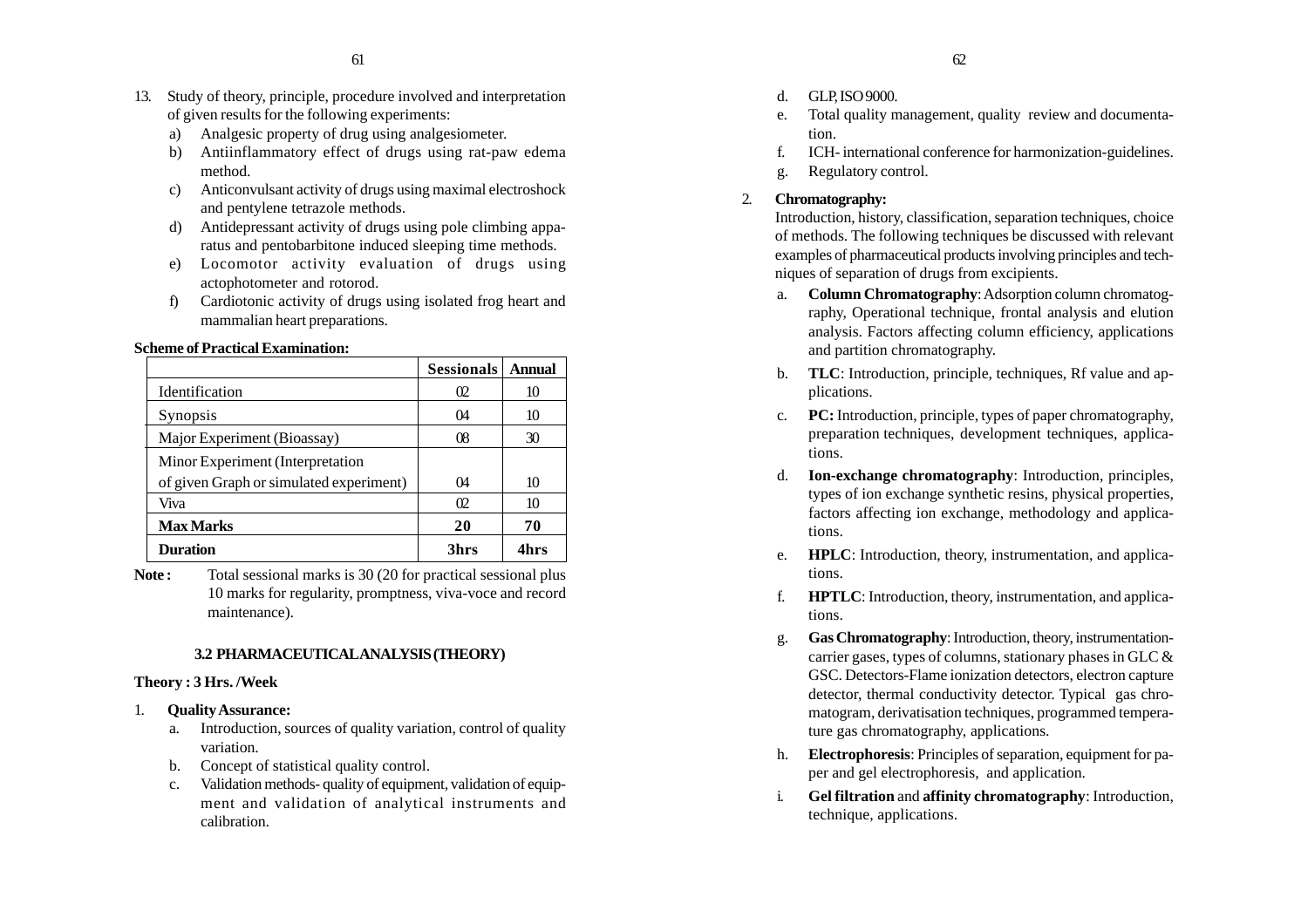#### 3. **Electrometric Methods:**

Theoretical aspects, instrumentation, interpretation of data/spectra and analytical applications be discussed on the following topics.

- a. **Potentiometry**: Electrical potential, electrochemical cell, reference electrodes, indicator electrodes, measurement of potential and pH, construction and working of electrodes, Potentiometric titrations, methods of detecting end point, Karl Fischer titration.
- b. **Conductometry**: Introduction, conductivity cell, conductometric titrations and applications.
- c. **Polarography**: Instrumentation, DME, residual current, diffusion current and limiting current, polarographic wave, Ilkovic's equation, Effect of oxygen on polarographic wave, Polarographic maxima and suppressors and applications.
- d. **Amperometric Titrations:** Introduction, types of electrodes used, reference and indicator electrode, instrumentation, titration procedure, advantages and disadvantages of Amperometry over potentiometry. Pharma applications.

#### 4. **Spectroscopy:**

Theoretical aspects, instrumentation, elements of interpretation of data/spectra and application of analytical techniques be discussed on:

### a. **Absorption Spectroscopy:**

- Theory of electronic, atomic and molecular spectra. Fundamental laws of photometry, Beer-Lambert's Law, application and its deviation, limitation of Beer law, application of the law to single and multiple component analysis, measurement of equilibrium constant and rate constant by spectroscopy. Spectra of isolated chromophores, auxochromes, batho-chromic shift, hypsochromic shift, hyperchromic and hypochromic effect, effect of solvent on absorption spectra, molecular structure and infrared spectra.
- **Instrumentation** Photometer, U.V.-Visible spectrophotometer – sources of U.V.-Visible radiations, collimating systems, monochromators, samples cells and following detectors-Photocell, Barrier layer cell,

Phototube, Diode array, applications of U.V.-Visible spectroscopy in pharmacy and spectrophotometric titrations.

- **Infrared Spectroscopy**: Vibrational transitions, frequency – structure correlations, Infrared absorption bands, Instrumentation–IR spectro-meter – sources of IR, Collimating systems, monochromators, sample cells, sample handling in IR spectroscopy and detectors–Thermocouple, Golay Cells, Thermistor, Bolometer, Pyroelectric detector, Applications of IR in pharmacy.
- **Fluorimetric Analysis:** Theory, luminescence, factors affecting fluorescence, quenching. Instrumentation, Applications, fluorescent indicators, study of pharmaceutically important compounds estimated by fluorimetry.
- b. **Flame Photometry:** Theory, nebulisation, flame and flame temperature, interferences, flame spectrometric techniques and instrumentation and pharmaceutical applications.
- c. **Atomic Absorption Spectrometry:** Introduction, Theory, types of electrodes, instrumentation and applications.
- d. **Atomic Emission Spectroscopy**: Spectroscopic sources, atomic emission spectrometers, photographic and photoelectric detection.
- e. **NMR & ESR (introduction only):** Introduction, theoretical aspects and applications.
- f. **Mass Spectroscopy**: (**Introduction only**) Fragmentation, types of ions produced mass spectrum and applications.
- g. **Polarimetry: (Introduction only**) Introduction to optical rotatory dispersion, circular dichroism, polarimeter.
- h. **X-RAY Diffraction: (Introduction only**) Theory, reciprocal lattice concept, diffraction patterns and applications.
- i. **Thermal Analysis**: Introduction, instrumentation, applications, and DSC and DTA.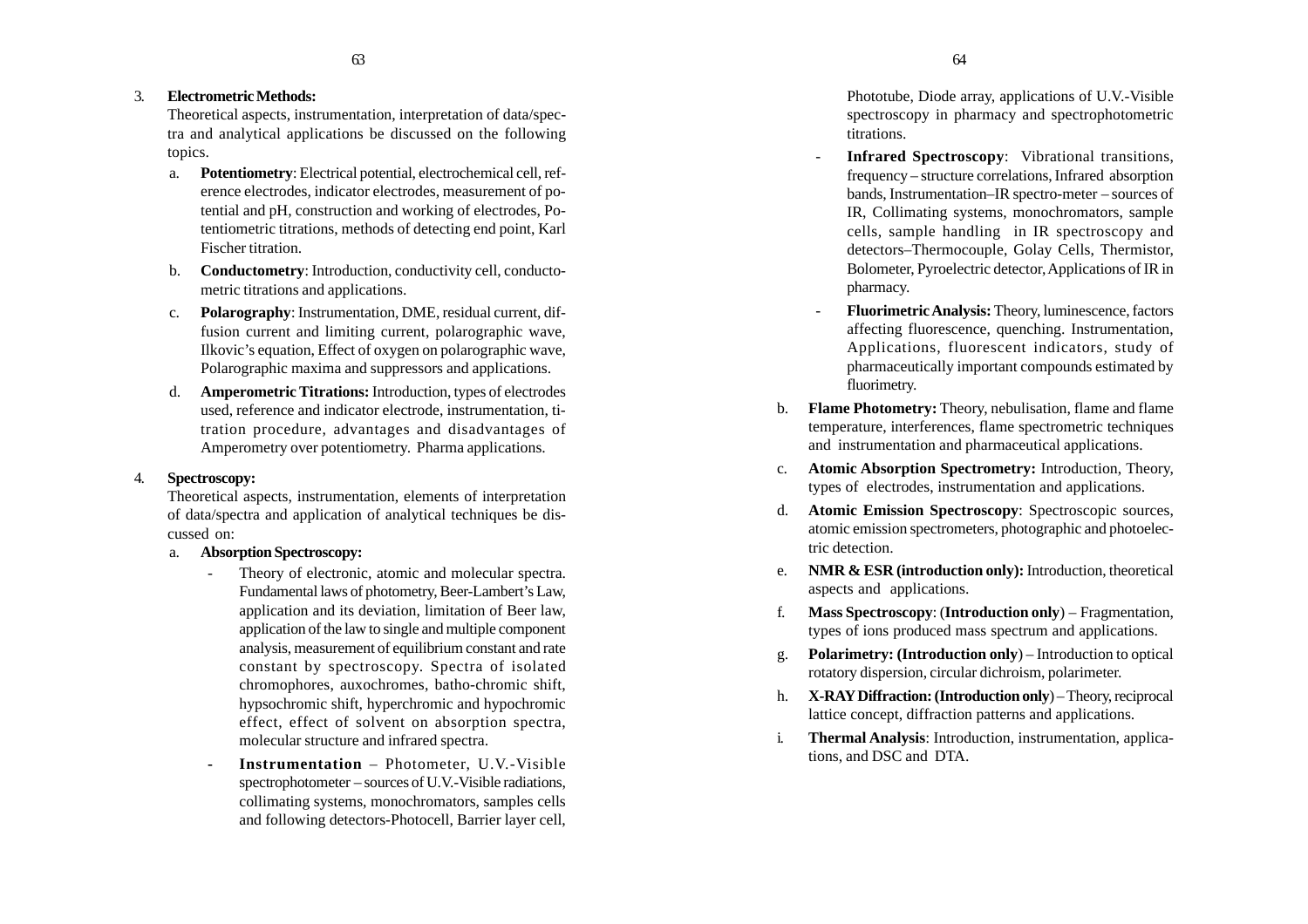#### **3.2 PHARMACEUTICAL ANALYSIS (PRACTICAL)**

#### **Practical : 3 Hrs./Week**

#### **List of Experiments:**

- 1. Separation and identification of Amino Acids by Paper Chromatography.
- 2. Separation and identification of Sulpha drugs by TLC technique.
- 3. Effect of pH and solvent on the UV spectrum of given compound.
- 4. Comparison of the UV spectrum of a compound with that of its derivatives.
- 5. Determination of dissociation constant of indicators using UV-Visible spectroscopy.
- 6. Conductometric titration of mixture of acids with a strong base.
- 7. Potentiometric titration of a acid with a strong base.
- 8. Estimation of drugs by Fluorimetric technique.
- 9. Study of quenching effect in fluorimetry.
- 10. Colourimetric estimation of Supha drugs using BMR reagent.
- 11. Simultaneous estimation of two drugs present in given formulation.
- 12. Assay of Salicylic Acid by colourimetry.
- 13. Determination of Chlorides and Sulphates in Calcium gluconate by Nepheloturbidimetric Method.
- 14. Determination of Na/K by Flame Photometry.
- 15. Determination of pKa using pH meter.
- 16. Determination of specific rotation.
- 17. Comparison of the IR spectrum of a compound with that of its derivatives.
- 18. Demonstration of HPLC.
- 19. Demonstration of HPTLC.
- 20. Demonstration of GC-MS.
- 21. Demonstration of DSC.
- 22. Interpretation of NMR spectra of any one compound.

#### **Reference Books:**

- 1. Text Book of Pharm. Analysis by Higuchi. T and Hasen. E. B., New York Inter Science Publishers.
- 2. Quantitative Pharma. Analysis by Jenkins, The Blakiston division, New York.
- 3. Quantitative Drug Analysis, by Garrot. D, Chapman & Hall Ltd., London.
- 4. Undergraduate Instrumental Analysis by James. E., CBS Publishers.
- 5. Instrumental Analysis by Willard and Merritt, EWP, East West Press Ltd., Delhi/Madras.
- 6. Pharm Analysis by Skoog and West, Sounders Manipal College Publishing.
- 7. Text Book of Chemical Analysis, by A.I.Vogel, ELBS with Macmillan press, Hampshire.
- 8. Textbook of Pharm. Analysis by K.A.Connors, John Wiley & Sons, New York, Brisbane, Singapore.
- 9. Textbook of Pharm. Analysis (Practical) by Beckett & Stenlake, CBS Publishers, Delhi.
- 10. Textbook of Drug Analysis by P.D. Sethi., CBS Publishers, Delhi.
- 11. Spectroscopy by Silverstein, John & Wiley & Sons. Inc., Canada & Singapore.
- 12. How to practise GMP-A Plan for total quality control by P.P. Sharma, Vandana Publications, Agra.
- 13. The Science & Practice of Pharmacy by Remington Vol-I & II, Mack Publishing Co. Pennsylvania.
- 14. TLC by Stahl, Spring Verlay.
- 15. Text Book of Pharm. Chemistry by Chatten, CBS Publications.
- 16. Spectroscopy by William Kemp, ELBS with Macmillan Press, Hampshire.
- 17. I.P.-1996, The Controller of Publications, New Delhi.
- 18. BPC- Dept. of Health, U.K. for HMSO.
- 19. USP Mack Publishing Co., Easton, PA.
- 20. The Extra Pharmacopoeia The Pharm. Press, London.

#### **Practicals**

### **Title of the Experiment:**

- 1 Study of agonistic and antagonistic effects of drugs using Guineapig ileum preparation.\*\*
- 2 To study the effects of drugs on intestinal motility using frog's esophagus model\*
- 3 To study the effects of drugs using rat uterus preparation.\*\*
- 4 To study the anticonvulsant property of drugs (any one model).\*
- 5 To study antihistaminic property of drug using histamine induced anaphylactic reaction in guinea pigs.
- 6 To study the apomorphine-induced compulsive behaviour (stereotypy) in mice.\*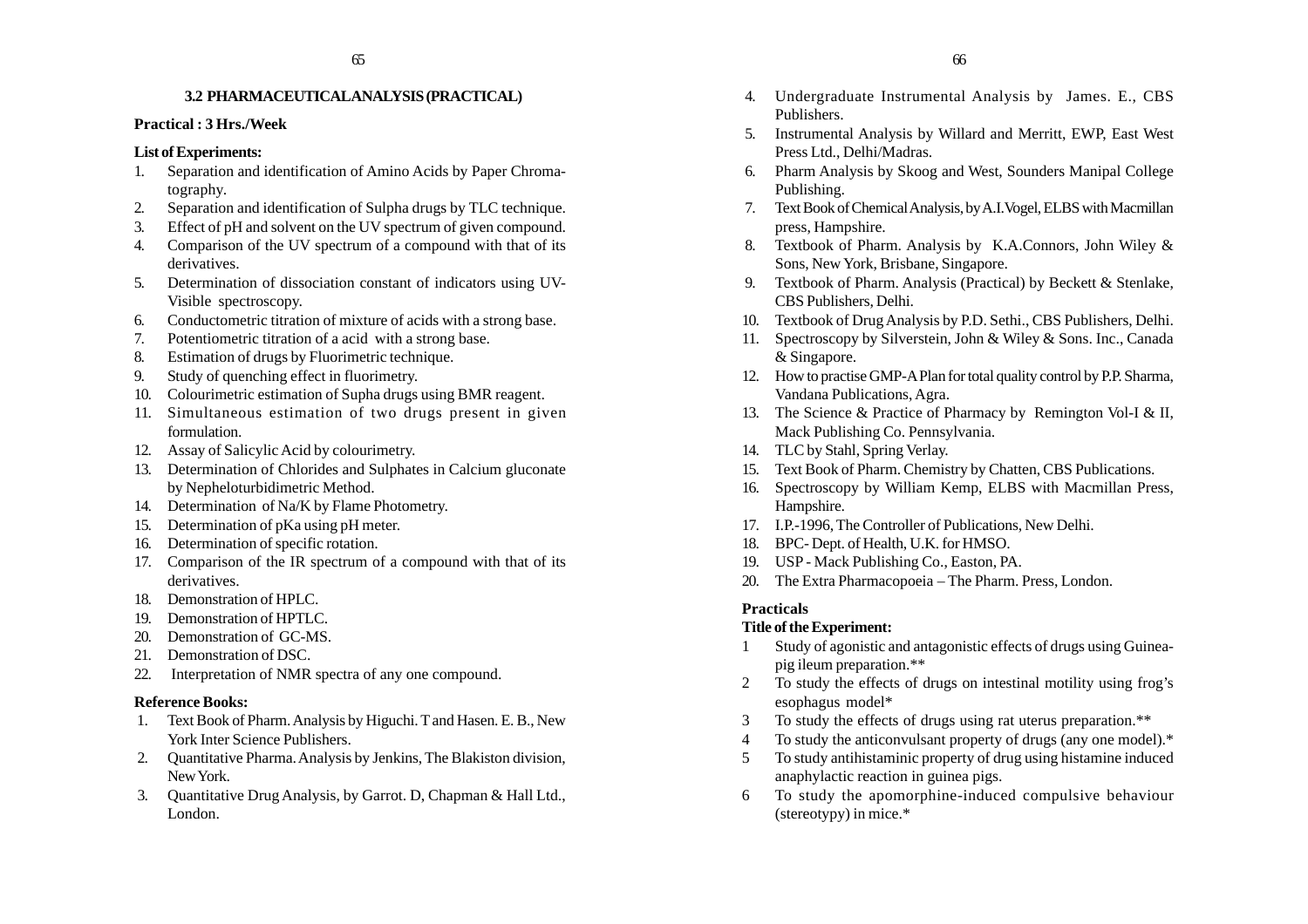- 67 68 and 50 km s to the contract of the contract of the contract of the contract of the contract of the contract of the contract of the contract of the contract of the contract of the contract of the contract of the contr
- 7 To study the muscle relaxant property of diazepam in mice using rotarod apparatus.\*
- 8 To study the antiinflammatory property of indomethacin against carrageenan-induced paw oedema.\*\*
- 9 To study the anxiolytic effect of diazepam in mice using mirroredchamber apparatus.\*\*
- 10 To demonstrate the effect of various drugs on the blood pressure and respiration of anaesthetized dog.
- 11 To study the effect of anthelmintics on earthworms.
- 12 To study the taming effect of chlorpromazine.\*
- 13 To study the effects of drugs on vas deferense of the male rat.\*\*
- 14 To study the effect of drugs on pesticide toxicity using rats as model.
- 15 To study the effect of drugs on heavy metal toxicity.

\*\* indicate major experiment  $&$  \* indicate minor experiment

#### **Scheme of Practical Examination:**

|                  | <b>Sessionals</b> | Annual |
|------------------|-------------------|--------|
| Synopsis         | 05                | 15     |
| Major Experiment | 10                | 25     |
| Minor Experiment | ß                 | 15     |
| Viva             | O2                | 15     |
| <b>Max Marks</b> | 20                | 70     |
| <b>Duration</b>  | 03hrs             | 04hrs  |

Note: Total sessional marks is 30 (20 for practical sessional plus 10 marks for regularity, promptness, viva-voce and record maintenance).

### **3.3 PHARMACOTHERAPEUTICS – II (THEORY)**

#### **Theory : 3 Hrs. /Week**

**1. Scope of the Subject:** This course is designed to impart knowledge and skills necessary for contribution to quality use of medicines. Chapters dealt cover briefly pathophysiology and mostly therapeutics of various diseases. This will enable the student to understand the pathophysiology of common diseases and their management.

- **2. Objectives of the Subject Upon completion of the subject student shall be able to –**
	- a. know the pathophysiology of selected disease states and the rationale for drug therapy
	- b. know the therapeutic approach to management of these diseases;
	- c. know the controversies in drug therapy;
	- d. know the importance of preparation of individualised therapeutic plans based on diagnosis; and
	- e. appreciate the needs to identify the patient-specific parameters relevant in initiating drug therapy, and monitoring therapy (including alternatives, time-course of clinical and laboratory indices of therapeutic response and adverse effects).

### **Text books (Theory)**

Clinical Pharmacy and Therapeutics - Roger and Walker, Churchill Livingstone publication

#### **Reference books (Theory)**

- a. Pharmacotherapy: A Pathophysiologic approach Joseph T. Dipiro et al. Appleton & Lange
- b. Clinical Pharmacy and Therapeutics Eric T. Herfindal, Williams and Wilkins Publication
- c. Applied Therapeutics: The clinical Use of Drugs. Lloyd Young and Koda-Kimble MA]

### **3. Detailed syllabus and lecture wise schedule :**

**Etiopathogenesis and pharmacotherapy of diseases associated with following systems / diseases –**

### **Title of the topic**

- **1. Infectious disease:** Guidelines for the rational use of antibiotics and surgical Prophylaxis, Tuberculosis, Meningitis, Respiratory tract infections, Gastroenteritis, Endocarditis, Septicemia, Urinary tract infections, Protozoal infection-Malaria, HIV & Opportunistic infections, Fungal infections, Viral infections, Gonarrhoea and Syphillis
- **2 Musculoskeletal disorders**

Rheumatoid arthritis, Osteoarthritis, Gout, Spondylitis, Systemic lupus erythematosus.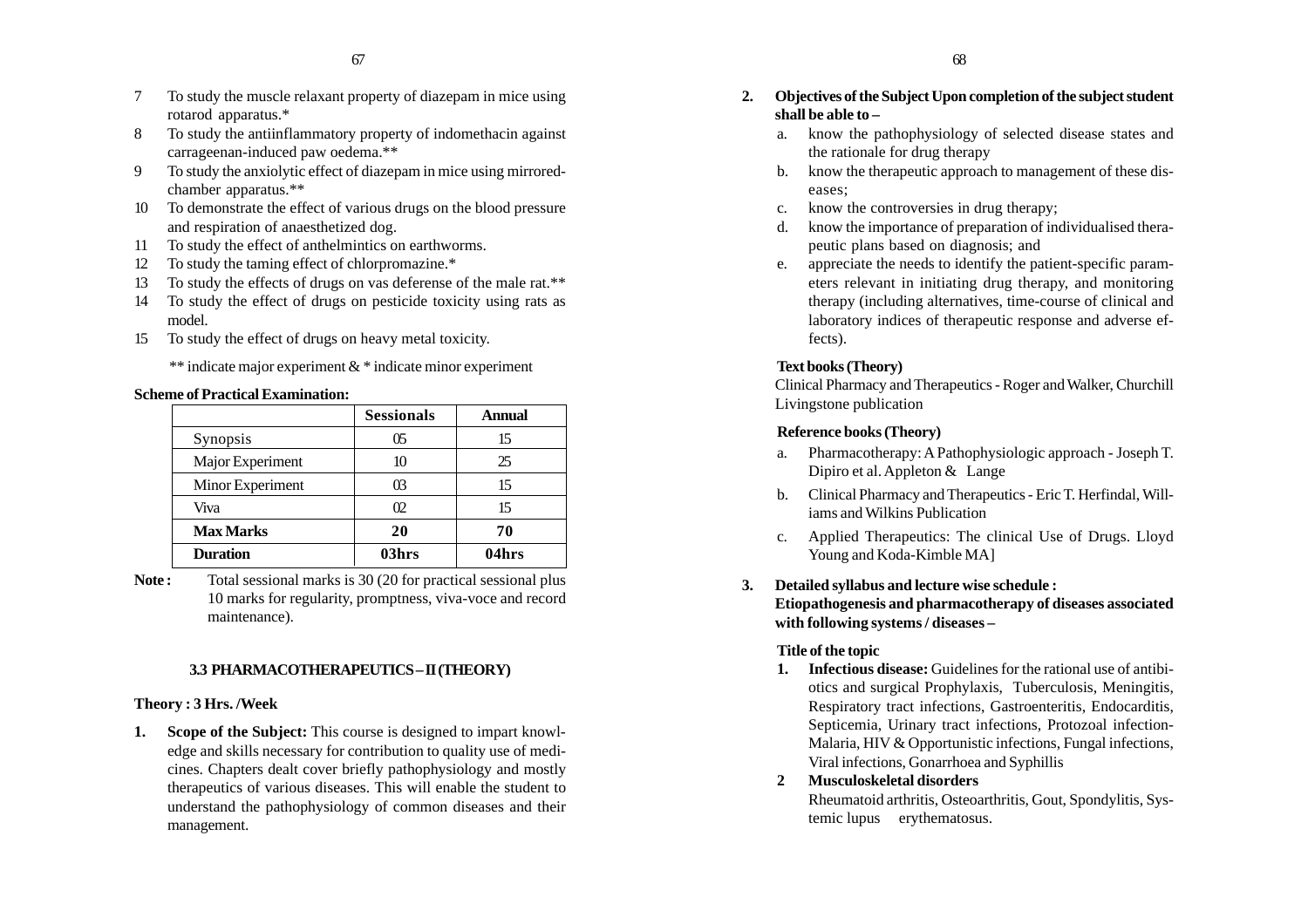#### **3 Renal system**

Acute Renal Failure, Chronic Renal Failure, Renal Dialysis, Drug induced renal disorders

- **4 Oncology:** Basic principles of Cancer therapy, General introduction to cancer chemotherapeutic agents, Chemotherapy of breast cancer, leukemia. Management of chemotherapy nausea and emesis
- **5 Dermatology:** Psoriasis, Scabies, Eczema, Impetigo

### **3.3 PHARMACOTHERAPEUTICS – II (PRACTICAL)**

### **Practical : 3 Hrs./Week**

#### **Practicals :**

Hospital postings in various departments designed to complement the lectures by providing practical clinical discussion; attending ward rounds; follow up the progress and changes made in drug therapy in allotted patients; case presentation upon discharge. Students are required to maintain a record of cases presented and the same should be submitted at the end of the course for evaluation.

The student shall be trained to understand the principle and practice involved in selection of drug therapy including clinical discussion.

A minimum of 20 cases should be presented and recorded covering most common diseases.

#### **Assignments :**

Students are required to submit written assignments on the topics given to them. Topics allotted should cover recent developments in drug therapy of various diseases. A minimum of THREE assignments [1500 – 2000 words] should be submitted for evaluation.

#### **Format of the assignment :**

- 1. Minimum & Maximum number of pages.
- 2. Reference(s) shall be included at the end.
- 3. Assignment can be a combined presentation at the end of the academic year.
- 4. It shall be computer draft copy.
- 5. Name and signature of the student.
- 6. Time allocated for presentation may be 8+2 Min.

#### **Scheme of Practical Examination :**

|                  | <b>Sessionals</b> | <b>Annual</b> |
|------------------|-------------------|---------------|
| Synopsis         |                   | 15            |
| Major Experiment |                   | 25            |
| Minor Experiment |                   | 15            |
| Viva             | O2                | 15            |
| <b>Max Marks</b> | 20                | 70            |
| <b>Duration</b>  | 03hrs             | 04hrs         |

**Note :** *Total sessional marks is 30 (20 for practical sessional plus 10 marks for regularity, promptness, viva-voce and record maintenance).*

#### **3.4 PHARMACEUTICAL JURISPRUDENCE (THEORY)**

#### **Theory : 2 Hrs. /Week**

- 1**. Scope of the Subject: (4-6 lines) :** This course exposes the student to several important legislations related to the profession of pharmacy in India. The Drugs and Cosmetics Act, along with its amendments are the core of this course. Other acts, which are covered, include the Pharmacy Act, dangerous drugs, medicinal and toilet preparation Act etc. Besides this the new drug policy, professional ethics, DPCO, patent and design Act will be discussed.
- **2. Objectives of the Subject**: Upon completion of the subject student shall be able to (Know, do, and appreciate) –
	- a. practice the Professional ethics;
	- b. understand the various concepts of the pharmaceutical legislation in India;
	- c. know the various parameters in the Drug and Cosmetic Act and rules;
	- d. know the Drug policy, DPCO, Patent and design act;
	- e. understand the labeling requirements and packaging guidelines for drugs and cosmetics;
	- f. be able to understand the concepts of Dangerous Drugs Act, Pharmacy Act and Excise duties Act; and
	- g. other laws as prescribed by the Pharmacy Council of India from time to time including International Laws.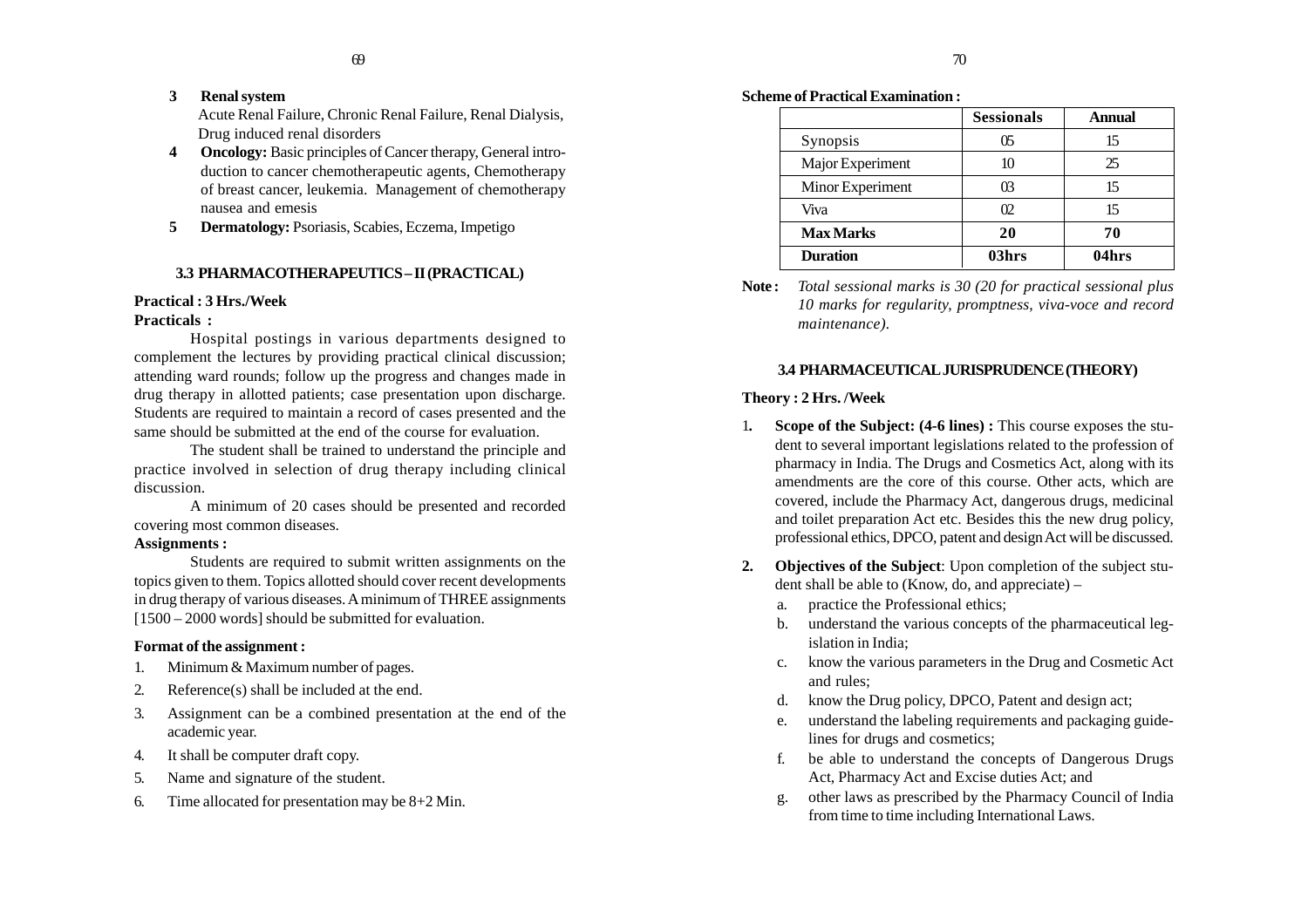# **Text books (Theory)**

Mithal , B M. Textbook of Forensic Pharmacy. Calcutta :National; 1988.

### **Reference books (Theory)**

- a. Singh, KK, editor. Beotra's the Laws of Drugs, Medicines & cosmetics. Allahabad: Law Book House; 1984.
- b. Jain, NK. A Textbook of forensic pharmacy. Delhi: Vallabh prakashan ; 1995.
- c. Reports of the Pharmaceutical enquiry Committee
- d. I.D.M.A., Mumbai. DPCO 1995
- e. Various reports of Amendments.
- f. Deshapande, S.W. The drugs and magic remedies act 1954 and rules 1955. Mumbai: Susmit Publications; 1998.
- g. Eastern Book Company .The narcotic and psychotropic substances act 1985, Lucknow: Eastern; 1987.

### **3. Detailed syllabus and lecture wise schedule: Title of the topic**

- 1. **Pharmaceutical Legislations** A brief review.
- 2. Principle and Significance of professional ethics. Critical study of the code of pharmaceutical ethics drafted by PCI.
- 3. **Drugs and Cosmetics Act, 1940,and its rules 1945.**

Objectives, Legal definition, Study of Schedule's with reference to Schedule B, C&C1, D, E1, F&F1, F2, F3, FF, G, H, J, K, M, N, P, R, V, W, X, Y.

Sales, Import, labeling and packaging of Drugs And Cosmetics Provisions Relating to Indigenous Systems. Constitution and Functions of DTAB,DCC,CDL.

Qualification and duties –Govt. analyst and Drugs Inspector.

4. **Pharmacy Act –1948**.

Objectives Legal Definitions, General Study, Constitution and Functions of State & Central Council, Registration & Procedure, ER.

5. **Medicinal and Toilet Preparation Act –1955**.

Objectives, Legal Definitions, Licensing, Bonded and Non Bonded Laboratory, Ware Housing, Manufacture of Ayurvedic, Homeopathic, Patent & Proprietory Preparations.

- 6. **Narcotic Drugs and Psychotropic substances Act-1985 and Rules**. Objectives, Legal Definitions, General Study, Constitution and Functions of narcotic & Psychotropic Consultative Committee, National Fund for Controlling the Drug Abuse, Prohibition, Control and regulations, Schedules to the Act.
- 7. **Study of Salient Features of Drugs and magic remedies Act and its rules.**
- 8. **Study of essential Commodities Act Relevant to drugs price control Order.**
- 9. **Drug Price control Order & National Drug Policy (Current).**
- 10. **Prevention Of Cruelty to animals Act-1960.**
- 11. **Patents & design Act-1970.**
- 12. **Brief study of prescription and Non-prescription Products.**
- **4. Assignments:**

Format of the assignment

- 1. Minimum & Maximum number of pages
- 2. It shall be a computer draft copy
- 3. Reference(s) shall be included at the end.
- 4. Name and signature of the student
- 5. Assignment can be a combined presentation at the end of the academic year.
- 6. Time allocated for presentation may be 8+2 Min

# **Case studies relating to**

- 1. Drugs and Cosmetics Act and rules along with its amendments, Dangerous Drugs Act, Medicinal and Toilet preparation Act, New Drug Policy, Professional Ethics, Drugs (Price control) Order, Patent and Design Act.
- 2. Various prescription and non-prescription products.
- 3. Medical and surgical accessories.
- 4. Diagnostic aids and appliances available in the market.

# **3.5 MEDICINAL CHEMISTRY (THEORY)**

# **Theory : 3 Hrs. /Week**

 1. Modern concept of rational drug design: A brief introduction to Quantitative Structure Activity Relationaship (QSAR), prodrug, combinatorial chemistry and computer aided drug design (CADD) and concept of antisense molecules.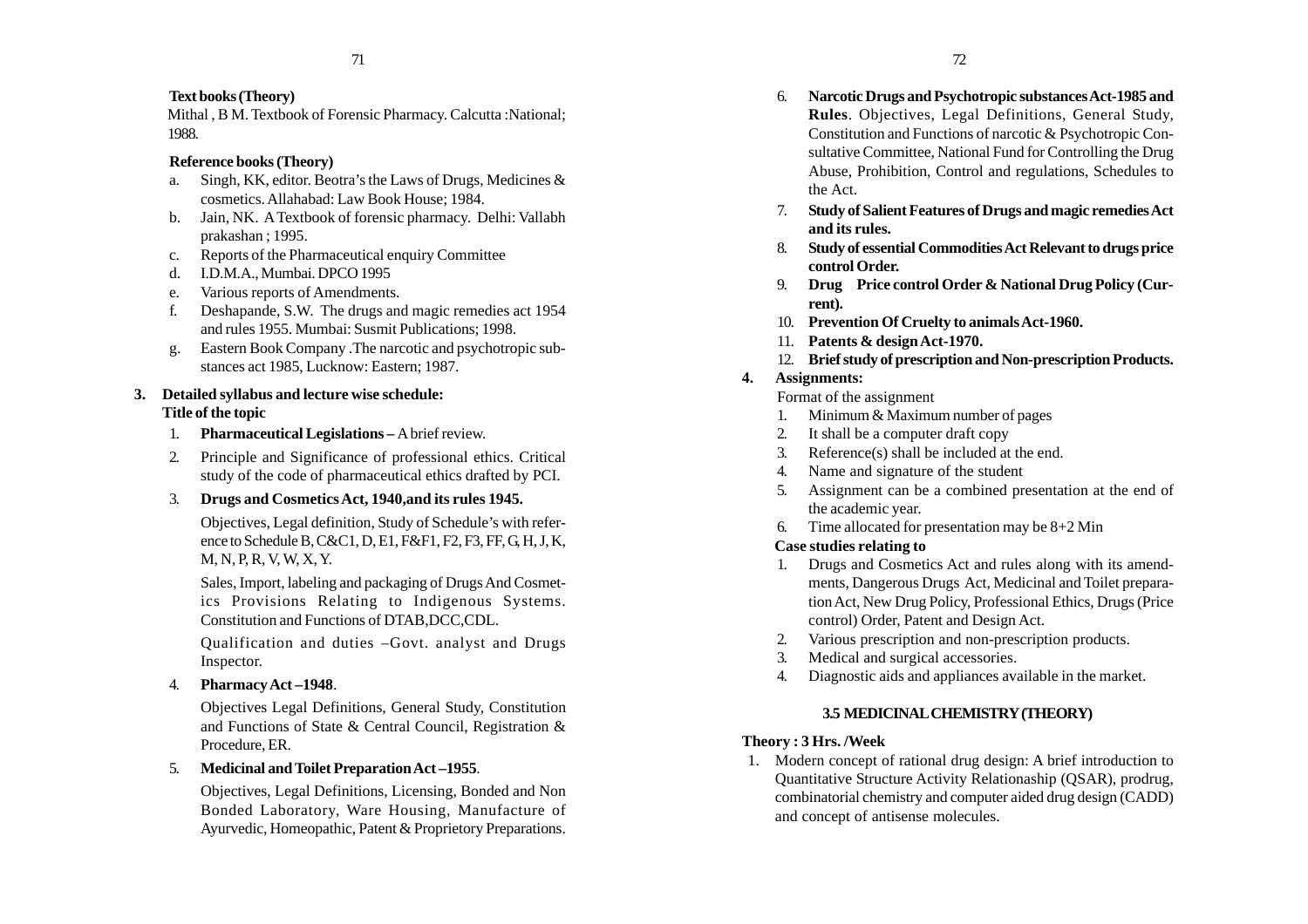A study of the development of the following classes of drugs including SAR, mechanism of action, synthesis of important compounds, chemical nomenclature, brand names of important marketed products and their side effects.

### **2. Anti-infective agents**

- a) Local anti-infective agents
- b) Preservatives
- c) Antifungal agents
- d) Urinary tract anti-infectives
- e) Antitubercular agents
- f) Antiviral agents and Anti AIDS agents
- g) Antiprotozoal agents
- h) Anthelmentics
- i) Antiscabies and Antipedicular agents
- 3. Sulphonamides and sulphones
- 4. Antimalarials
- 5. Antibiotics
- 6. Antineoplastic agents

### **7. Cardiovascular agents**

- a) Antihypertensive agents
- b) Antianginal agents and vasodilators
- c) Antiarrhythmic agents
- d) Antihyperlipidemic agents
- e) Coagulants and Anticoagulants
- f) Endocrine
- 8. Hypoglycemic agents
- 9. Thyroid and Antithyroid agents
- 10. Diureties
- 11. Diagnostic agents
- 12. Steroidal Hormones and Adrenocorticoids

### **3.5 MEDICINAL CHEMISTRY (PRACTICAL)**

### **Practical : 3 Hrs./Week**

- 1. Assays of important drugs from the course content.
- 2. Preparation of medicinally important compounds or intermediates required for synthesis of drugs.
- 3. Monograph analysis of important drugs.
- 4. Determination of partition coefficients, dissociation constants and molar refractivity of compounds for QSAR analysis.

### **Reference Books:**

- a. Wilson and Gisvold's Text book of Organic, Medicinal and Pharmaceutical Chemistry, Lippincott-Raven Publishers-New York, Philadelphia.
- b. William.O.Foye, Principles of Medicinal Chemistry, B.I. Waverly Pvt. Ltd., New Delhi.
- c. Burgers, Medicinal Chemistry, M.E.,Welly Med.Chemistry M.E. Walffed Johnwilley and Sons, Wiley-interscience Publication, New York, Toranto.
- d. A Text Book of Medicinal Chemistry Vol. I and II by Surendra N. Pandeya, S.G. Publisher, 6, Dildayal Nagar, Varanasi -10.
- e. Indian Pharmacopoeia 1985 and 1996. The Controller of Publications, Civil Lines, Delhi - 54.
- f. Current Index of Medical Specialities (CIMS) and MIMS India, MIMS, A.E. Morgan Publications (I) Pvt. Ltd, New Delhi-19.
- g. Organic Drug Synthesis-Ledniser Mitzsher Vol. I and II.
- h. Pharmaceutical Chemistry drug Synthesis Vol. I and II by H. J. Roth and A. Kleemann.
- i. The Science and Practice of Pharmacy Vol. 1 and 2, Remington, MACK Publishing Company, Easton, Pennsylvania.

### **3.6 PHARMACEUTICAL FORMULATIONS (THEORY)**

### **Theory : 2 Hrs. /Week**

- **1. Scope of the Subject:** Scope and objectives of the course: Subject deals with the formulation and evaluation of various pharmaceutical dosage forms.
- 2. Objectives of the Subject: **Upon completion of the subject student shall be able to (Know, do, appreciate) –**
	- a. understand the principle involved in formulation of various pharmaceutical dosage forms;
	- b. prepare various pharmaceutical formulation;
	- c. perform evaluation of pharmaceutical dosage forms; and
	- d. understand and appreciate the concept of bioavailability and bioequivalence, their role in clinical situations.

### **Text books (Theory)**

- a. Pharmaceutical dosage forms, Vol, I,II and III by lachman
- b. Rowlings Text book of Pharmaceutics
- c. Tutorial Pharmacy Cooper &Gun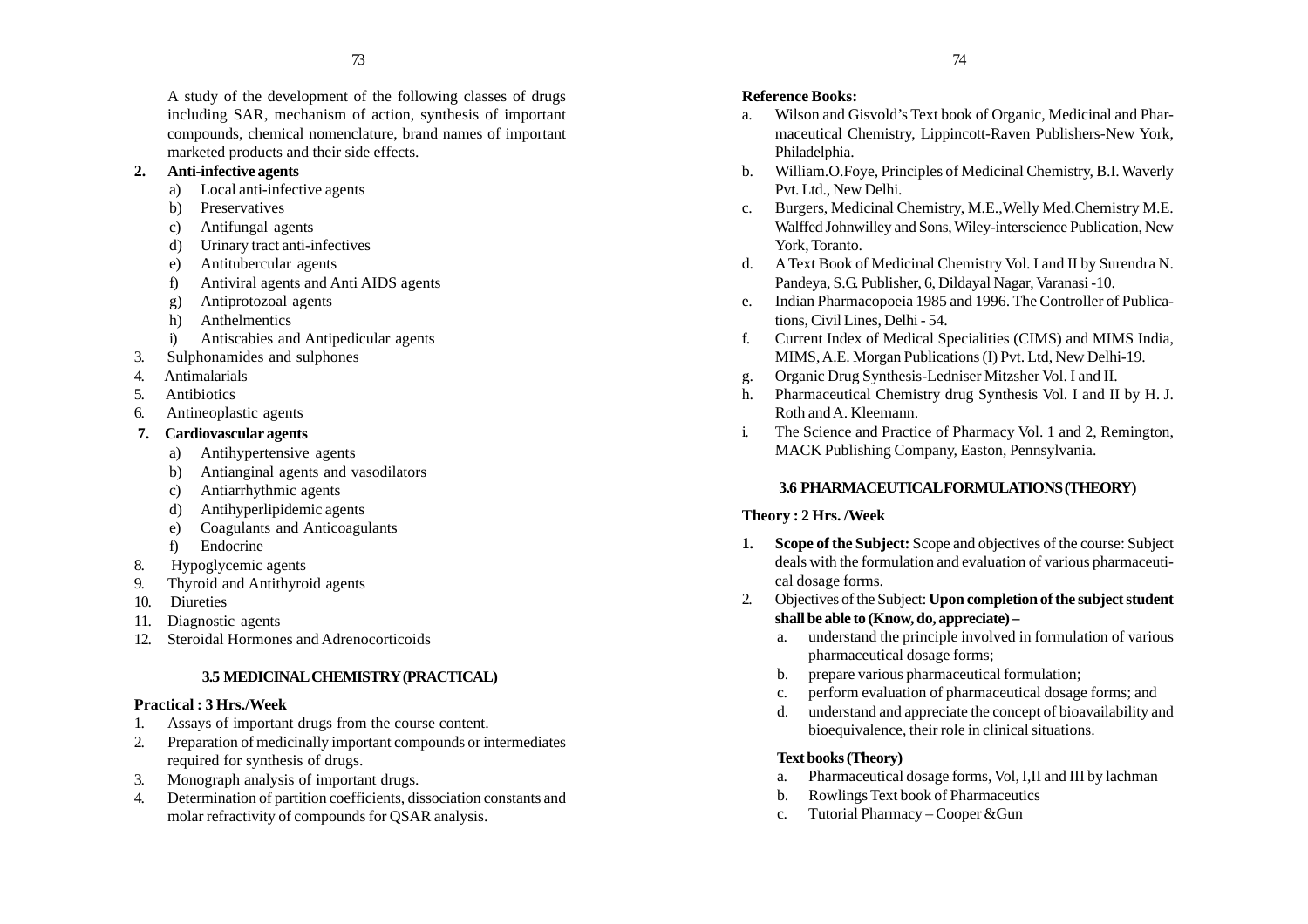### **Reference books (Theory)**

- a. Remington's Pharmaceutical Sciences
- b. USP/BP/IP

### **3. Detailed syllabus and lecture wise schedule: Title of the topic**

- 1. Pharmaceutical dosage form- concept and classification
- 2. **Tablets**: Formulation of different types of tablets, tablet excipients, granulation techniques quality control and evaluation of tablets. Tablet coating, Type of coating, quality control tests for coated tablet.
- 3. **Capsules**; Production and filling of hard gelatin capsules, Raw material for shell, finishing, quality control tests for capsules. Production and filling of soft gelatin capsules, quality control tests for soft gelatin capsules.
- 4. **Liquid orals**: Formulation and evaluation of suspensions, emulsions and solutions. Stability of these preparations
- 5. **Parenterals** Introduction Containers used for Parenterals (including official tests) Formulation of large and small volume Parenterals Sterilization
- 6. **Ophthalmic preparations (Semi Solids)**: Introduction and classification Factors affecting absorption and anatomy of skin Packaging storage and labeling, Ointments Types of Ointment Base Preparation of ointment, Jellies Types of jellies Formulation of jellies Suppositories, Method of preparation, Types Packaging
- 7. Definition and concept of **Controlled and novel Drug delivery systems** with available examples, viz. parentral, trans dermal, buccal, rectal, nasal, implants, ocular

### **3.6 PHARMACEUTICAL FORMULATIONS (PRACTICAL)**

### **Practical : 3 Hrs./Week**

### **List of Experiments :**

- **1. Manufacture of Tablets**
	- **a.** Ordinary compressed tablet-wet granulation
	- **b.** Tablets prepared by direct compression.
	- **c.** Soluble tablet.
	- **d.** Chewable tablet.
- **2. Formulation and filling of hard gelatin capsules**

### **3. Manufacture of parenterals**

- **a.** Ascorbic acid injection
- **b.** Calcium gluconate injection
- **c.** Sodium chloride infusion.
- **d.** Dextrose and Sodium chloride injection/ infusion.

### **4. Evaluation of Pharmaceutical formulations (QC tests)**

- **a.** Tablets
- **b.** Capsules
- **c.** Injections
- **5. Formulation of two liquid oral preparations and evaluation by assay**
	- **a.** Solution: Paracetamol Syrup
	- **b.** Antacid suspensions- Aluminum hydroxide gel

## **6. Formulation of semisolids and evaluation by assay**

- **a.** Salicyclic acid and benzoic acid ointment
- **b.** Gel formulation Diclofenac gel
- **7. Cosmetic preparations**
	- **a.** Lipsticks
	- **b.** Cold cream and vanishing cream
	- **c.** Clear liquid shampoo
	- **d.** Tooth paste and tooth powders.

# **8. Tablet coating (demonstration)**

### **Scheme of Practical Examination :**

|                  | <b>Sessionals</b> | Annual |
|------------------|-------------------|--------|
| Synopsis         | 05                | 15     |
| Major Experiment | 10                | 25     |
| Minor Experiment | ന്ദ               | 15     |
| Viva             | œ                 | 15     |
| <b>Max Marks</b> | 20                | 70     |
| <b>Duration</b>  | 03hrs             | 04hrs  |

Note: Total sessional marks is 30 (20 for practical sessional plus 10 marks for regularity, promptness, viva-voce and record maintenance).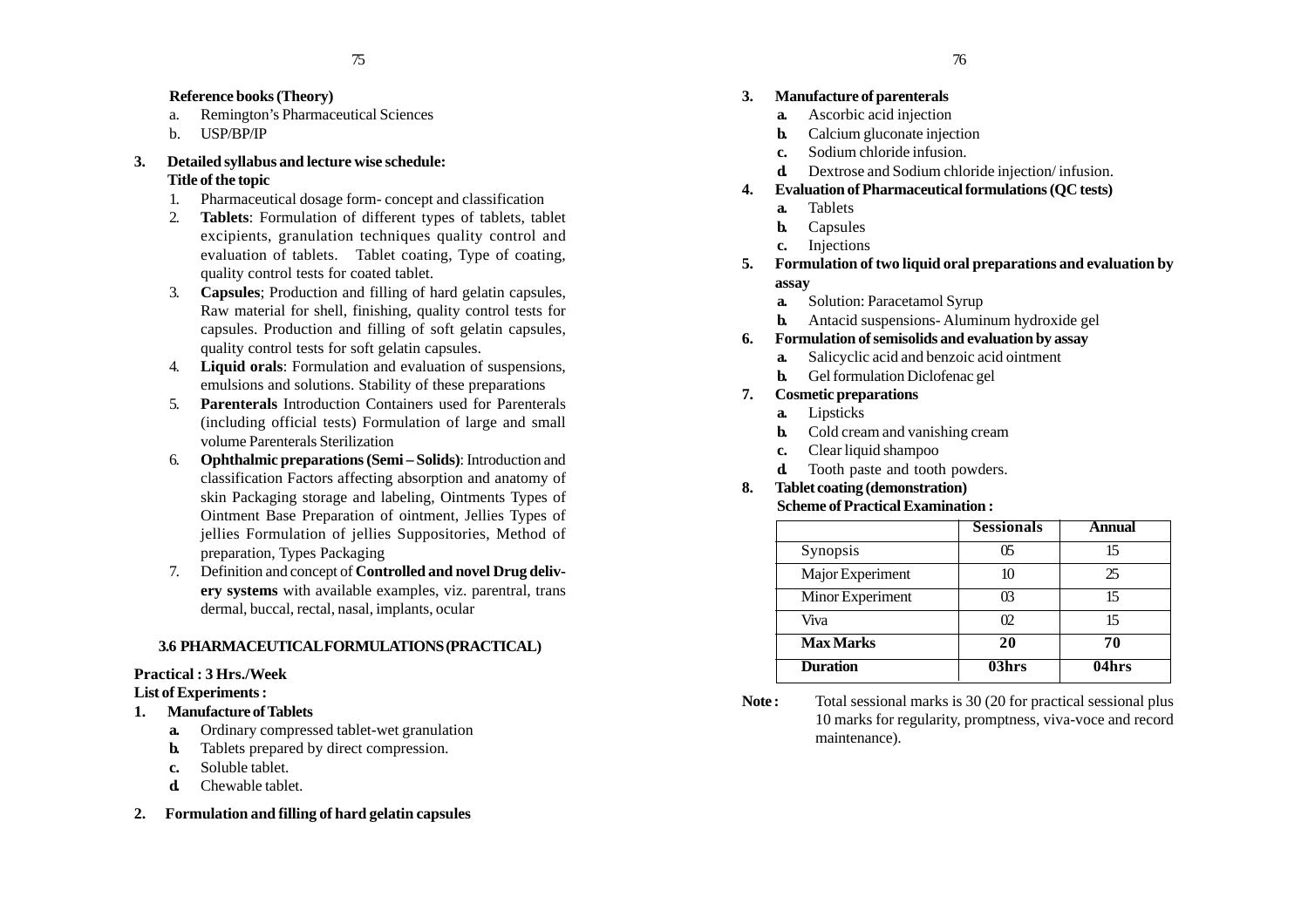### **SYLLABUS PRESCRIBED FOR FOURTH YEAR PHARM.D. (DOCTOR OF PHARMACY) EXAMINATIONS (TO BE IMPLEMENTED FROM THE ACADEMIC SESSION 2014-15)**

### **FOURTH YEAR 4.1 PHARMACOTHERAPEUTICS – III (THEORY)**

### **Theory : 3 Hrs. /Week**

- **1. Scope :** This course is designed to impart knowledge and skills necessary for contribution to quality use of medicines. Chapters dealt cover briefly pathophysiology and mostly therapeutics of various diseases. This will enable the student to understand the pathophysiology of common diseases and their management.
- **2. Objectives:** At completion of this subject it is expected that students will be able to understand –
	- a. the pathophysiology of selected disease states and the rationale for drug therapy;
	- b. the therapeutic approach to management of these diseases;
	- c. the controversies in drug therapy;
	- d. the importance of preparation of individualised therapeutic plans based on diagnosis;
	- e. needs to identify the patient-specific parameters relevant in initiating drug therapy, and monitoring therapy (including alternatives, time-course of clinical and laboratory indices of therapeutic response and adverse effects);
	- f. describe the pathophysiology of selected disease states and explain the rationale for drug therapy;
	- g. to summarize the therapeutic approach to management of these diseases including reference to the latest available evidence;
	- h. to discuss the controversies in drug therapy;
	- i. to discuss the preparation of individualised therapeutic plans based on diagnosis; and
	- j. identify the patient-specific parameters relevant in initiating drug therapy, and monitoring therapy (including alternatives, time-course of clinical and laboratory indices of therapeutic response and adverse effects).

### **Text Books**

- a. Clinical Pharmacy and Therapeutics Roger and Walker, Churchill Livingstone publication
- b. Pharmacotherapy: A Pathophysiologic approach Joseph T. Dipiro et al. Appleton & Lange

### **Reference Books**

- a. Pathologic basis of disease Robins SL, W.B.Saunders publication
- b. Pathology and therapeutics for Pharmacists: A Basis for Clinical Pharmacy Practice - Green and Harris, Chapman and Hall publication
- c. Clinical Pharmacy and Therapeutics Eric T. Herfindal, Williams and Wilkins Publication
- d. Applied Therapeutics: The clinical Use of Drugs. Lloyd Young and Koda-Kimble MA
- e. Avery's Drug Treatment, 4th Edn, 1997, Adis International Limited.
- f. Relevant review articles from recent medical and pharmaceutical literature.

### **4.1 PHARMACOTHERAPEUTICS – III (PRACTICAL)**

### **Practical : 3 Hrs./Week Practicals:**

Hospital postings for a period of at least 50 hours is required to understand the principles and practice involved in ward round participation and clinical discussion on selection of drug therapy. Students are required to maintain a record of 15 cases observed in the ward and the same should be submitted at the end of the course for evaluation. Each student should present at least two medical cases they have observed and followed in the wards.

# **Etiopathogenesis and pharmacotherapy of diseases associated with following systems/ diseases:**

### **Title of the topic**

1 **Gastrointestinal system:** Peptic ulcer disease, Gastro Esophageal Reflux Disease, Inflammatory bowel disease, Liver disorders - Alcoholic liver disease, Viral hepatitis including jaundice, and Drug induced liver disorders.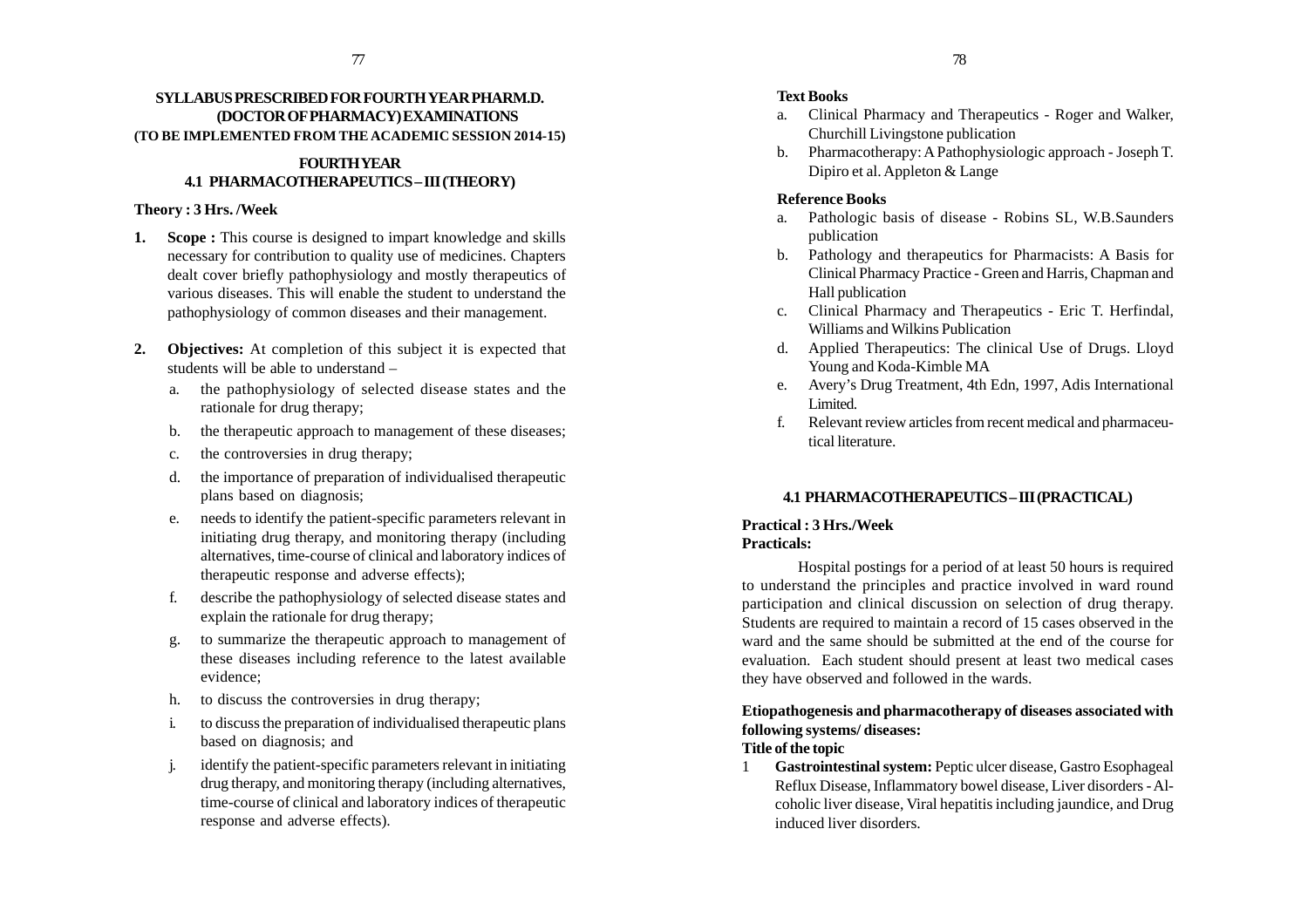- 2 **Haematological system:** Anaemias, Venous thromboembolism, Drug induced blood disorders.
- 3 **Nervous system:** Epilepsy, Parkinsonism, Stroke, Alzheimer's disease,
- 4 **Psychiatry disorders:** Schizophrenia, Affective disorders, Anxiety disorders, Sleep disorders, Obsessive Compulsive disorders
- 5 Pain management including Pain pathways, neuralgias, headaches.
- 6 Evidence Based Medicine

#### **Assignments:**

Students are required to submit written assignments on the topics given to them. Topics allotted should cover recent developments in drug therapy of various diseases. A minimum of THREE assignments [1500 – 2000 words] should be submitted for evaluation.

### **Format of the assignment:**

- 1. Minimum & Maximum number of pages
- 2. Reference(s) shall be included at the end.
- 3. Assignment can be a combined presentation at the end of the academic year
- 4. It shall be computer draft copy
- 5. Name and signature of the student
- 6. Time allocated for presentation may be 8+2 Min.

#### **Scheme of Practical Examination :**

|                  | <b>Sessionals</b> | <b>Annual</b> |
|------------------|-------------------|---------------|
| Synopsis         | 05                | 15            |
| Major Experiment | 10                | 25            |
| Minor Experiment | œ                 | 15            |
| Viva             | $\Omega$          | 15            |
| <b>Max Marks</b> | 20                | 70            |
| <b>Duration</b>  | 03hrs             | 04hrs         |

**Note :** *Total sessional marks is 30 (20 for practical sessional plus 10 marks for regularity, promptness, viva-voce and record maintenance).*

#### **4.2 HOSPITAL PHARMACY (THEORY)**

#### **Theory : 2 Hrs. /Week**

- **1. Scope**: In the changing scenario of pharmacy practice in India, for successful practice of Hospital Pharmacy, the students are required to learn various skills like drug distribution, drug dispensing, manufacturing of parenteral preparations, drug information, patient counselling, and therapeutic drug monitoring for improved patient care.
- **2. Objectives:** Upon completion of the course, the student shall be able to  $$ 
	- a. know various drug distribution methods;
	- b. know the professional practice management skills in hospital pharmacies;
	- c. provide unbiased drug information to the doctors;
	- d. know the manufacturing practices of various formulations in hospital set up;
	- e. appreciate the practice based research methods; and
	- f. appreciate the stores management and inventory control.

#### **Text books: (latest editions)**

- a. Hospital pharmacy by William .E. Hassan
- b. A text book of Hospital Pharmacyby S.H.Merchant & Dr. J.S. Qadry. Revised by R.K.Goyal & R.K. Parikh

#### **References:**

- a. WHO consultative group report.
- b. R.P.S. Vol.2. Part –B; Pharmacy Practice section.
- c. Handbook of pharmacy health care. Edt. Robin J Harman. The Pharmaceutical press.
- **3. Lecture wise programme :**

#### **Topics**

- **1 Hospital its Organisation and functions**
- **2 Hospital pharmacy-Organisation and management**
- a) Organizational structure-Staff, Infrastructure & work load statistics
- b) Management of materials and finance
- c) Roles & responsibilities of hospital pharmacist
- **3 The Budget Preparation and implementation**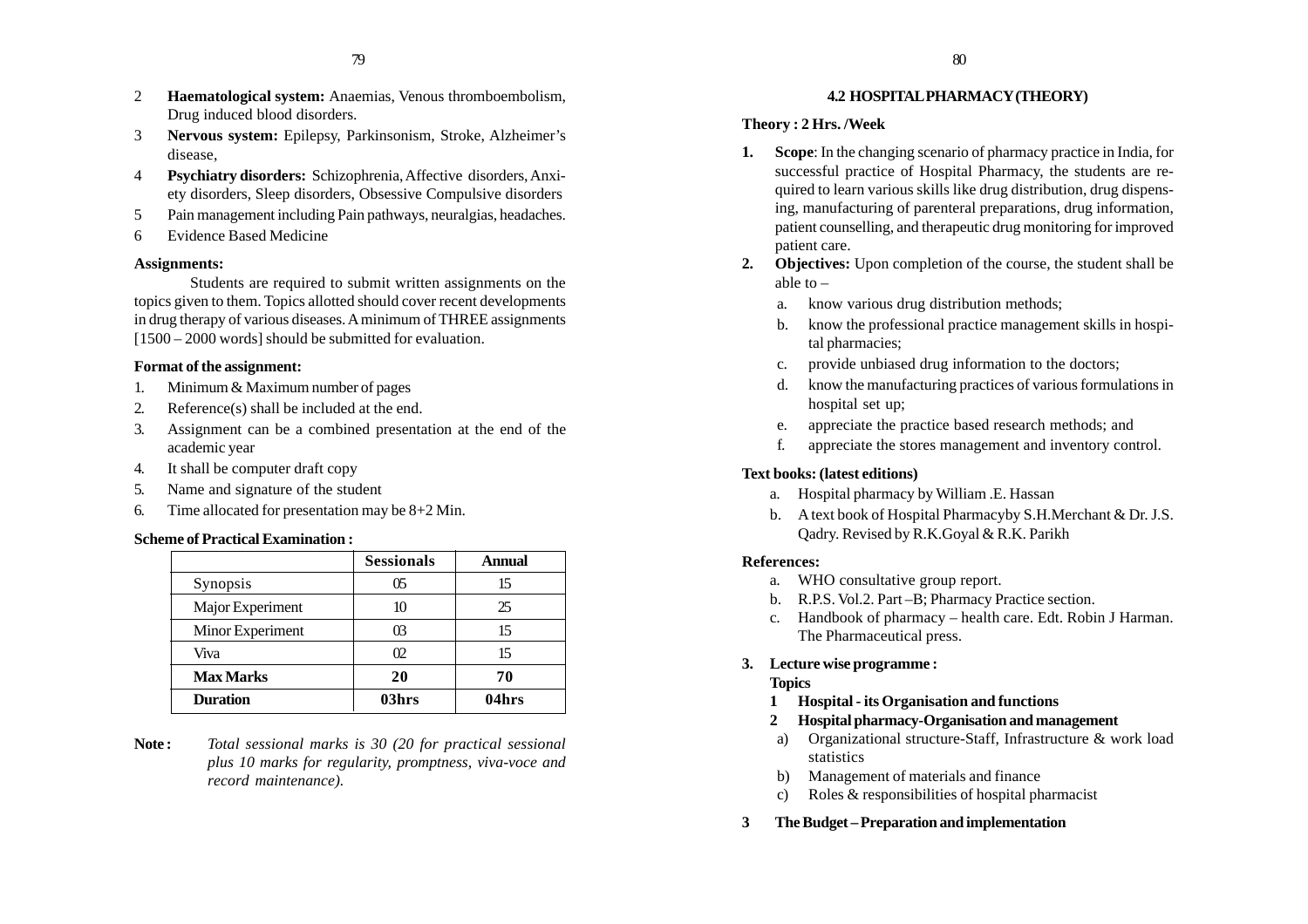### **4 Hospital drug policy**

- a) Pharmacy and Therapeutic committee (PTC)
- b) Hospital formulary
- c) Hospital committees
	- Infection committee
	- Research and ethical committee
- d) developing therapeutic guidelines
- e) Hospital pharmacy communication Newsletter

### **5 Hospital pharmacy services**

- a) Procurement & warehousing of drugs and Pharmaceuticals
- b) Inventory control Definition, various methods of Inventory Control ABC, VED, EOQ, Lead time, safety stock
- c) Drug distribution in the hospital
	- i) Individual prescription method
	- ii) Floor stock method
	- iii) Unit dose drug distribution method
- d) Distribution of Narcotic and other controlled substances
- e) Central sterile supply services Role of pharmacist

### **6 Manufacture of Pharmaceutical preparations**

- a) Sterile formulations large and small volume parenterals
- b) Manufacture of Ointments, Liquids, and creams
- c) Manufacturing of Tablets, granules, capsules, and powders
- d) Total parenteral nutrition
- **7 Continuing professional development programs** Education and training
- **8 Radio Pharmaceuticals Handling and packaging**
- **9 Professional Relations and practices of hospital pharmacist**

# **4.2 HOSPITAL PHARMACY (PRACTICAL)**

### **Practical : 3 Hrs./Week**

- 1. Assessment of drug interactions in the given prescriptions
- 2. Manufacture of parenteral formulations, powders.
- 3. Drug information queries.
- 4. Inventory control

# **List of Assignments:**

1. Design and Management of Hospital pharmacy department for a 300 bedded hospital.

- 2. Pharmacy and Therapeutics committee Organization, functions, and limitations.
- 3. Development of a hospital formulary for 300 bedded teaching hospital
- 4. Preparation of ABC analysis of drugs sold in one month from the pharmacy.
- 5. Different phases of clinical trials with elements to be evaluated.
- 6. Various sources of drug information and systematic approach to provide unbiased drug information.
- 7. Evaluation of prescriptions generated in hospital for drug interactions and find out the suitable management.

# **Special requirements:**

- 1. Each college should sign MoU with nearby local hospital having minimum 150 beds for providing necessary training to the students' on hospital pharmacy activities.
- 2. Well equipped with various resources of drug information.

### **Scheme of Practical Examination:**

|                  | <b>Sessionals</b> | Annual |
|------------------|-------------------|--------|
| <b>Synopsis</b>  | 05                | 15     |
| Major Experiment |                   | 25     |
| Minor Experiment | ന്ദ               | 15     |
| Viva             | œ                 | 15     |
| <b>Max Marks</b> | 20                | 70     |
| <b>Duration</b>  | 03hrs             | 04hrs  |

Note : Total sessional marks is 30 (20 for practical sessional plus 10 marks for regularity, promptness, viva-voce and record maintenance).

# **4.3 CLINICAL PHARMACY (THEORY)**

# **Theory : 3 Hrs. /Week**

- **1. Objectives of the Subject : Upon completion of the subject student shall be able to (Know, do, appreciate) –**
	- a. monitor drug therapy of patient through medication chart review and clinical review;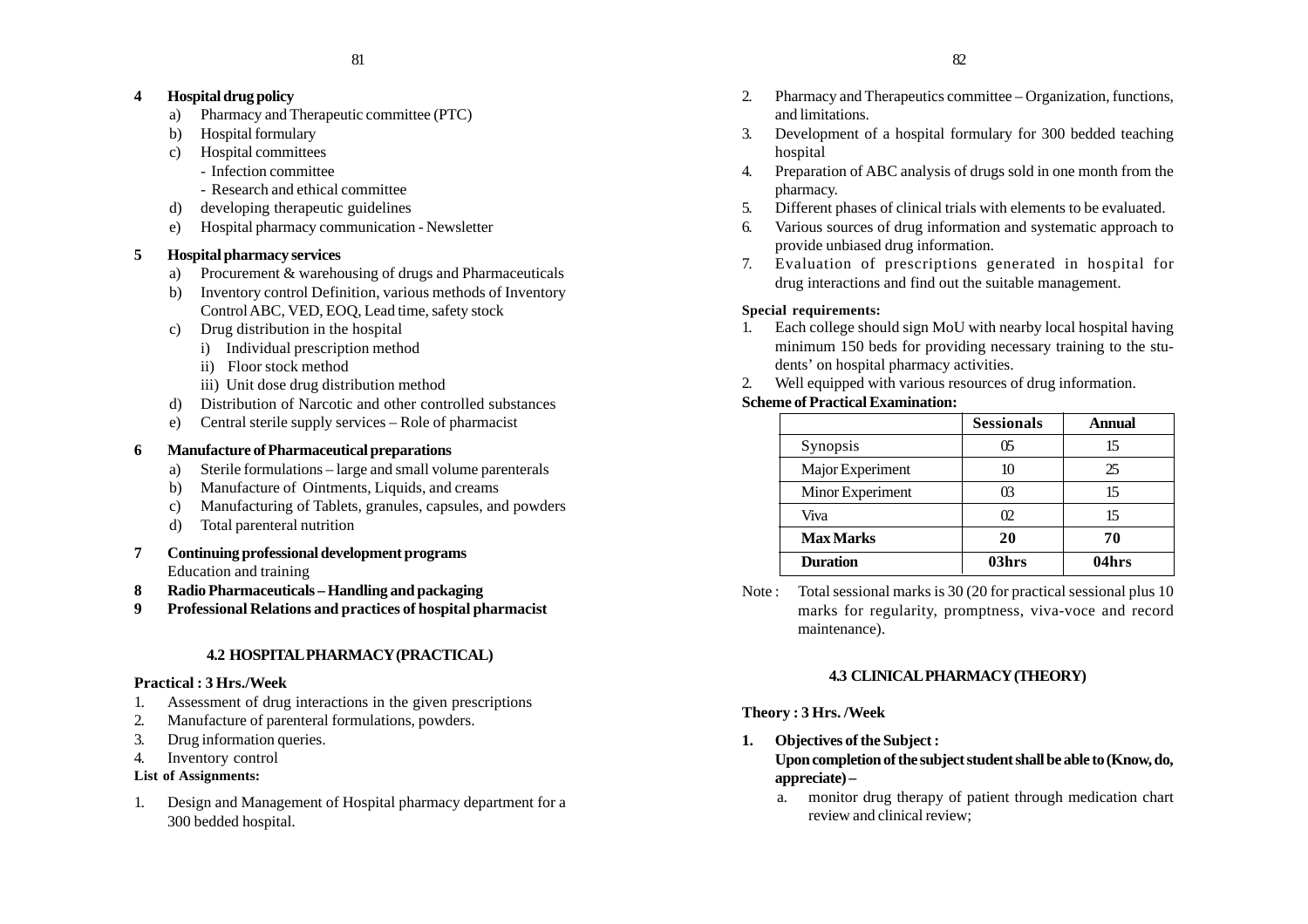- b. obtain medication history interview and counsel the patients;
- c. identify and resolve drug related problems;
- d. detect, assess and monitor adverse drug reaction;
- e. interpret selected laboratory results (as monitoring parameters in therapeutics) of specific disease states; and
- f. retrieve, analyse, interpret and formulate drug or medicine information.

#### **Text books (Theory) :**

- a. Practice Standards and Definitions The Society of Hospital Pharmacists of Australia.
- b. Basic skills in interpreting laboratory data Scott LT, American Society of Health System Pharmacists Inc.
- c. Biopharmaceutics and Applied Pharmacokinetics Leon Shargel, Prentice Hall publication.
- d. A text book of Clinical Pharmacy Practice; Essential concepts and skills, Dr.G.Parthasarathi etal, Orient Orient Langram Pvt.Ltd. ISSBN8125026

#### **References**

- a. Australian drug information -Procedure manual. The Society of Hospital Pharmacists of Australia.
- b. Clinical Pharmacokinetics Rowland and Tozer, Williams and Wilkins Publication.
- c. Pharmaceutical statistics. Practical and clinical applications. Sanford Bolton, Marcel Dekker, Inc.

### **2. Detailed syllabus and lecture wise schedule: Title of the topic**

- 1. Definitions, development and scope of clinical pharmacy
- 2. Introduction to daily activities of a clinical pharmacist
	- a. Drug therapy monitoring (medication chart review, clinical review, pharmacist interventions)
	- b. Ward round participation
	- c. Adverse drug reaction management
	- d. Drug information and poisons information
	- e. Medication history
	- f. Patient counseling
	- g. Drug utilisation evaluation (DUE) and review (DUR)
	- h. Quality assurance of clinical pharmacy services

### **3. Patient data analysis**

The patient's case history, its structure and use in evaluation of drug therapy & Understanding common medical abbreviations and terminologies used in clinical practices.

- 4. Clinical laboratory tests used in the evaluation of disease **states**, and interpretation of test results
	- a. Haematological, Liver function, Renal function, thyroid function tests
	- b. Tests associated with cardiac disorders
	- c. Fluid and electrolyte balance
	- d. Microbiological culture sensitivity tests
	- e. Pulmonary Function Tests

#### **5. Drug & Poison information**

- a. Introduction to drug information resources available
- b. Systematic approach in answering DI queries
- c. Critical evaluation of drug information and literature
- d. Preparation of written and verbal reports
- e. Establishing a Drug Information Centre
- f. Poisons information- organization & information resources

### **6. Pharmacovigilance**

- a. Scope, definition and aims of pharmacovigilance
- b. Adverse drug reactions Classification, mechanism, predisposing factors, causality assessment [different scales used]
- c. Reporting, evaluation, monitoring, preventing & management of ADRs
- d. Role of pharmacist in management of ADR.
- 7. Communication skills, including patient counselling techniques, medication history interview, presentation of cases.
- 8. Pharmaceutical care concepts
- 9. Critical evaluation of biomedical literature
- 10. Medication errors

#### **4.3 CLINICAL PHARMACY (PRACTICAL)**

#### **Practical : 3 Hrs./Week**

Students are expected to perform 15 practicals in the following areas covering the topics dealt in theory class.

- a. Answering drug information questions (4 Nos)
- b. Patient medication counselling (4 Nos)
- c. Case studies related to laboratory investigations (4 Nos)
- d. Patient medication history interview (3 Nos)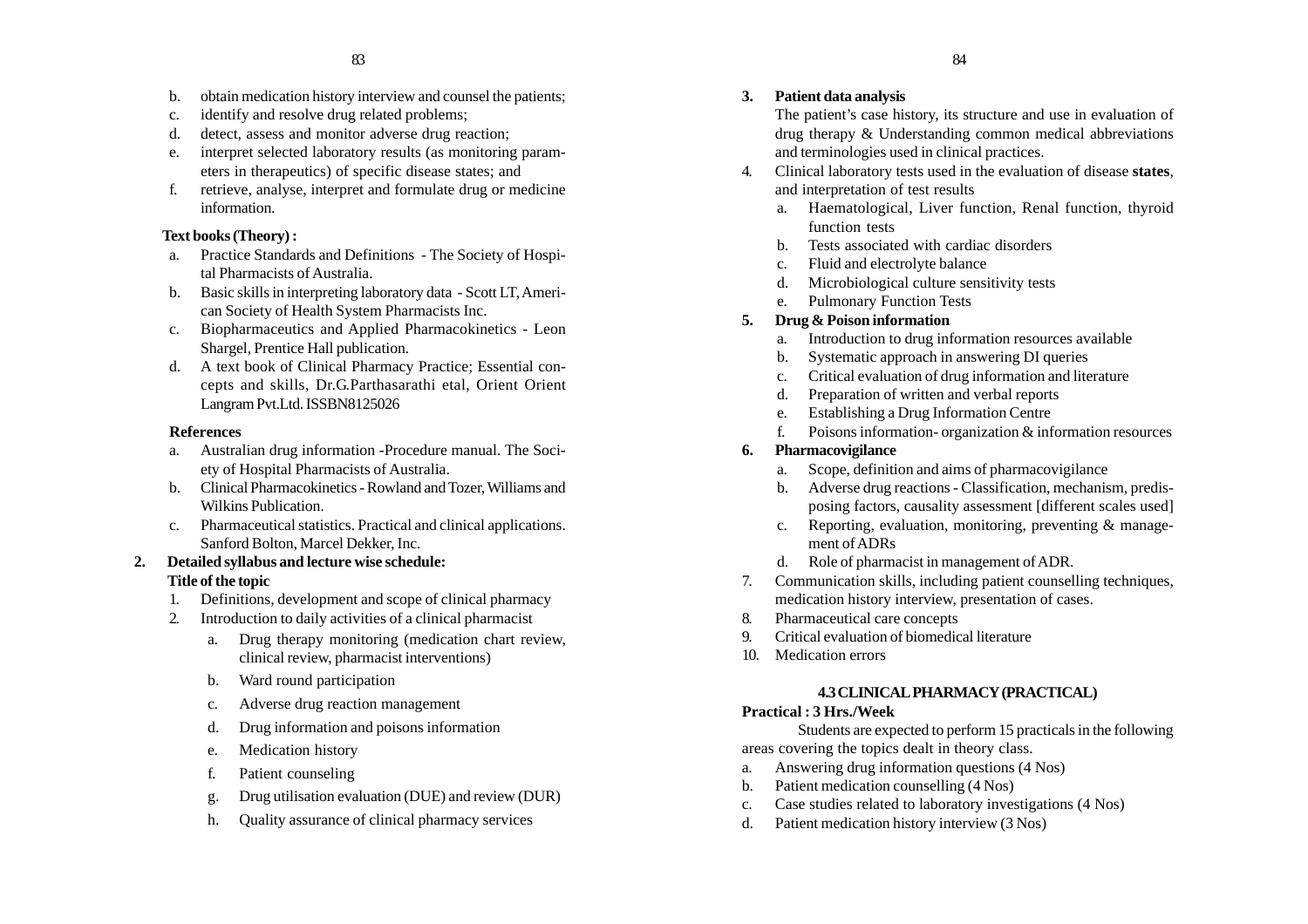#### **Assignment:**

Students are expected to submit THREE written assignments  $(1500 - 2000$  words) on the topics given to them covering the following areas dealt in theory class.

Drug information, Patient medication history interview, Patient medication counselling, Critical appraisal of recently published articles in the biomedical literature which deals with a drug or therapeutic issue.

# **Format of the assignment:**

- 1. Minimum & Maximum number of pages.
- 2. Reference(s) shall be included at the end.
- 3. Assignment can be a combined presentation at the end of the academic year.
- 4. It shall be computer draft copy.
- 5. Name and signature of the student.
- 6. Time allocated for presentation may be 8+2 Min.

### **4.4 BIOSTATISTICS AND RESEARCH METHODOLOGY (THEORY)**

### **Theory : 2 Hrs. /Week**

### **1. Detailed syllabus and lecture wise schedule**

#### **1 Research Methodology**

- a) Types of clinical study designs: Case studies, observational studies, interventional studies,
- b) Designing the methodology
- c) Sample size determination and Power of a study

Determination of sample size for simple comparative experiments, determination of sample size to obtain a confidence interval of specified width, power of a study

d) Report writing and presentation of data

### **2 Biostatistics**

- **2.1** a) Introduction
	- b) Types of data distribution
	- c) Measures describing the central tendency distributions- average, median, mode
	- d) Measurement of the spread of data-range, variation of mean, standard deviation, variance, coefficient of variation, standard error of mean.

### **2.2 Data graphics**

Construction and labeling of graphs, histogram, piecharts, scatter plots, semilogarthimic plots

### **2.3 Basics of testing hypothesis**

- a) Null hypothesis, level of significance, power of test, P value, statistical estimation of confidence intervals.
- b) Level of significance (Parametric data)- students t test (paired and unpaired), chi Square test, Analysis of Variance (oneway and two-way)
- c) Level of significance (Non-parametric data)- Sign test, Wilcoxan's signed rank test, Wilcoxan rank sum test, Mann Whitney U test, Kruskal-Wall is test (one way ANOVA)
- d) Linear regression and correlation- Introduction, Pearsonn's and Spearmann's correlation and correlation co-efficient.
- e) Introduction to statistical software: SPSS, Epi Info, SAS.

### **2.4 Statistical methods in epidemiology**

Incidence and prevalence, relative risk, attributable risk

### **3. Computer applications in pharmacy**

**Computer System in Hospital Pharmacy:** Patterns of Computer use in Hospital Pharmacy – Patient record database management, Medication order entry – Drug labels and list – Intravenous solution and admixture, patient medication profiles, Inventory control, Management report & Statistics.

### **Computer In Community Pharmacy**

Computerizing the Prescription Dispensing process Use of Computers for Pharmaceutical Care in community pharmacy Accounting and General ledger system

### **Drug Information Retrieval & Storage :**

Introduction – Advantages of Computerized Literature Retrieval Use of Computerized Retrieval

### **Reference books:**

- a. Pharmaceutical statistics- practical and clinical applications, Sanford Bolton 3rd edition, publisher Marcel Dekker Inc. NewYork.
- b. Drug Information- A Guide for Pharmacists, Patrick M Malone, Karen L Kier, John E Stanovich , 3rd edition, McGraw Hill Publications 2006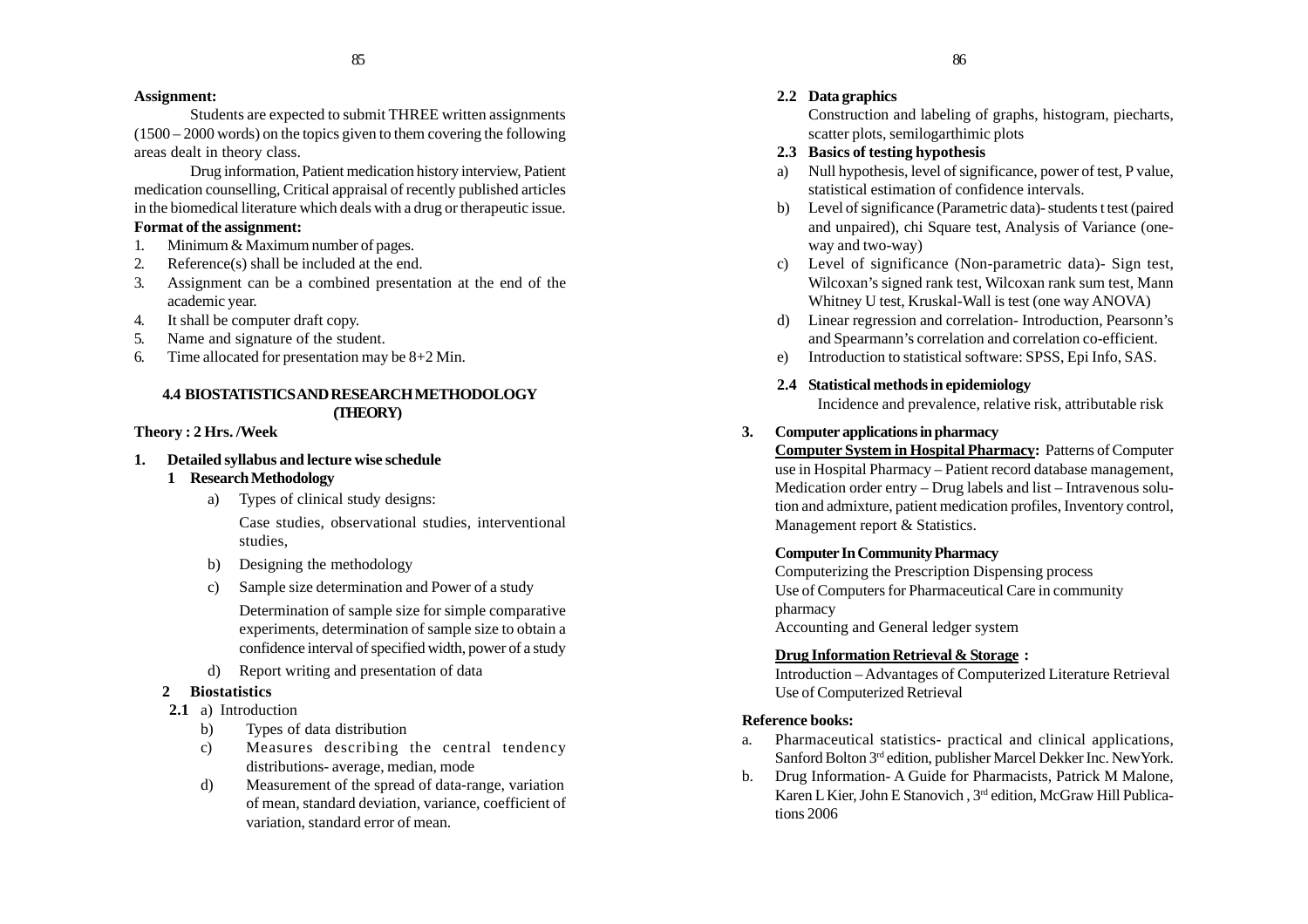#### **4.5 BIOPHARMACEUTICS AND PHARMACOKINETICS (THEORY)**

### **Theory : 3 Hrs. /Week**

- **1. Biopharmaceutics**
	- **1. Introduction to Biopharmaceutics**
		- a. Absorption of drugs from gastrointestinal tract.
		- b. Drug Distribution.
		- c. Drug Elimination.

### **2. Pharmacokinetics**

### **2. Introduction to Pharmacokinetics.**

- a. Mathematical model
- b. Drug levels in blood.
- c. Pharmacokinetic model
- d. Compartment models
- e. Pharmacokinetic study.

### **3. One compartment open model.**

- a. Intravenous Injection (Bolus)
- b. Intravenous infusion.

### **4. Multicompartment models.**

- a. Two compartment open model.
- b. IV bolus, IV infusion and oral administration

### **5. Multiple – Dosage Regimens.**

- a. Repititive Intravenous injections One Compartment Open Model
- b. Repititive Extravascular dosing One Compartment Open model
- c. Multiple Dose Regimen Two Compartment Open Model

### **6. Nonlinear Pharmacokinetics.**

- a. Introduction
- b. Factors causing Non-linearity.
- c. Michaelis-menton method of estimating parameters.

### **7. Noncompartmental Pharmacokinetics.**

- a. Statistical Moment Theory.
- b. MRT for various compartment models.
- c. Physiological Pharmacokinetic model.

### **8. Bioavailability and Bioequivalence.**

- a. Introduction.
- b. Bioavailability study protocol.
- c. Methods of Assessment of Bioavailability

### **4.5 BIOPHARMACEUTICS AND PHARMACOKINETICS (PRACTICAL)**

### **Practical : 3 Hrs./Week**

- 1. Improvement of dissolution characteristics of slightly soluble drugs by some methods.
- 2. Comparison of dissolution studies of two different marketed products of same drug.
- 3. Influence of polymorphism on solubility and dissolution.
- 4. Protein binding studies of a highly protein bound drug and poorly protein bound drug.
- 5. Extent of plasma-protein binding studies on the same drug (i.e. highly and poorly protein bound drug) at different concentrations in respect of constant time.
- 6. Bioavailability studies of some commonly used drugs on animal/ human model.
- 7. Calculation of Ka, Ke, t<sub>1</sub>/2, Cmax, AUC, AUMC, MRT etc. from blood profile data.
- 8. Calculation of bioavailability from urinary excretion data for two drugs.
- 9. Calculation of AUC and bioequivalence from the given data for two drugs.
- 10. In vitro absorption studies.
- 11. Bioequivalency studies on the different drugs marketed.(eg) Tetracycline, Sulphamethoxzole, Trimethoprim, Aspirin etc., on animals and human volunteers.
- 12. Absorption studies in animal inverted intestine using various drugs.
- 13. Effect on contact time on the plasma protein binding of drugs.
- 14. Studying metabolic pathways for different drugs based on elimination kinetics data.
- 15. Calculation of elimination half-life for different drugs by using urinary elimination data and blood level data.
- 16. Determination of renal clearance.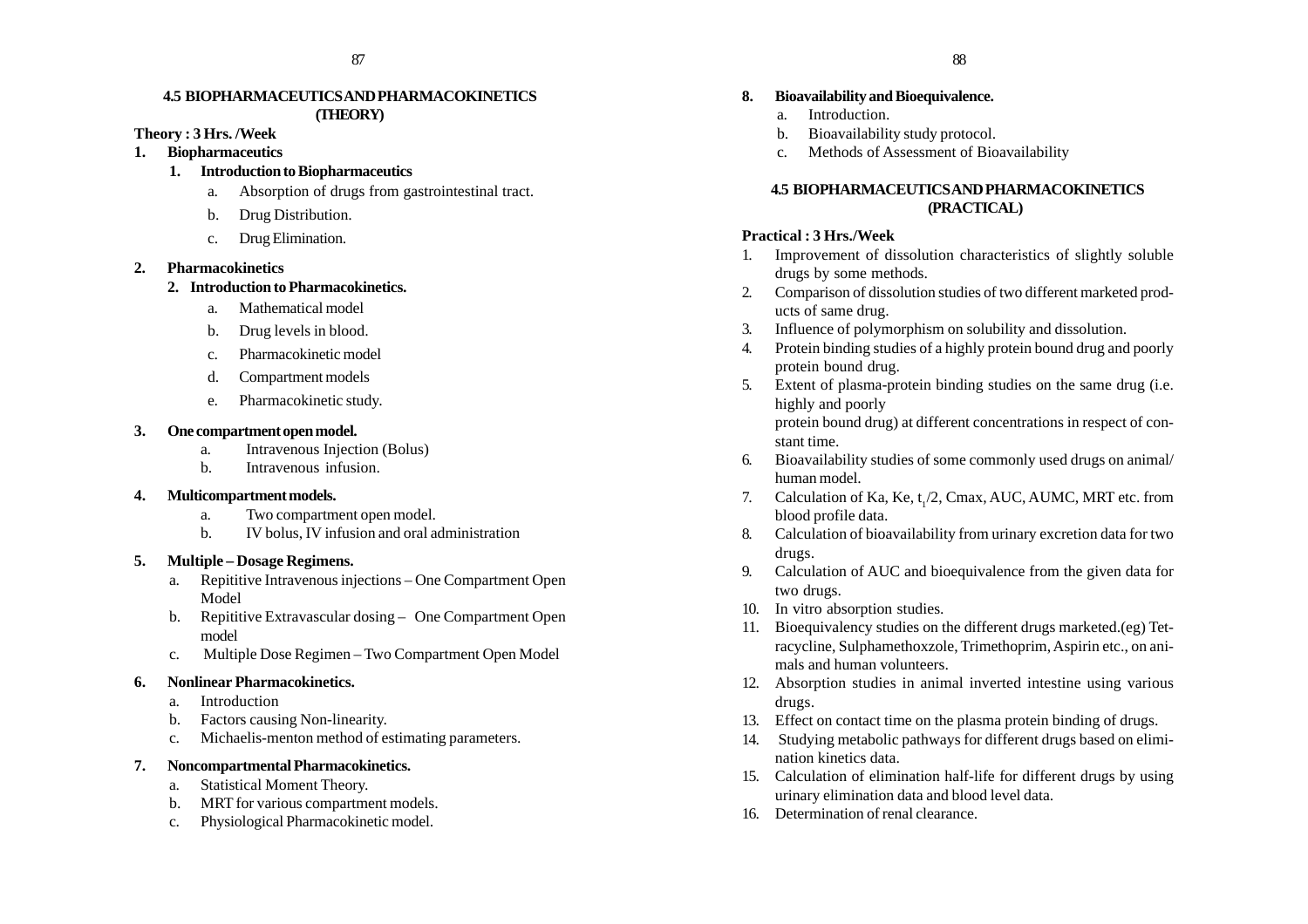#### **References:**

- a. Biopharmaceutics and Clinical Pharmacokinetics by, Milo Gibaldi
- b. Remington's Pharmaceutical Sciences, By Mack Publishing Company, Pennsylvnia.
- c. Pharmacokinetics: By Milo Glbaldi Donald, R. Mercel Dekker Inc.
- d. Hand Book of Clinical Pharmacokinetics, By Milo Gibaldi and Laurie Prescott by ADIS Health Science Press.
- e. Biopharmaceutics and Pharmacokinetics; By Robert F Notari
- f. Biopharmaceutics; By Swarbrick
- g. Bio pharmaceutics and Pharmacokinetics-A Treatise, By D. M. Brahmankar and Sunil B.Jaiswal, Vallabh Prakashan Pitampura, Delhi
- h. Cilincal Pharmacokinetics, Concepts and Applications: By Malcolm Rowland and Thomas, N. Tozen, Lea and Febrger, Philadelphia, 1995.
- i. Dissolution, Bioavailability and Bioequivalence, By Abdou H.M, Mack, Publishing Company, Pennsylvania 1989.
- j. Biopharmaceutics and Clinical Pharmacokinetics-An introduction 4th edition Revised and expanded by Rebort F Notari Marcel Dekker Inn, New York and Basel, 1987.
- k. Encyclopedia of Pharmaceutical Technology, Vol 13, James Swarbrick, James, C. Roylan, Marcel Dekker Inc, New York 1996.

### **4.6 CLINICAL TOXICOLOGY (THEORY)**

### **Theory : 2 Hrs. /Week**

- 1. General principles involved in the management of poisoning
- 2. Antidotes and the clinical applications.
- 3. Supportive care in clinical Toxicology.
- 4. Gut Decontamination.
- 5. Elimination Enhancement.
- 6. Toxicokinetics.
- 7. Clinical symptoms and management of acute poisoning with the following agents –
	- a) Pesticide poisoning: organophosphorous compounds, carbamates, organochlorines, pyrethroids.
	- b) Opiates overdose.
	- c) Antidepressants
	- d) Barbiturates and benzodiazepines.
	- e) Alcohol: ethanol, methanol.
- f) Paracetamol and salicylates.
- g) Non-steroidal anti-inflammatory drugs.
- h) Hydrocarbons: Petroleum products and PEG.
- i) Caustics: inorganic acids and alkali.
- j) Radiation poisoning
- 8. Clinical symptoms and management of chronic poisoning with the following agents –
	- Heavy metals: Arsenic, lead, mercury, iron, copper
- 9. Venomous snake bites: Families of venomous snakes, clinical effects of venoms, general management as first aid, early manifestations, complications and snake bite injuries.
- 10. Plants poisoning. Mushrooms, Mycotoxins.
- 11. Food poisonings
- 12. Envenomations Arthropod bites and stings.

### **Substance abuse:**

Signs and symptoms of substance abuse and treatment of dependence

- a) CNS stimulants :amphetamine
- b) Opioids
- c) CNS depressants
- d) Hallucinogens: LSD
- e) Cannabis group
- f) Tobacco

### **References:**

- a. Matthew J Ellenhorn. ELLENHORNS MEDICAL TOXICOLOGY DIAGNOSIS AND TREATMENT OF POISONING. Second edition. Williams and Willkins publication, London
- b. V V Pillay. HANDBOOK OF FORENSIC MEDICINE AND TOXI-COLOGY. Thirteenth edition 2003 Paras Publication, Hyderabad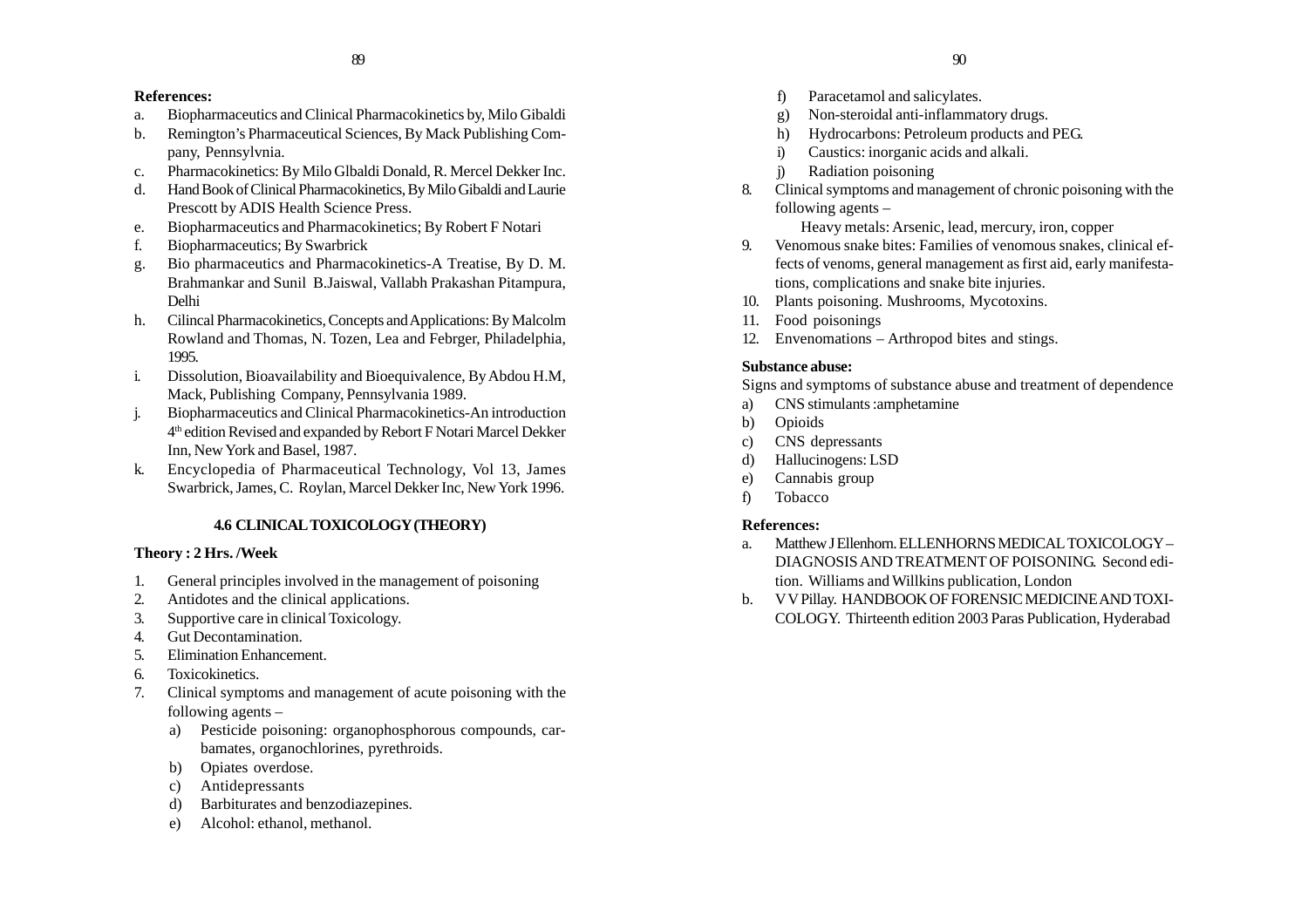### **SYLLABUS PRESCRIBED FOR FIFTH YEAR PHARM.D. (DOCTOR OF PHARMACY) EXAMINATIONS (TO BE IMPLEMENTED FROM THE ACADEMIC SESSION 2015-16)**

### **5.1 CLINICAL RESEARCH (THEORY)**

#### **THEORY : 3 HRS. /WEEK**

**1. Drug development process: Introduction**

### **Various Approaches to drug discovery**

- 1. Pharmacological
- 2. Toxicological
- 3. IND Application
- 4. Drug characterization
- 5. Dosage form

### **2. Clinical development of drug:**

- 1. Introduction to Clinical trials
- 2. Various phases of clinical trial.
- 3. Methods of post marketing surveillance
- 4. Abbreviated New Drug Application submission.
- 5. Good Clinical Practice ICH, GCP, Central drug standard control organisation (CDSCO) guidelines
- 6. Challenges in the implementation of guidelines
- 7. Ethical guidelines in Clinical Research
- 8. Composition, responsibilities, procedures of IRB / IEC
- 9. Overview of regulatory environment in USA, Europe and India.
- 10. Role and responsibilities of clinical trial personnel as per ICH GCP
	- a. Sponsor
	- b. Investigators
	- c. Clinical research associate
	- d. Auditors
	- e. Contract research coordinators
	- f. Regulatory authority
- 11. Designing of clinical study documents (protocol, CRF, ICF, PIC with assignment)
- 12. Informed consent Process
- 13. Data management and its components
- 14. Safety monitoring in clinical trials.

# **References :**

- a. Central Drugs Standard Control Organization. Good Clinical Practices-Guidelines for Clinical Trials on Pharmaceutical Products in India. New Delhi: Ministry of Health; 2001.
- b. International Conference on Harmonisation of Technical requirements for registration of Pharmaceuticals for human use. ICH Harmonised Tripartite Guideline. Guideline for Good Clinical Practice.E6; May 1996.
- c. Ethical Guidelines for Biomedical Research on Human Subjects 2000. Indian Council of Medical Research, New Delhi.
- d. Textbook of Clinical Trials edited by David Machin, Simon Day and Sylvan Green, March 2005, John Wiley and Sons.
- e. Principles of Clinical Research edited by Giovanna di Ignazio, Di Giovanna and Haynes.
- f. Clinical Data Management edited by R K Rondels, S A Varley, C F Webbs. Second Edition, Jan 2000, Wiley Publications.
- g. Goodman & Gilman: JG Hardman, LE Limbard, 10th Edn. McGraw Hill Publications, 2001.

### **5.2 PHARMACOEPIDEMIOLOGY AND PHARMACOECONOMICS (THEORY)**

# **Theory : 3 Hrs. /Week**

**1. Pharmacoepidemiology :**

# **Definition and scope:**

Origin and evaluation of pharmacoepidemiology need for pharmacoepidemiology, aims and applications.

### **Measurement of outcomes in pharmacoepidemiology**

Outcome measure and drug use measures

Prevalence, incidence and incidence rate. Monetary units, number of prescriptions, units of drugs dispensed, defined daily doses and prescribed daily doses, medication adherence measurement

### **Concept of risk in pharmacoepidemiology**

Measurement of risk, attributable risk and relative risk, time-risk relationship and odds ratio

### **Pharmacoepidemiological methods**

Includes theoretical aspects of various methods and practical study of various methods with the help of case studies for individual methods